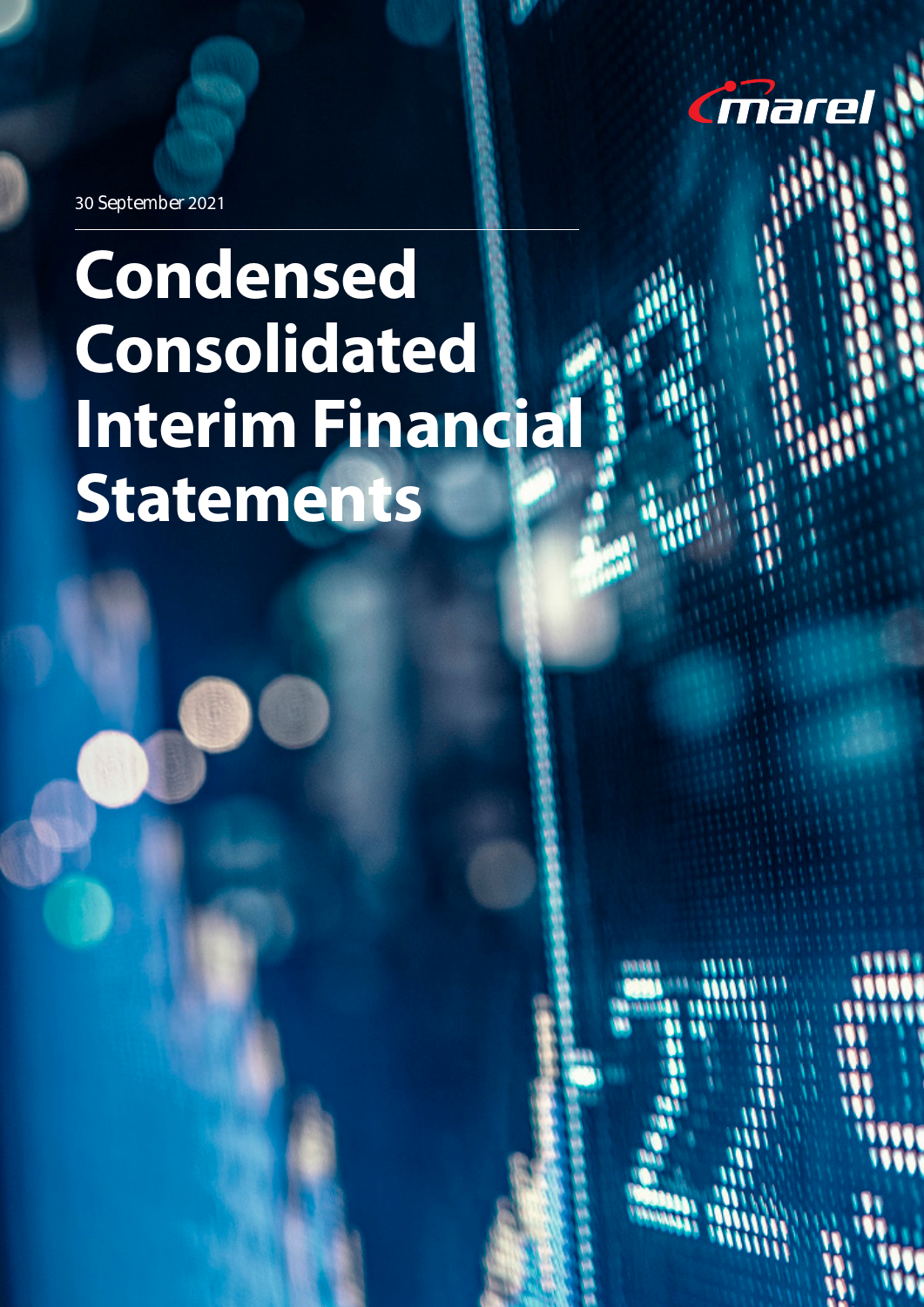## **Contents Condensed Consolidated Interim Financial Statements**

**[The Board of Directors' and CEO's Report](#page-2-0)** 3

**[Consolidated Statement of Income](#page-5-0)** 6

**[Consolidated Statement of Comprehensive](#page-6-0)  [Income](#page-6-0)** 7

**[Consolidated Statement of Financial Position](#page-7-0)** 8

**[Consolidated Statement of Changes in Equity](#page-8-0)** 9

**[Consolidated Statement of Cash Flows](#page-9-0)** 10

#### **[Notes to the Condensed Consolidated Interim](#page-10-0) [Financial Statements](#page-10-0)** 11

- **[General information](#page-10-0)** 11
- **[Basis of preparation and use of judgments and](#page-10-0)  [estimates](#page-10-0)** 11
- **[Accounting policies](#page-11-0)** 12
- **[Business combinations](#page-11-0)** 12
- **[Non-IFRS measurement](#page-13-0)** 14
- **[Segment information](#page-14-0)** 15
- **[Revenues](#page-16-0)** 17
- **[Expenses by nature](#page-16-0)** 17
- **[Net finance costs](#page-16-0)** 17
- **[Income tax](#page-16-0)** 17
- **[Earnings per share](#page-17-0)** 18
- **[Property, plant and equipment](#page-18-0)** 19
- **[Right of use assets](#page-20-0)** 21
- **[Goodwill](#page-21-0)** 22
- **[Intangible assets](#page-22-0)** 23
- **[Investments in associates](#page-23-0)** 24
- **[Trade receivables, other receivables and](#page-23-0) [prepayments](#page-23-0)** 24
- **[Deferred income tax](#page-24-0)** 25
- **[Inventories](#page-24-0)** 25
- **[Equity](#page-24-0)** 25
- **[Borrowings and lease liabilities](#page-26-0)** 27
- **[Provisions](#page-27-0)** 28
- **[Trade and other payables](#page-27-0)** 28
- **[Financial instruments and risks](#page-28-0)** 29
- **[Contingencies](#page-29-0)** 30
- **[Related party transactions](#page-29-0)** 30
- **[Subsequent events](#page-29-0)** 30

#### **[Appendices](#page-30-0)** 31

- **[Quarterly results](#page-30-0)** 31
- **[Definitions and abbreviations](#page-31-0)** 32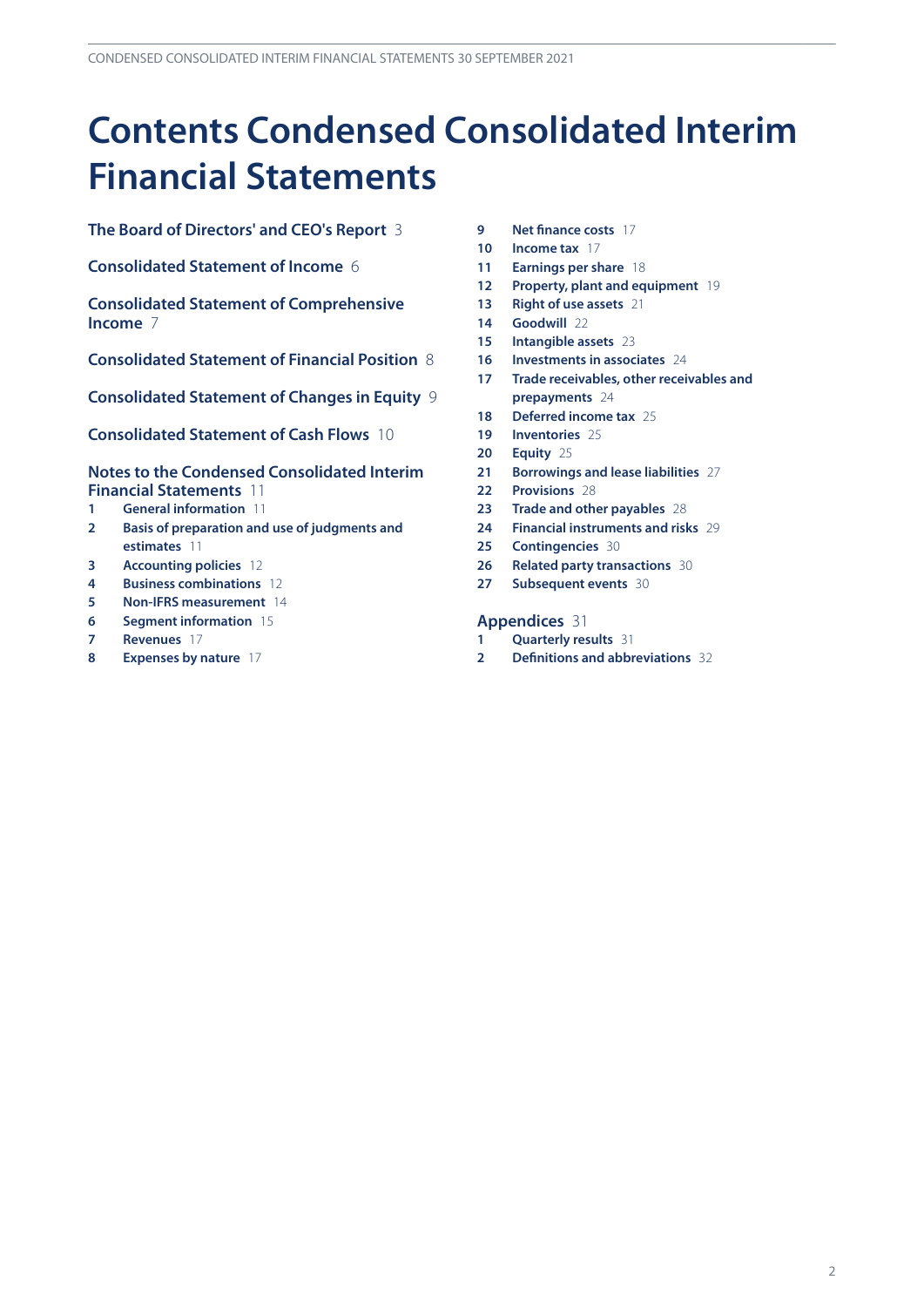## <span id="page-2-0"></span>**The Board of Directors' and CEO's Report**

Marel is a leading global provider of advanced processing equipment, systems, software and services to the poultry, meat and fish industries. Marel has a global reach with local presence in over 30 countries, with sales and service engineers servicing customers in over 140 countries.

The Condensed Consolidated Interim Financial Statements for the nine-month period ended 30 September 2021 comprise the financial statements of Marel hf. ("the Company") and its subsidiaries (together "the Group" or "Marel"). The Condensed Consolidated Interim Financial Statements are prepared in accordance with IAS 34 Interim Financial Reporting and should be read in conjunction with the Group's Annual Consolidated Financial Statements as at and for the year ended 31 December 2020.

The Condensed Consolidated Interim Financial Statements do not include all of the information required for a complete set of IFRS financial statements. However, selected explanatory notes are included to explain events and transactions that are significant to understand the changes in the Group's financial position and performance from year end 2020.

### **COVID-19**

Marel is a critical infrastructure company for the poultry, meat and fish processing industry. Marel's focus during COVID-19 is on keeping its employees and customers safe, while maintaining productivity of all manufacturing sites. Marel reorganized its manufacturing sites ensuring all sites remained open, although operating at below historical and targeted utilization rates. By systematically building up safety stock of spare parts across locations and having local presence in more than 30 countries, Marel managed to maintain good levels of delivery performance despite a challenging environment.

COVID-19 has had an impact on Marel's results in 2021. There was a global peak in the pandemic resulting in significant lockdowns and logistical challenges, which led to inefficiencies in manufacturing and higher costs for service operations and logistics. Despite positive developmentsin Q2 2021 in parts of the world following the introduction of vaccines, the infectious Delta variant has affected the recovery of the global economy.

In Q3 2021, Marel has been impacted by an imbalance between supply and demand for electronic components and other rawmaterials, resulting in an increase in prices and delivery times. It is expected the supply chain and logistics challenges will continue to have an impact on Marel's operations. To mitigate the impact, Marel

is working with its highly talented team and partners around the world to resolve imbalances; innovation and agility in ways of working is critical. Marel's highest priority remains to deliver to our customers the right quality, at the right time.

Marel enjoys a balanced exposure to global economies and local markets through its global reach, innovative product portfolio and diversified business mix. There is clear demand for increased automation. Marel's balance sheet and cash flow remain strong.

### **Operations in the nine-month period ended 30 September 2021**

The consolidated revenues for Marel for the nine-month period ended 30 September 2021 are EUR 993.4 million (2020: EUR 894.5 million). The adjusted result from operations for the same period is EUR 112.6 million or 11.3% of revenues (2020: EUR 114.5 million or 12.8% of revenues).

The bridge between adjusted result from operations and result from operations as shown in the Consolidated Statement of Income is as follows:

|                                              | <b>YTD</b> | YTD   |
|----------------------------------------------|------------|-------|
|                                              | 2021       | 2020  |
| Adjusted result from operations <sup>1</sup> | 112.6      | 114.5 |
| Non-IFRS adjustments                         | (18.1)     | (7.9) |
| <b>Result from operations</b>                | 94.5       | 106.6 |

1 Result from operations is adjusted for PPA related costs, including depreciation and amortization, and as of Q4 2020, acquisition related expenses.

At 30 September 2021 the Company's order book amounted to EUR 527.8 million (31 December 2020: EUR 415.7 million). Orders received for the ninemonth period ended 30 September 2021 amounted to EUR 1,101.3 million (2020: EUR 914.4 million). EUR 4.2 million order book was acquired in 2021 as part of the acquisition of Curio and PMJ.

Net cash from operating activities for the nine-month period ended 30 September 2021 is EUR 132.6 million (2020: EUR 147.2 million). The decrease in net cash from operating activities is mainly due to less favorable movements in working capital including strategic buildup of inventory to ensure timely delivery to customers.

Capital expenditures for the nine-month period ended 30 September 2021 are EUR 50.3 million (2020: EUR 46.5 million). Marel is stepping up in market coverage and focusing on important initiatives to automate and digitize our manufacturing platform,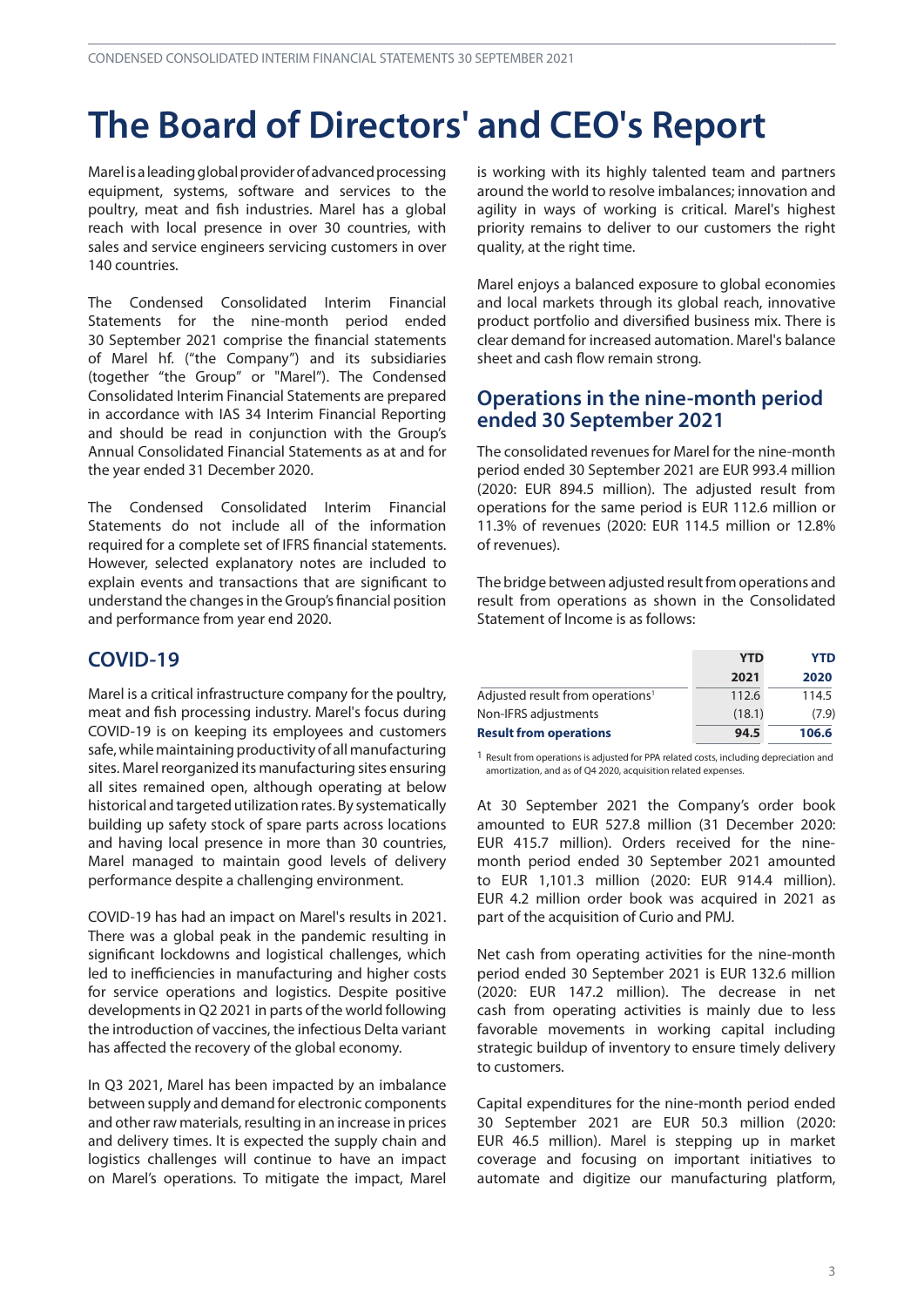supply chain and aftermarket business to create more agility and flexibility in our operations ahead of the anticipated growth curve. Further step up in capital expenditures is expected.

At 30 September 2021, net cash and cash equivalents were EUR 66.2 million (31 December 2020: EUR 78.6 million). Net interest bearing debt decreased from EUR 205.2 million at the end of 2020 to EUR 186.6 million as per 30 September 2021.

Based on the Company's 2021 Annual General Meeting resolution, a dividend of EUR 41.0million (EUR 5.45 cents per share) was declared for the operational year 2020. This corresponds to approximately 40% of net result for the operational year 2020. The dividend wasfully paid in Q2 2021 (in 2020: a dividend of EUR 43.9million, EUR 5.79 cents per share, corresponding to 40% of net result for the year 2019, was declared and paid out to shareholders for the operational year 2019).

### **Acquisitions in 2021**

On 4 January 2021, Marel invested EUR 2.6 million in Curio ehf. ("Curio") for an additional 10.7% of the share capital bringing Marel's total share to 50.0%. Following this additional investment, Marel has assessed that it has control of Curio as it holds 50.0% of the shares and is entitled to appoint a majority of Curio's Board of Directors, including the Chairman. Curio's results are consolidated into the Group's results as per 2021. Curio's complimentary product portfolio of deheading, filleting and skinning solutions brings Marel closer to becoming a full-line provider to the global fish industry. Further information is provided in note 4 of the Condensed Consolidated Interim Financial Statements.

On 21 January 2021, Marel concluded the acquisition of the entire share capital of Poultry Machinery Joosten B.V. ("PMJ"). PMJ is at the forefront of duck and goose processing solutions and services. PMJ's complementary product portfolio of primary processing, including waxing and automated evisceration, will make Marel the industry's only full-line provider of duck processing solutions. Further information is provided in note 4 of the Condensed Consolidated Interim Financial Statements.

On 5 July 2021, Marel announced it entered into an agreement to acquire Valka ehf. ("Valka"), an Icelandic provider of advanced processing solutions for the global fish industry. Valka is a highly innovative player in the whitefish and salmon processing industries. Together, Marel and Valka will be in a stronger position to transform the fish processing industry in partnership with customers. An agreement has been reached to acquire over 90% of the share capital of Valka, and the remaining shareholders will be offered to sell their shares at the same terms.

The transaction is subject to customary closing conditions, including anti-trust approval and is expected to be completed later this year.

### **Investments in 2021**

On 29 January 2021, Marel acquired a 40.0% interest in Stranda Prolog ("Stranda"), a Norwegian provider of salmon processing solutions. The transaction is in line with Marel's strategic objective to be a full-line supplier of advanced food processing solutions, software and services to the fish, meat and poultry industries. Stranda's complementary product portfolio for primary salmon processing and aquaculture solutions will bring Marel closer to becoming a full-line provider to the global salmon industry. Further information is provided in note 16 of the Condensed Consolidated Interim Financial Statements.

### **Statement by the Board of Directors and the CEO**

According to the Board of Directors' and CEO's best knowledge, the Condensed Consolidated Interim Financial Statements give a true and fair view of the consolidated financial performance of the Group for the nine-month period ended 30 September 2021, its assets, liabilities and consolidated financial position as at 30 September 2021 and its consolidated cash flows for the nine-month period ended 30 September 2021.

Furthermore, in our opinion the Condensed Consolidated Interim Financial Statements and the endorsement of the Board of Directors and the CEO give a fair view of the development and performance of the Group's operations and its position and describe the principal risks and uncertainties faced by the Group.

The Board of Directors and the CEO have today discussed the Condensed Consolidated Interim Financial Statements of Marel hf. for the nine-month period ended 30 September 2021 and ratify them with their signatures.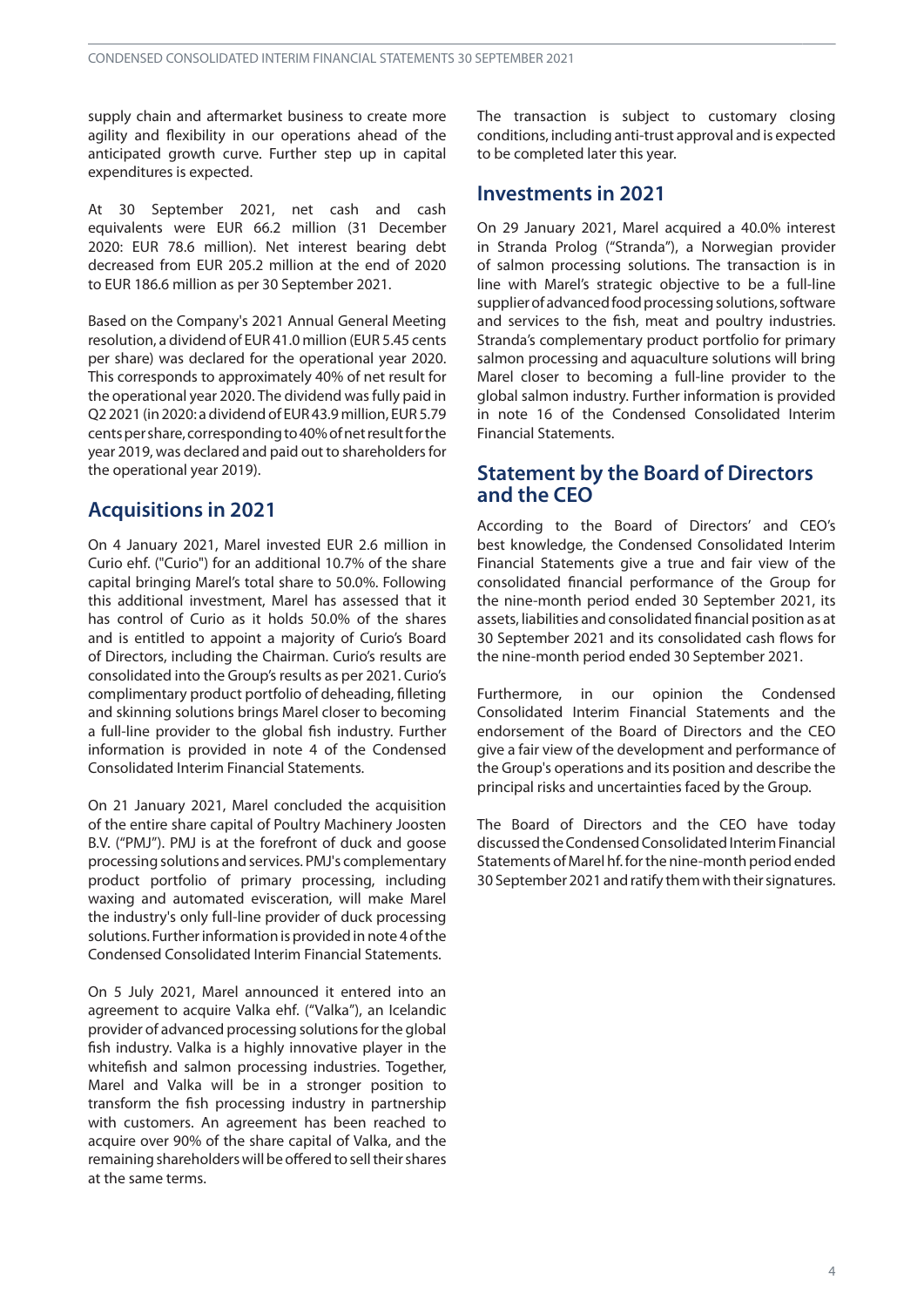Gardabaer, 20 October 2021

#### **Board of Directors**

Arnar Thor Masson Chairman of the Board

Ann Elizabeth Savage

Lillie Li Valeur

Astvaldur Johannsson

Olafur S. Gudmundsson

Svafa Gronfeldt

Ton van der Laan

**Chief Executive Officer**

Arni Oddur Thordarson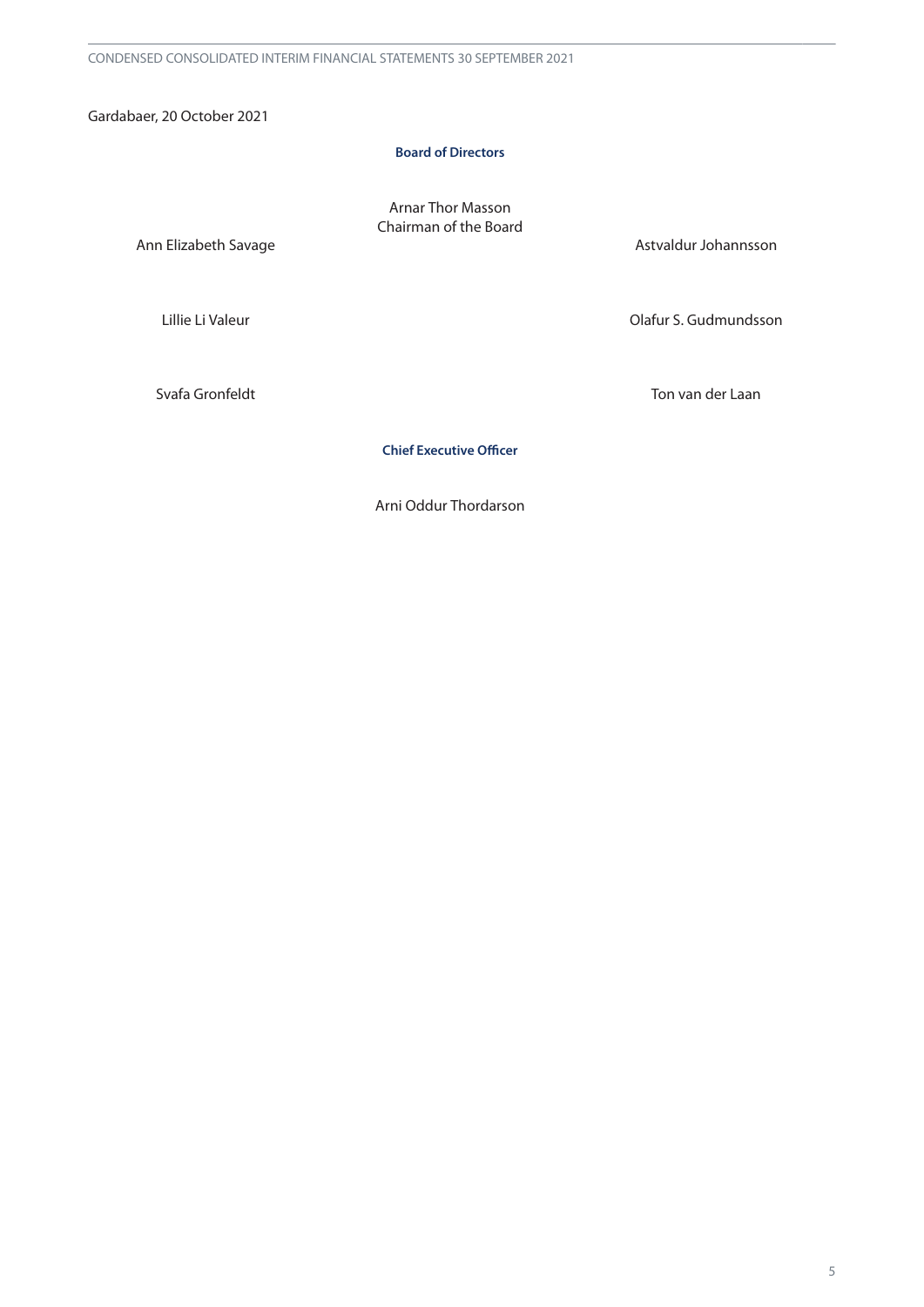## <span id="page-5-0"></span>**Consolidated Statement of Income**

|                                                                   |              | Q <sub>3</sub> | Q <sub>3</sub> | <b>YTD</b> | <b>YTD</b> |
|-------------------------------------------------------------------|--------------|----------------|----------------|------------|------------|
| In EUR million unless stated otherwise                            | <b>Notes</b> | 2021           | 2020           | 2021       | 2020       |
| Revenues                                                          | 5&6&7        | 331.9          | 287.2          | 993.4      | 894.5      |
| Cost of sales                                                     | 5 & 8        | (209.0)        | (174.7)        | (631.2)    | (560.5)    |
| <b>Gross profit</b>                                               | 5            | 122.9          | 112.5          | 362.2      | 334.0      |
| Selling and marketing expenses                                    | 5 & 8        | (47.2)         | (32.8)         | (132.1)    | (109.4)    |
| General and administrative expenses                               | 5 & 8        | (22.9)         | (21.4)         | (70.2)     | (64.1)     |
| Research and development expenses                                 | 5 & 8        | (21.4)         | (16.9)         | (65.4)     | (53.9)     |
| <b>Result from operations</b>                                     | 5            | 31.4           | 41.4           | 94.5       | 106.6      |
| Finance costs                                                     | 9            | (2.2)          | (3.2)          | (8.7)      | (13.7)     |
| Finance income                                                    | 9            | 0.1            | 0.0            | 0.3        | 0.2        |
| <b>Net finance costs</b>                                          | 9            | (2.1)          | (3.2)          | (8.4)      | (13.5)     |
| Share of result of associates                                     | 16           | 0.0            | (0.1)          | (0.5)      | 0.0        |
| <b>Result before income tax</b>                                   |              | 29.3           | 38.1           | 85.6       | 93.1       |
| Income tax                                                        | 10           | (6.1)          | (8.7)          | (17.9)     | (19.6)     |
| <b>Net result</b>                                                 |              | 23.2           | 29.4           | 67.7       | 73.5       |
| Of which:                                                         |              |                |                |            |            |
| - Net result attributable to Shareholders of the Company          | 11           | 23.4           | 29.4           | 68.2       | 73.4       |
| - Net result attributable to non-controlling interests            | 20           | (0.2)          | 0.0            | (0.5)      | 0.1        |
| Earnings per share for result attributable to Shareholders of the |              |                |                |            |            |
| Company during the period (expressed in EUR cent per share):      |              |                |                |            |            |
| - Basic                                                           | 11           | 3.10           | 3.93           | 9.05       | 9.75       |
| - Diluted                                                         | 11           | 3.08           | 3.90           | 8.97       | 9.68       |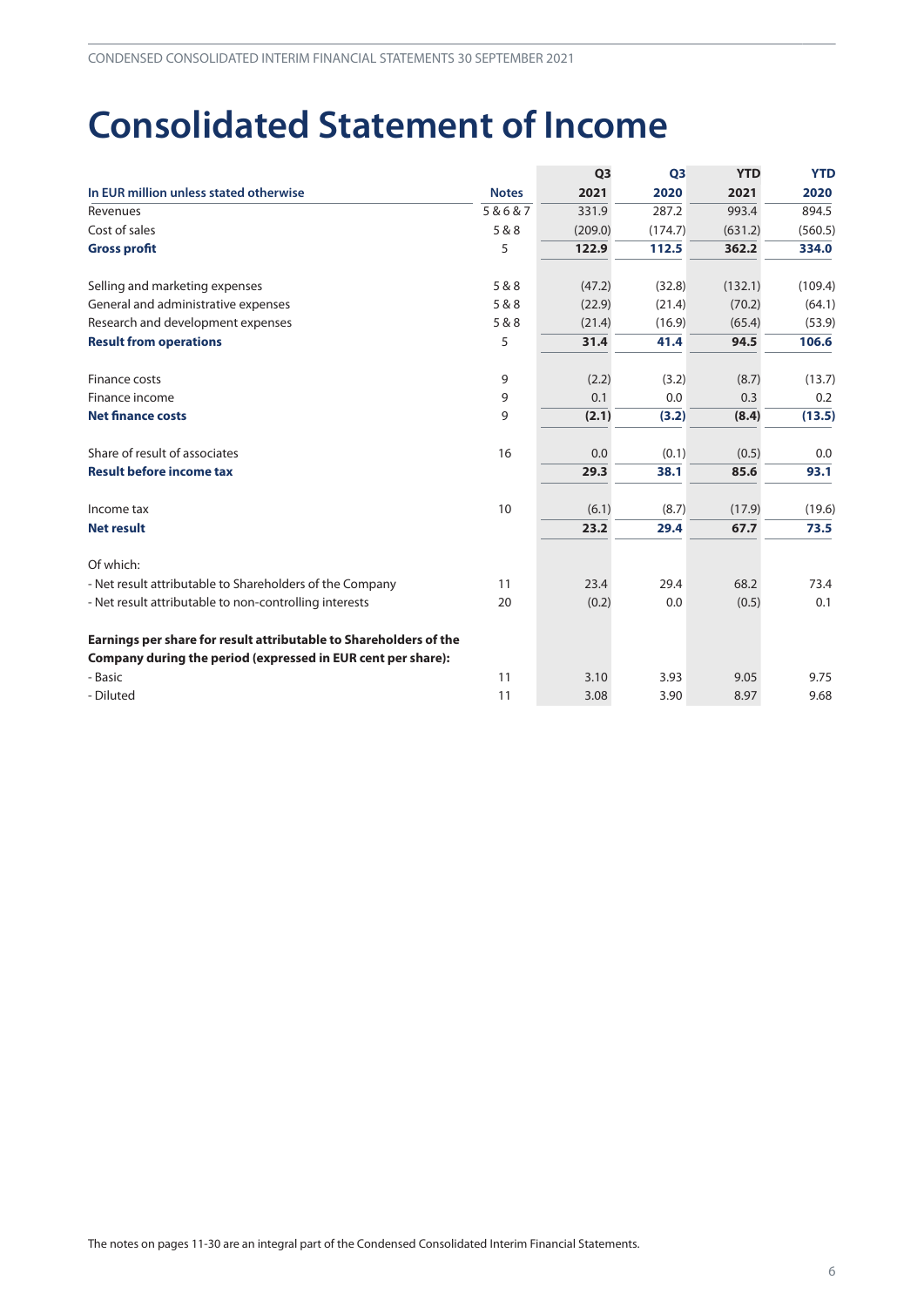## <span id="page-6-0"></span>**Consolidated Statement of Comprehensive Income**

|                                                                        |              | Q <sub>3</sub> | Q <sub>3</sub> | <b>YTD</b> | <b>YTD</b> |
|------------------------------------------------------------------------|--------------|----------------|----------------|------------|------------|
| In EUR million                                                         | <b>Notes</b> | 2021           | 2020           | 2021       | 2020       |
| Net result                                                             |              | 23.2           | 29.4           | 67.7       | 73.5       |
| Items that are or may be reclassified to profit or loss:               |              |                |                |            |            |
| Currency translation differences                                       | 20           | (1.0)          | (5.8)          | 3.1        | (18.0)     |
| Cash flow hedges                                                       | 20           | (2.5)          | (0.1)          | (1.0)      | (0.1)      |
| Deferred income taxes                                                  | 18 & 20      | 0.5            | 0.0            | 0.2        | 0.0        |
| Other comprehensive income / (loss) for the period, net of tax         |              | (3.0)          | (5.9)          | 2.3        | (18.1)     |
| Total comprehensive income for the period                              |              | 20.2           | 23.5           | 70.0       | 55.4       |
| Of which:                                                              |              |                |                |            |            |
| - Total comprehensive income attributable to Shareholders of           |              |                |                |            |            |
| the Company                                                            |              | 20.4           | 23.5           | 70.5       | 55.3       |
| - Total comprehensive income attributable to non-controlling interests | 20           | (0.2)          | 0.0            | (0.5)      | 0.1        |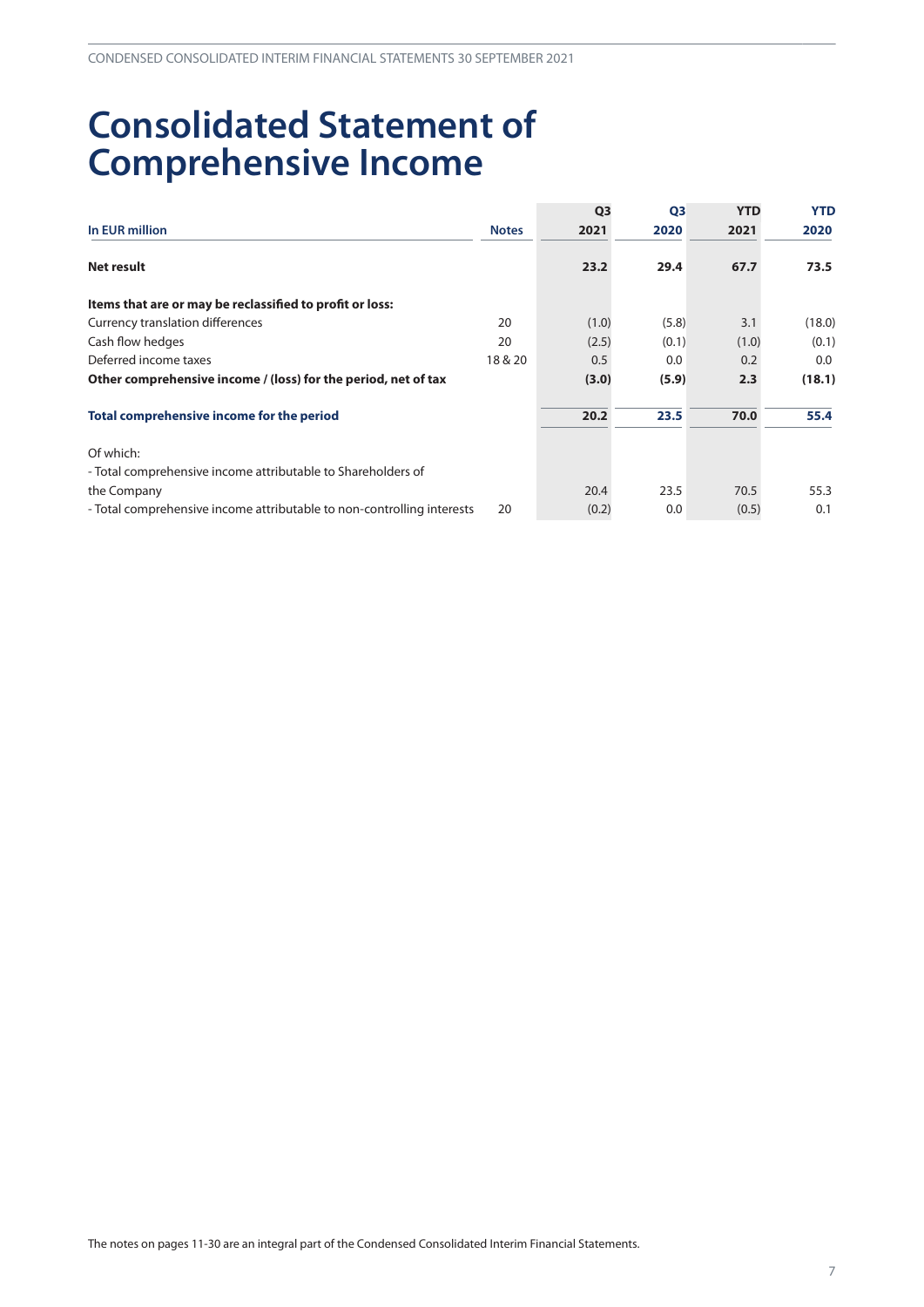## <span id="page-7-0"></span>**Consolidated Statement of Financial Position**

|                                     |                | 30/09   | 31/12   |
|-------------------------------------|----------------|---------|---------|
| In EUR million                      | <b>Notes</b>   | 2021    | 2020    |
| <b>Assets</b>                       |                |         |         |
| Property, plant and equipment       | 12             | 208.8   | 196.7   |
| Right of use assets                 | 13             | 47.2    | 42.7    |
| Goodwill                            | 14             | 687.0   | 678.8   |
| Intangible assets                   | 15             | 338.1   | 331.0   |
| Investments in associates           | 16             | 11.3    | 17.6    |
| Other receivables                   | 17             |         | 2.1     |
| Deferred income tax assets          | 18             | 14.8    | 13.3    |
| <b>Non-current assets</b>           |                | 1,307.2 | 1,282.2 |
| Inventories                         | 19             | 251.8   | 199.9   |
| Contract assets                     | $\overline{7}$ | 57.8    | 46.1    |
| Trade receivables                   | 7 & 17         | 153.8   | 151.3   |
| Assets held for sale                |                |         | 1.8     |
| Derivative financial instruments    | 24             | 0.7     | 1.9     |
| Other receivables and prepayments   | 17             | 51.1    | 53.1    |
| Cash and cash equivalents           |                | 66.2    | 78.6    |
| <b>Current assets</b>               |                | 581.4   | 532.7   |
| <b>Total assets</b>                 |                | 1,888.6 | 1,814.9 |
| <b>Equity and liabilities</b>       |                |         |         |
| Share capital                       | 20             | 6.7     | 6.7     |
| Share premium reserve               | 20             | 439.4   | 442.8   |
| Other reserves                      | 20             | (24.7)  | (27.5)  |
| Other equity                        | 20             | (13.3)  |         |
| Retained earnings                   | 20             | 565.2   | 536.4   |
| <b>Shareholders' equity</b>         |                | 973.3   | 958.4   |
| Non-controlling interests           | 20             | 8.1     | 0.3     |
| <b>Total equity</b>                 |                | 981.4   | 958.7   |
| <b>Liabilities</b>                  |                |         |         |
| <b>Borrowings</b>                   | 21             | 204.8   | 240.2   |
| Lease liabilities                   | 21             | 37.7    | 33.6    |
| Deferred income tax liabilities     | 18             | 85.0    | 84.9    |
| Provisions                          | 22             | 4.1     | 4.1     |
| Other payables                      | 23             | 16.2    | 1.1     |
| Derivative financial instruments    | 24             | 1.9     | 3.7     |
| <b>Non-current liabilities</b>      |                | 349.7   | 367.6   |
| Contract liabilities                | $\overline{7}$ | 286.8   | 236.6   |
| Trade and other payables            | 23             | 238.5   | 222.7   |
| Current income tax liabilities      |                | 12.4    | 8.8     |
| Borrowings                          | 21             | 0.0     | 0.0     |
| Lease liabilities                   | 21             | 10.3    | 10.0    |
| Provisions                          | 22             | 9.5     | 10.5    |
| <b>Current liabilities</b>          |                | 557.5   | 488.6   |
| <b>Total liabilities</b>            |                | 907.2   | 856.2   |
| <b>Total equity and liabilities</b> |                | 1,888.6 | 1,814.9 |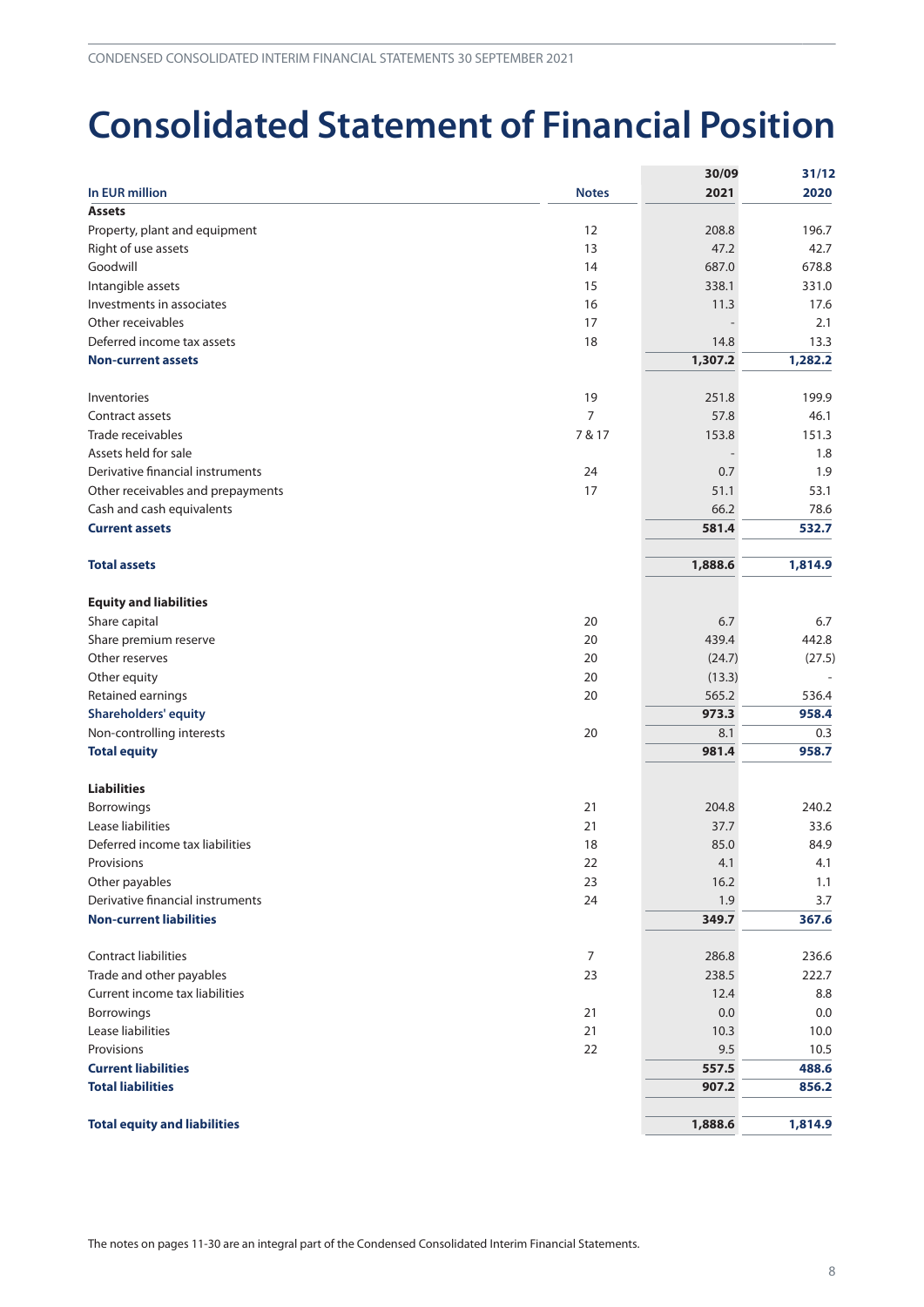## <span id="page-8-0"></span>**Consolidated Statement of Changes in Equity**

|                                     |              | <b>Share</b>         |                       |              |                       | Share-   | Non-             |              |
|-------------------------------------|--------------|----------------------|-----------------------|--------------|-----------------------|----------|------------------|--------------|
|                                     | <b>Share</b> | premium              | <b>Other</b>          | <b>Other</b> | <b>Retained</b>       | holders' | controlling      | <b>Total</b> |
| In EUR million                      | capital      | reserve <sup>1</sup> | reserves <sup>2</sup> | equity $3$   | earnings <sup>4</sup> | equity   | <b>interests</b> | equity       |
| <b>Balance at 1 January 2021</b>    | 6.7          | 442.8                | (27.5)                |              | 536.4                 | 958.4    | 0.3              | 958.7        |
| Net result for the period           |              |                      |                       |              | 68.2                  | 68.2     | (0.5)            | 67.7         |
| Total other comprehensive income    |              |                      | 2.8                   | (0.5)        |                       | 2.3      |                  | 2.3          |
| Transactions with owners of         |              |                      |                       |              |                       |          |                  |              |
| the Company                         |              |                      |                       |              |                       |          |                  |              |
| Options granted /                   |              |                      |                       |              |                       |          |                  |              |
| exercised / canceled                | 0.0          | (3.4)                |                       |              | 1.6                   | (1.8)    |                  | (1.8)        |
| Non-controlling interests on        |              |                      |                       |              |                       |          |                  |              |
| acquisition of subsidiary           |              |                      |                       |              |                       |          | 8.5              | 8.5          |
| Transactions with non-              |              |                      |                       |              |                       |          |                  |              |
| controlling interests               |              |                      |                       | (12.8)       |                       | (12.8)   |                  | (12.8)       |
| Dividend                            |              |                      |                       |              | (41.0)                | (41.0)   | (0.2)            | (41.2)       |
|                                     | 0.0          | (3.4)                | 2.8                   | (13.3)       | 28.8                  | 14.9     | 7.8              | 22.7         |
| <b>Balance at 30 September 2021</b> | 6.7          | 439.4                | (24.7)                | (13.3)       | 565.2                 | 973.3    | 8.1              | 981.4        |

|                                     |              | <b>Share</b>         |                       |              |                       | Share- | Non-                 |              |
|-------------------------------------|--------------|----------------------|-----------------------|--------------|-----------------------|--------|----------------------|--------------|
|                                     | <b>Share</b> | premium              | <b>Other</b>          | <b>Other</b> | <b>Retained</b>       |        | holders' controlling | <b>Total</b> |
| In EUR million                      | capital      | reserve <sup>1</sup> | reserves <sup>2</sup> | equity $3$   | earnings <sup>4</sup> | equity | <b>interests</b>     | equity       |
| <b>Balance at 1 January 2020</b>    | 6.8          | 483.1                | (10.9)                |              | 476.5                 | 955.5  | 0.3                  | 955.8        |
| Net result for the period           |              |                      |                       |              | 73.4                  | 73.4   | 0.1                  | 73.5         |
| Total other comprehensive income    |              |                      | (18.1)                |              |                       | (18.1) |                      | (18.1)       |
| Transactions with owners of         |              |                      |                       |              |                       |        |                      |              |
| the Company                         |              |                      |                       |              |                       |        |                      |              |
| Treasury shares purchased           | (0.1)        | (55.8)               |                       |              |                       | (55.9) |                      | (55.9)       |
| Treasury shares sold                | 0.0          | 3.3                  |                       |              |                       | 3.3    |                      | 3.3          |
| Options granted /                   |              |                      |                       |              |                       |        |                      |              |
| exercised / canceled                |              | 1.0                  |                       |              | 0.4                   | 1.4    |                      | 1.4          |
| Dividend                            |              |                      |                       |              | (43.9)                | (43.9) | (0.1)                | (44.0)       |
|                                     | (0.1)        | (51.5)               | (18.1)                | ÷,           | 29.9                  | (39.8) | 0.0                  | (39.8)       |
| <b>Balance at 30 September 2020</b> | 6.7          | 431.6                | (29.0)                | ٠            | 506.4                 | 915.7  | 0.3                  | 916.0        |
| Net result for the period           |              |                      |                       |              | 29.1                  | 29.1   | 0.0                  | 29.1         |
| Total other comprehensive income    |              |                      | 1.5                   |              |                       | 1.5    |                      | 1.5          |
| Transactions with owners of         |              |                      |                       |              |                       |        |                      |              |
| the Company                         |              |                      |                       |              |                       |        |                      |              |
| Treasury shares sold                | 0.0          | 11.7                 |                       |              |                       | 11.7   |                      | 11.7         |
| Options granted /                   |              |                      |                       |              |                       |        |                      |              |
| exercised / canceled                |              | (0.5)                |                       |              | 0.9                   | 0.4    |                      | 0.4          |
|                                     | 0.0          | 11.2                 | 1.5                   | ٠            | 30.0                  | 42.7   | 0.0                  | 42.7         |
| <b>Balance at 31 December 2020</b>  | 6.7          | 442.8                | (27.5)                |              | 536.4                 | 958.4  | 0.3                  | 958.7        |

1 Includes reserve for share-based payments as per 30 September 2021 of EUR 6.3 million (31 December 2020: EUR 5.5 million).

<sup>2</sup> For details on other reserves refer to note 20.

<sup>2</sup> For details on other reserves refer to note zo.<br><sup>3</sup> Includes equity impact of the option to acquire the remaining shares of non-controlling interests. For further information refer to notes 4 and 20.

4 Includes a legalreserve for capitalized intangible assetsrelated to product development projects as per 30 September 2021 of EUR 81.3 million (31December 2020: EUR 76.5 million).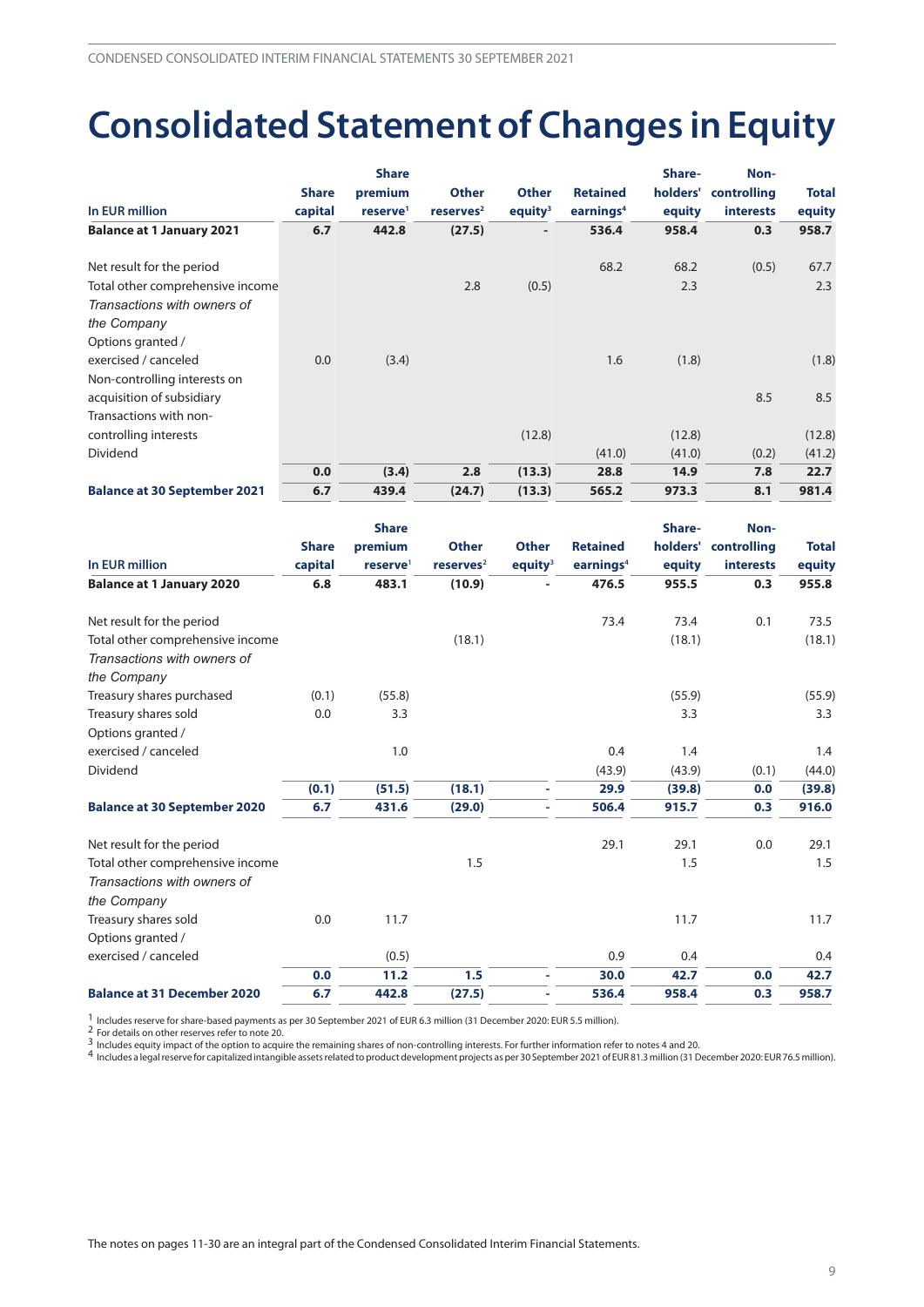## <span id="page-9-0"></span>**Consolidated Statement of Cash Flows**

|                                                                                |              | Q <sub>3</sub> | Q <sub>3</sub> | <b>YTD</b> | <b>YTD</b> |
|--------------------------------------------------------------------------------|--------------|----------------|----------------|------------|------------|
| In EUR million                                                                 | <b>Notes</b> | 2021           | 2020           | 2021       | 2020       |
| <b>Cash Flow from operating activities</b>                                     |              |                |                |            |            |
| <b>Result from operations</b>                                                  |              | 31.4           | 41.4           | 94.5       | 106.6      |
| Adjustments to reconcile result from operations to net cash provided           |              |                |                |            |            |
| by / (used in) operating activities:                                           |              |                |                |            |            |
| Depreciation and impairment of property, plant and equipment and               |              |                |                |            |            |
| right of use assets                                                            | 12 & 13      | 7.3            | 6.3            | 21.4       | 19.4       |
| Amortization and impairment of intangible assets                               | 15           | 9.3            | 8.0            | 29.2       | 24.2       |
| Adjustments for other non-cash income and expenses                             |              | 0.9            | 0.8            | 2.8        | 1.7        |
| Working capital provided by / (used in) operating activities                   |              | 48.9           | 56.5           | 147.9      | 151.9      |
|                                                                                |              |                |                |            |            |
| Changes in working capital:<br>Inventories and contract assets and liabilities |              | (35.4)         | (6.0)          | (6.7)      | (22.9)     |
| Trade and other receivables                                                    |              | 8.9            | 13.3           | 6.3        | 39.3       |
| Trade and other payables                                                       |              | 0.6            | (8.8)          | 11.9       | 8.8        |
| Provisions                                                                     |              | (3.3)          | (0.9)          | (1.6)      | 1.6        |
| <b>Changes in operating assets and liabilities</b>                             |              | (29.2)         | (2.4)          | 9.9        | 26.8       |
|                                                                                |              |                |                |            |            |
| <b>Cash generated from operating activities</b>                                |              | 19.7           | 54.1           | 157.8      | 178.7      |
| Taxes paid                                                                     |              | (6.9)          | (2.3)          | (20.2)     | (22.6)     |
| Interest and finance income                                                    |              | 0.0            | 0.0            | 0.3        | 0.3        |
| Interest and finance costs                                                     |              | (2.4)          | (2.0)          | (5.3)      | (9.2)      |
| <b>Net cash from operating activities</b>                                      |              | 10.4           | 49.8           | 132.6      | 147.2      |
| <b>Cash Flow from investing activities</b>                                     |              |                |                |            |            |
| Purchase of property, plant and equipment                                      | 12           | (8.6)          | (8.7)          | (22.6)     | (15.9)     |
| Investments in intangibles                                                     | 15           | (5.1)          | (6.5)          | (17.4)     | (18.7)     |
| Proceeds from sale of non-current assets and assets held for sale              |              | 1.0            |                | 2.6        | 1.3        |
| Loans in associates                                                            | 17           |                |                |            | (1.0)      |
| Investments in associates                                                      | 16           |                |                | (8.6)      | (1.7)      |
| Acquisition of subsidiary, net of cash acquired                                | 4            |                |                | (19.1)     |            |
| Net cash provided by / (used in) investing activities                          |              | (12.7)         | (15.2)         | (65.1)     | (36.0)     |
| <b>Cash Flow from financing activities</b>                                     |              |                |                |            |            |
| Purchase of treasury shares                                                    | 20           |                |                |            | (55.9)     |
| Sale of treasury shares and options exercised                                  | 20           | 0.3            |                | 0.7        | 3.3        |
| Dividends paid                                                                 | 20           | (0.2)          | (5.8)          | (41.2)     | (44.0)     |
| Proceeds from borrowings                                                       | 21           |                |                | 22.5       | 600.0      |
| Repayments of borrowings                                                       | 21           | (15.6)         | (100.0)        | (59.1)     | (825.7)    |
| Payments of lease liabilities                                                  | 21           | (2.7)          | (2.3)          | (8.1)      | (8.0)      |
| Net cash provided by / (used in) financing activities                          |              | (18.2)         | (108.1)        | (85.2)     | (330.3)    |
| Net increase / (decrease) in net cash                                          |              | (20.5)         | (73.5)         | (17.7)     | (219.1)    |
| Exchange gain / (loss) on net cash                                             |              | 1.1            | (3.0)          | 5.3        | (7.7)      |
| Net cash at beginning of the period                                            |              | 85.6           | 153.4          | 78.6       | 303.7      |
| Net cash at end of the period                                                  |              | 66.2           | 76.9           | 66.2       | 76.9       |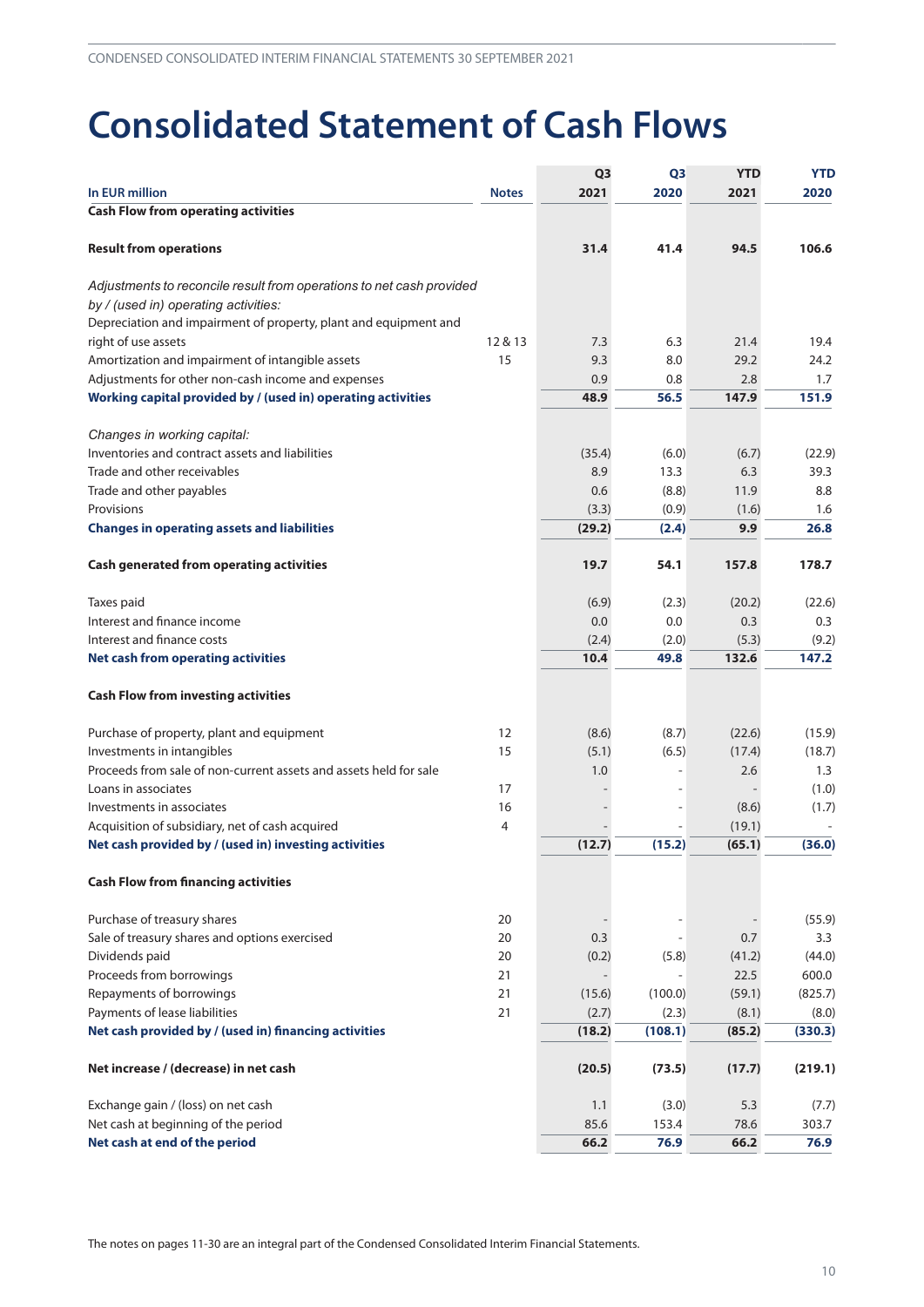## <span id="page-10-0"></span>**Notes totheCondensedConsolidatedInterim Financial Statements**

## **1 General information**

### **Reporting entity**

Marel hf. ("the Company") is a limited liability company incorporated and domiciled in Iceland. The address of its registered office is Austurhraun 9, Gardabaer.

The Condensed Consolidated Interim Financial Statements of the Company as at and for the ninemonth period ended 30 September 2021 comprise the Company and its subsidiaries (together referred to as "the Group" or "Marel").

The Group is a leading global provider of advanced processing equipment, systems, software and services to the poultry, meat and fish industries and is involved in the manufacturing, development, distribution and sales of solutions for these industries.

These Condensed Consolidated Interim Financial Statements for the nine-month period ended 30 September 2021 have not been audited nor reviewed by an external auditor.

All amounts are in millions of EUR unless otherwise indicated.

These Condensed Consolidated Interim Financial Statements have been approved for issue by the Board of Directors and CEO on 20 October 2021.

The Company is listed on the Nasdaq Iceland ("Nasdaq") and on Euronext Amsterdam (''Euronext'') exchanges.

### **2 Basis of preparation and use of judgments and estimates**

### **Base of preparation**

These Condensed Consolidated Interim Financial Statements of the Company and its subsidiaries are for the nine-month period ended 30 September 2021

and have been prepared in accordance with IAS 34 as adopted by the European Union.

The Condensed Consolidated Interim Financial Statements should be read in conjunction with the Group's Annual Consolidated Financial Statements for the year ended 31 December 2020. The Consolidated Financial Statements for the Group for the period ended 31 December 2020 are available upon request from the Company'sregisteredofficeatAusturhraun9,Gardabaer, Iceland or at [www.marel.com.](https://www.marel.com)

These Condensed Consolidated Interim Financial Statements do not include all of the information required for a complete set of IFRS financial statements. However, selected explanatory notes are included to explain events and transactions that are significant to an understanding of the changes in the Group's financial position and performance since the last annual financial statements.

These Condensed Consolidated Interim Financial Statements have been prepared under the historical cost convention, except for the valuation of financial assets and liabilities (including derivative instruments) which are valued at fair value through the Consolidated Statement of Comprehensive Income.

Items of each entity in the Group, as included in the Condensed Consolidated Interim Financial Statements, are measured using the currency that best reflects the economic substance of the underlying events and circumstances relevant to that entity ("the functional currency"). The Condensed Consolidated Interim Financial Statements are presented in Euro (EUR), which is the Group's reporting currency.

### **Use of judgments and estimates**

In preparing these Condensed Consolidated Interim Financial Statements, management has made judgments and estimates that affect the application of accounting policies and the reported amounts of assets and liabilities, income and expenses. Actual results may differ from these estimates.

The significant judgments made by management in applying the Group's accounting policies and the key sources of estimation uncertainty were the same as those described in the Group's Annual Consolidated Financial Statements for the year ended 31 December 2020.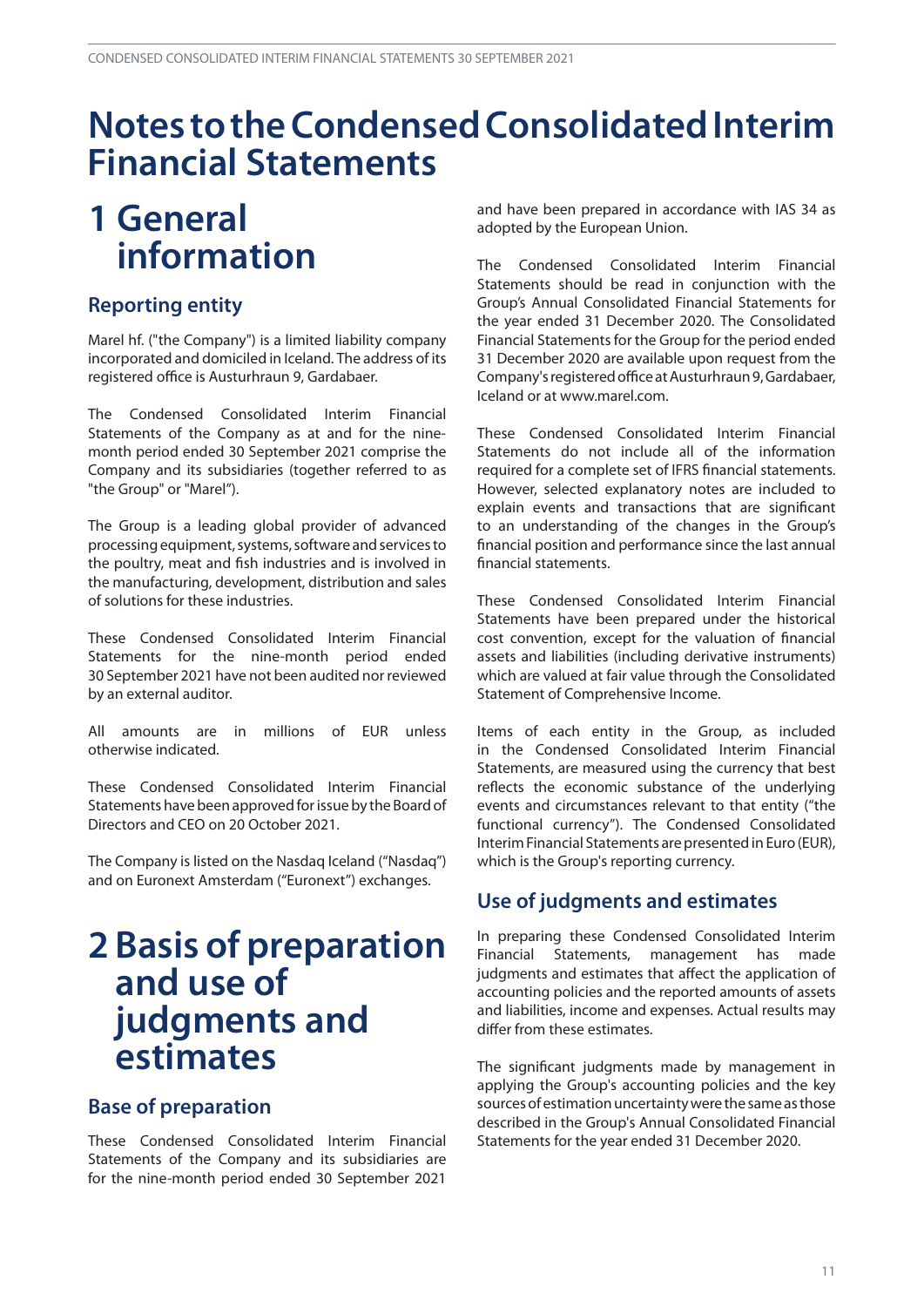<span id="page-11-0"></span>COVID-19 could have a significant impact on the estimates and assumptions made in the preparation of these Condensed Consolidated Interim Financial Statements. COVID-19 is expected to continue to have an impact in 2021, although it is not known what the full economic impact of COVID-19 on Marel will be. Marel enjoys a balanced exposure to global economies and local markets through its global reach, innovative product portfolio and diversified business mix. Marel is committed to achieve its mid- and long term growth targets.

The estimates and assumptions that are most likely affected by COVID-19 are:

- Estimated impairment;
- Expected Credit Losses; and
- Deferred income taxes.

For each of these estimates and assumptions, additional analyses and/or tests were done in 2020 to confirm if they were materially impacted by COVID-19. The results of these tests were that no material impact was found. The impact ofCOVID-19 on these estimates and assumptions did not materially change in 2021 and as such there is no reason to deviate from the conclusions taken at year end 2020. For further information refer to notes 14, 15, 17 and 18.

Estimates and underlying assumptions are reviewed on an ongoing basis. Revisions to estimates are recognized prospectively.

#### **Estimated impairment**

The Group annually tests whether the financial and non-financial assets, including goodwill and capitalized development costs, were impaired in accordance with the Group's accounting policies. At the end of each reporting period, the Group assesses whether there is any indication that an asset may be impaired. The impact of COVID-19 on the estimates and underlying assumptions used in the annual impairment test did not materially change in 2021 and as such, there is no reason to deviate from the conclusions taken at year end 2020.

#### **Expected Credit Losses**

Loss allowances are measured based on the Expected Credit Losses ("ECL") that result from all possible default events over the expected life of a financial instrument. The estimated ECL were calculated based on actual credit loss experience over the past five years. As a result of COVID-19, Marel reassessed the ECL used in calculating its loss allowances. Based on the industry which Marel operates in and current market insights, it is expected that impairment losses will remain at similar limited levels as they are currently going forward. The Group takes a holistic view of its financial assets and appliesthe same expected credit loss rate over all trade receivables.

#### **Income taxes and deferred income taxes**

As of each period-end, the Group evaluates the recoverability of deferred tax assets, based on projected future taxable profits. Based on the level of historical taxable income and projections for future taxable income over the periods in which the deferred tax assets are deductible, Marel believes it is probable the Group will realize the benefits of these deductible differences. Asfuture developments are uncertain and partly beyond Marel's control, assumptions are necessary to estimate future taxable profits as well as the period in which deferred tax assets will recover. Estimates are revised in the period in which there is sufficient evidence to revise the assumption.

## **3 Accounting policies**

The accounting policies applied in these Condensed Consolidated Interim Financial Statements are consistent with those applied and described in the Annual Consolidated Financial Statements for the year ended 31 December 2020.

The accounting policies have been applied consistently for all periods presented in these Condensed Consolidated Interim Financial Statements.

### **4 Business combinations**

Under IFRS 3, up to one year from the acquisition date, the initial accounting for business combinations is to be adjusted to reflect new information that has been received about facts and circumstances that existed at the acquisition date and would have affected the measurement of amounts recognized as of that date. As a result of such adjustments the values of assets and liabilities recognized may change in the one-year period from the acquisition date.

### **Curio**

On 4 January 2021, Marel purchased an additional 10.7% stake in Curio for a cash consideration of ISK 408.0 million (EUR 2.6million),bringing Marel'stotalshare to 50.0%.As of 4 January 2021, Marel has assessed that it has control of Curio as it is entitled to appoint a majority of Curio's BoardofDirectors,includingtheChairman.Curio'sresults are consolidated into the Group's results as per 2021. The remaining 50.0% of the shares in Curio continues to be held by Gullmolar ehf., Marel has an option to acquire the remaining 50.0% of shares within three years;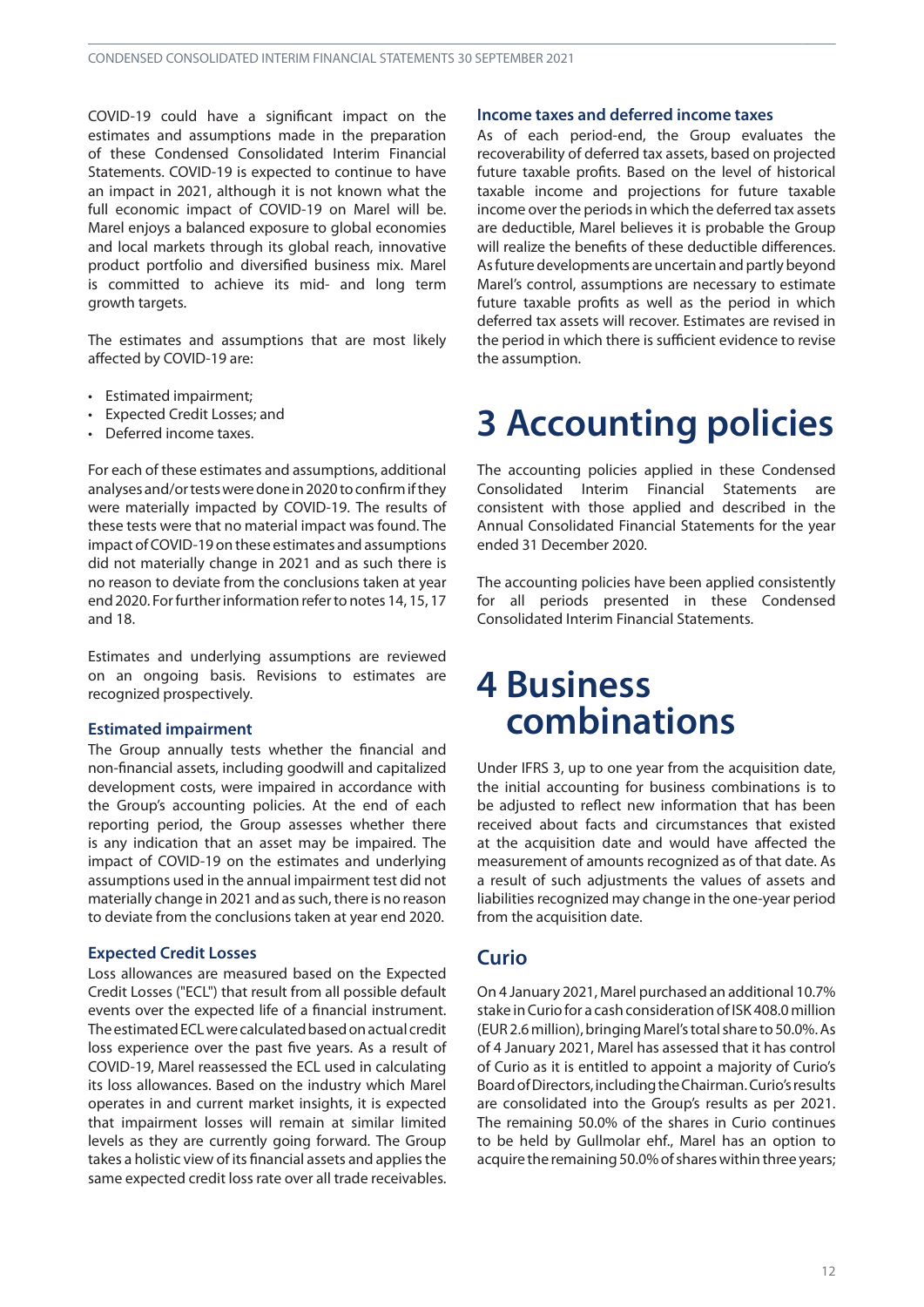a liability for the option has been recorded in non-current other payables.

Provisional goodwill amounted to EUR 3.7 million and is allocated to the fish segment. The resulting goodwill from this acquisition is primarily related to the strategic (and cultural) fit of Curio and Marel with a highly complementary product portfolio to Marel's existing portfolio of fish processing solutions. Marel elected to measure the non-controlling interest in Curio at the proportionate share of Curio's identifiable net assets.

#### **PMJ**

On 21 January 2021, Marel concluded the acquisition of the entire share capital of PMJ, including all relevant business activities of the group. PMJ's complementary product portfolio of primary processing, including waxing and automated evisceration, will make Marel the industry's only full-line provider of duck processing solutions. PMJ has 40 employees and is located in Opmeer in the Netherlands. PMJ's annual revenues are around EUR 5.0 million. Closing was subject to standard closing conditions. The purchase consideration was paid with EUR 12.4 million in cash. The acquisition was financed through Marel's strong cash position and existing credit facilities.

Provisional goodwill amounted to EUR 6.7 million and is allocated to the poultry segment. The resulting goodwill from this acquisition is primarily related to the strategic (and cultural) fit of PMJ and Marel with a highly complementary product portfolio in the duck processing industry.

Curio and PMJ contributed around EUR 7 million to revenues since their acquisition dates and affected adjusted result from operations negatively.

The goodwill for the Curio and PMJ acquisitions is not deductible for corporate income tax.

### **TREIF**

In 2021, the purchase price allocation ("PPA") for TREIF Maschinenbau GmbH ("TREIF") was finalized. Compared to the provisional goodwill reported in the Annual Consolidated Financial Statements for the period ended 31 December 2020, it resulted in an allocation of EUR 1.2 million to inventories, a decrease of the purchase consideration of EUR 0.8million and a decrease of the goodwill amount from EUR 36.7 million to EUR 34.7 million.

The goodwill for TREIF is tax deductible in Germany if certain conditions are met.

InQ2 2021, an amount of EUR 6.0million was paid as part of the net working capital settlement. The remaining part is expected to be paid in Q4 2021.

The impact to Marel's Consolidated Statement of Financial Position of acquisitions closed in 2021 and the changesto provisional accounting of acquisitions closed in 2020, is shown in the below table.

|                                                 | <b>Curio</b> | Other <sup>1</sup> | <b>Total</b> |
|-------------------------------------------------|--------------|--------------------|--------------|
| Property, plant and equipment                   | 1.8          | 0.6                | 2.4          |
| Right of use assets                             | 2.0          | 0.3                | 2.3          |
| Intangible assets                               | 12.4         | 5.6                | 18.0         |
| Inventories                                     | 6.2          | 1.7                | 7.9          |
| Trade receivables                               | 2.7          | 0.2                | 2.9          |
| Other receivables and prepayments               | 0.5          |                    | 0.5          |
| Cash and cash equivalents                       | 0.2          | 1.7                | 1.9          |
| <b>Assets acquired</b>                          | 25.8         | 10.1               | 35.9         |
| Non-controlling interests                       | 8.5          |                    | 8.5          |
| Borrowings, current and non-current             | 1.5          |                    | 1.5          |
| Lease liabilities, current and non-current      | 2.0          | 0.3                | 2.3          |
| Provisions, current and non-current             | 0.5          |                    | 0.5          |
| Deferred and other tax liabilities              | 3.0          | 1.5                | 4.5          |
| Trade and other payables                        | 1.8          | 1.4                | 3.2          |
| <b>Liabilities assumed</b>                      | 17.3         | 3.2                | 20.5         |
| <b>Total net identified assets</b>              | 8.5          | 6.9                | 15.4         |
| <b>Purchase consideration</b>                   | 12.2         | 11.6               | 23.8         |
| of which paid / to be paid in cash              |              | 11.6               | 11.6         |
| of which fair value of previously held interest | 12.2         |                    | 12.2         |
| <b>Goodwill on acquisition</b>                  | 3.7          | 4.7                | 8.4          |

1 Relates to PPA finalization for the 2020 TREIF acquisition and the acquisition of PMJ in 2021.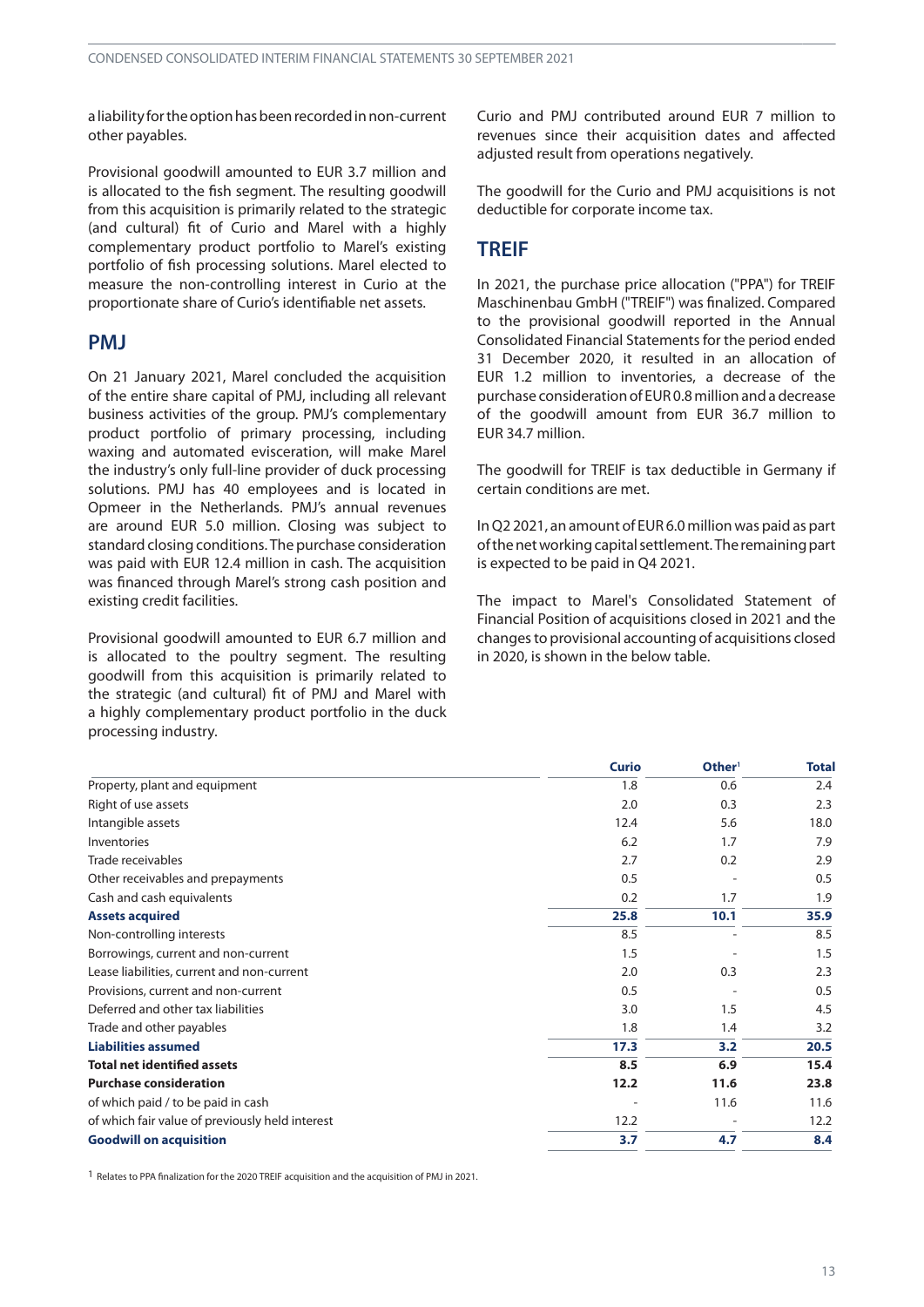### <span id="page-13-0"></span>**5 Non-IFRS measurement**

In this note to the Condensed Consolidated Interim Financial Statements Marel presents certain financial measures when discussing Marel's performance that are not measures of financial performance or liquidity under IFRS ("non-IFRS"). Non-IFRS measures do not have standardized meanings under IFRS and not all companies calculate non-IFRS measures in the same manner or on a consistent basis. As a result, these measures may not be comparable to measures used by other companies that have the same or similar names. The non-IFRS measures are not meant to be considered in isolation or as a substitute for comparable IFRS measures and should be read only in conjunction with our Condensed Consolidated Interim Financial Statements prepared in accordance with IFRS.

Management has presented adjusted result from operations as a performance measure because it monitors this performance measure at a consolidated

level and believes that this measure is relevant to an understanding of the Group's financial performance. Adjusted result from operations is calculated by adjusting result from operations to exclude the impact of PPA related costs (consisting of depreciation and amortization of acquisition related (in)tangible assets) and acquisition related expenses. No other adjustments are included in adjusted result from operations.

In Q4 2020, Marel updated it's calculation method for the non-IFRS measurement. Previously, Marel adjusted result from operations to exclude the impact of PPA related costs. As of Q4 2020, Marel adjusted result from operations to exclude the impact of PPA related costs and acquisition related expenses. Acquisition related expenses include fees incurred as part of an acquisition process. This change is meant to increase transparency of one-off cost items related to acquisitions which do not impact the underlying performance of Marel's segments.

The reconciliation of adjusted result from operations to the most directly comparable IFRS measure, result from operations, is included in the following table.

|                                        | As reported    | <b>Non-IFRS</b><br>adjustments | <b>Non-IFRS</b><br>measures | As reported    | <b>Non-IFRS</b><br>adjustments | <b>Non-IFRS</b><br>measures |
|----------------------------------------|----------------|--------------------------------|-----------------------------|----------------|--------------------------------|-----------------------------|
|                                        | Q <sub>3</sub> | Q <sub>3</sub>                 | Q <sub>3</sub>              | Q <sub>3</sub> | Q <sub>3</sub>                 | Q <sub>3</sub>              |
|                                        | 2021           | 2021                           | 2021                        | 2020           | 2020                           | 2020                        |
| Revenues                               | 331.9          |                                | 331.9                       | 287.2          |                                | 287.2                       |
| Cost of sales                          | (209.0)        | 0.3                            | (208.7)                     | (174.7)        | $\overline{\phantom{0}}$       | (174.7)                     |
| <b>Gross profit</b>                    | 122.9          | 0.3                            | 123.2                       | 112.5          | ۰.                             | 112.5                       |
| Selling and marketing expenses         | (47.2)         | 2.6                            | (44.6)                      | (32.8)         | 1.7                            | (31.1)                      |
| General and administrative expenses    | (22.9)         | 0.1                            | (22.8)                      | (21.4)         | 0.1                            | (21.3)                      |
| Research and development expenses      | (21.4)         | 1.6                            | (19.8)                      | (16.9)         | 0.9                            | (16.0)                      |
| <b>Adjusted result from operations</b> |                | 4.6                            | 36.0                        |                | 2.7                            | 44.1                        |
| Non-IFRS adjustments                   |                | (4.6)                          | (4.6)                       |                | (2.7)                          | (2.7)                       |
| <b>Result from operations</b>          | 31.4           |                                | 31.4                        | 41.4           |                                | 41.4                        |

|                                        |             | <b>Non-IFRS</b> | <b>Non-IFRS</b> |             | <b>Non-IFRS</b>          | <b>Non-IFRS</b> |
|----------------------------------------|-------------|-----------------|-----------------|-------------|--------------------------|-----------------|
|                                        | As reported | adjustments     | measures        | As reported | adjustments              | measures        |
|                                        | <b>YTD</b>  | <b>YTD</b>      | <b>YTD</b>      | <b>YTD</b>  | <b>YTD</b>               | <b>YTD</b>      |
|                                        | 2021        | 2021            | 2021            | 2020        | 2020                     | 2020            |
| Revenues                               | 993.4       |                 | 993.4           | 894.5       | -                        | 894.5           |
| Cost of sales                          | (631.2)     | 4.0             | (627.2)         | (560.5)     | $\overline{\phantom{a}}$ | (560.5)         |
| <b>Gross profit</b>                    | 362.2       | 4.0             | 366.2           | 334.0       |                          | 334.0           |
| Selling and marketing expenses         | (132.1)     | 7.7             | (124.4)         | (109.4)     | 5.0                      | (104.4)         |
| General and administrative expenses    | (70.2)      | 1.5             | (68.7)          | (64.1)      | 0.3                      | (63.8)          |
| Research and development expenses      | (65.4)      | 4.9             | (60.5)          | (53.9)      | 2.6                      | (51.3)          |
| <b>Adjusted result from operations</b> |             | 18.1            | 112.6           |             | 7.9                      | 114.5           |
| Non-IFRS adjustments                   |             | (18.1)          | (18.1)          |             | (7.9)                    | (7.9)           |
| <b>Result from operations</b>          | 94.5        |                 | 94.5            | 106.6       |                          | 106.6           |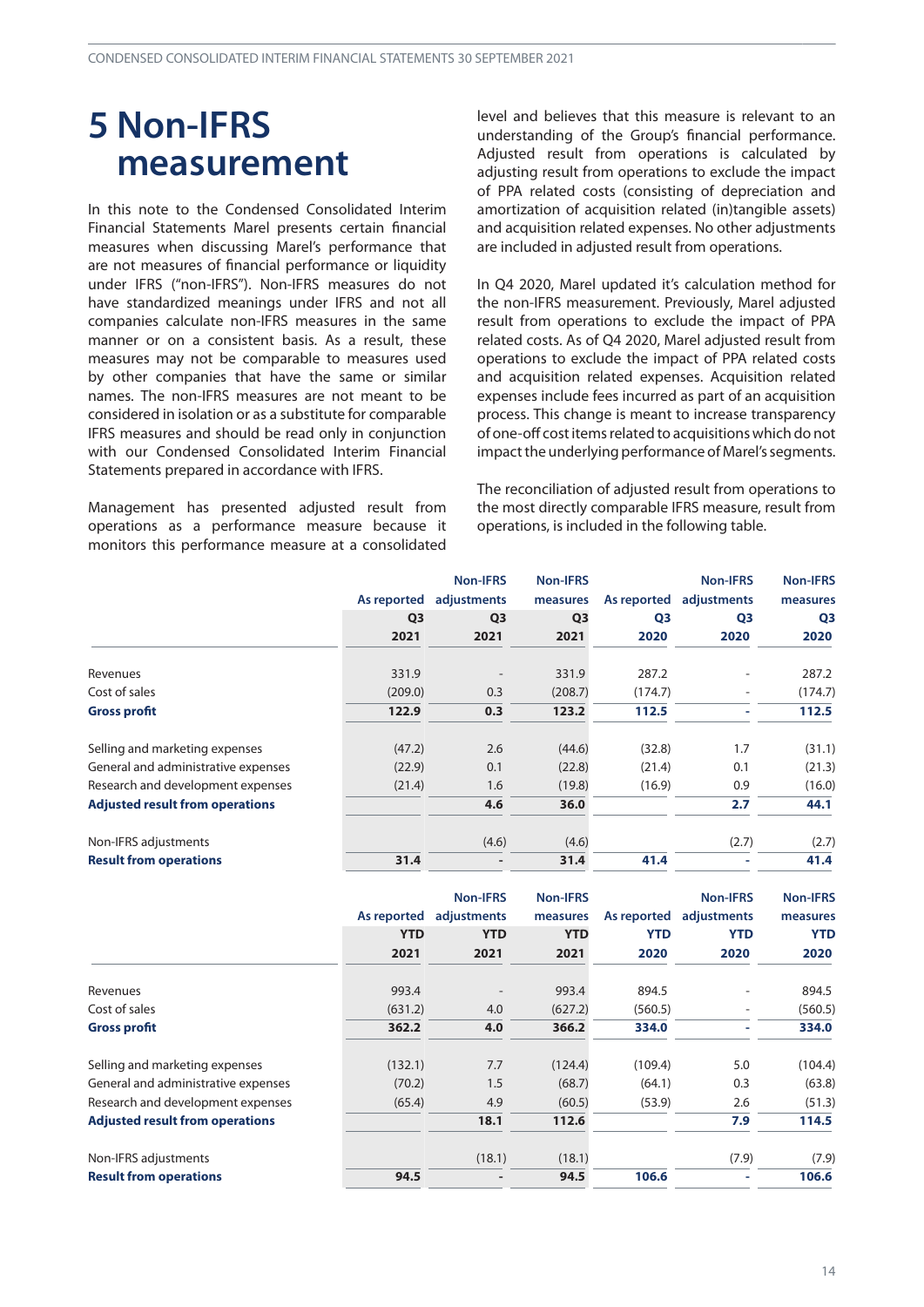<span id="page-14-0"></span>The non-IFRS adjustments to the result from operations includes the following:

|                                   |      | Ο3   | <b>YTD</b> | <b>YTD</b> |
|-----------------------------------|------|------|------------|------------|
|                                   | 2021 | 2020 | 2021       | 2020       |
| PPA related charges               | 4.6  | 2.7  | 16.8       | 7.9        |
| Acquisition related expenses      | 0.0  |      | 1.3        |            |
| <b>Total non-IFRS adjustments</b> | 4.6  | 2.7  | 18.1       | 7.9        |

The reconciliation of earnings before interest (net finance costs), tax (income tax), depreciation and amortization ("EBITDA") to the most directly comparable

IFRS measurement, result from operations, for the period indicated is included in the table below.

|                                                               | Q <sub>3</sub> | <b>Q3</b> | <b>YTD</b> | <b>YTD</b> |
|---------------------------------------------------------------|----------------|-----------|------------|------------|
|                                                               | 2021           | 2020      | 2021       | 2020       |
| Result from operations (EBIT)                                 | 31.4           | 41.4      | 94.5       | 106.6      |
| Depreciation, amortization and impairment                     | 16.6           | 14.3      | 50.6       | 43.6       |
| <b>Result before depreciation &amp; amortization (EBITDA)</b> | 48.0           | 55.7      | 145.1      | 150.2      |

## **6 Segment information**

### **Operating segments**

The identified operating segments comprise the three industries, which are the reporting segments. These operating segments form the basis for managerial decision taking. The following summary describes the operations in each of the Group's reportable segments:

- Poultry processing: Our poultry full-line product range offers integrated systems, software and services for processing broilers, turkeys and ducks;
- Meat processing: Our meat industry is a fullline supplier for primary, secondary and further processingequipment,systems,softwareandservices of pork, beef, veal and sheep;
- Fish processing: Marel provides advanced equipment, systems, software and services for processing salmon and whitefish, both farmed and wild, on-board and ashore; and
- The 'Other' segment includes any revenues, result from operations and assets which do not belong to the three core industries.

The reporting entities are reporting their revenues per operating segment based on the industry for which the customer is using Marel's product range. Therefore inter-segment revenues do not exist, only intercompany revenues within the same segment.

Results are monitored and managed at the operating segment level, up to the adjusted result from operations. Adjusted result from operations is used to measure performance as management believes that this information is the most relevant in evaluating the results of the respective Marel segments relative to other entities that operate in the same industries.

The Group's CEO reviews the internal management reports of each segment on a monthly basis.

Fluctuations between quarters are mainly due to general economic developments, timing of receiving and delivery of orders, margin on projects and business mix. Decisions on tax and financing structures including cash and cash equivalents are taken at a corporate level, therefore no financial income and expenses nor tax are allocated to the operating segments. The profit or loss per operating segment is the adjusted result from operations; finance costs and taxes are reported in the column total.

Intercompany transactions are entered at arm's length terms and conditions comparable to those available to unrelated parties. Information on assets per operating segment is reported; however, decisions on liabilities are taken at a corporate level and as such are not included in this disclosure.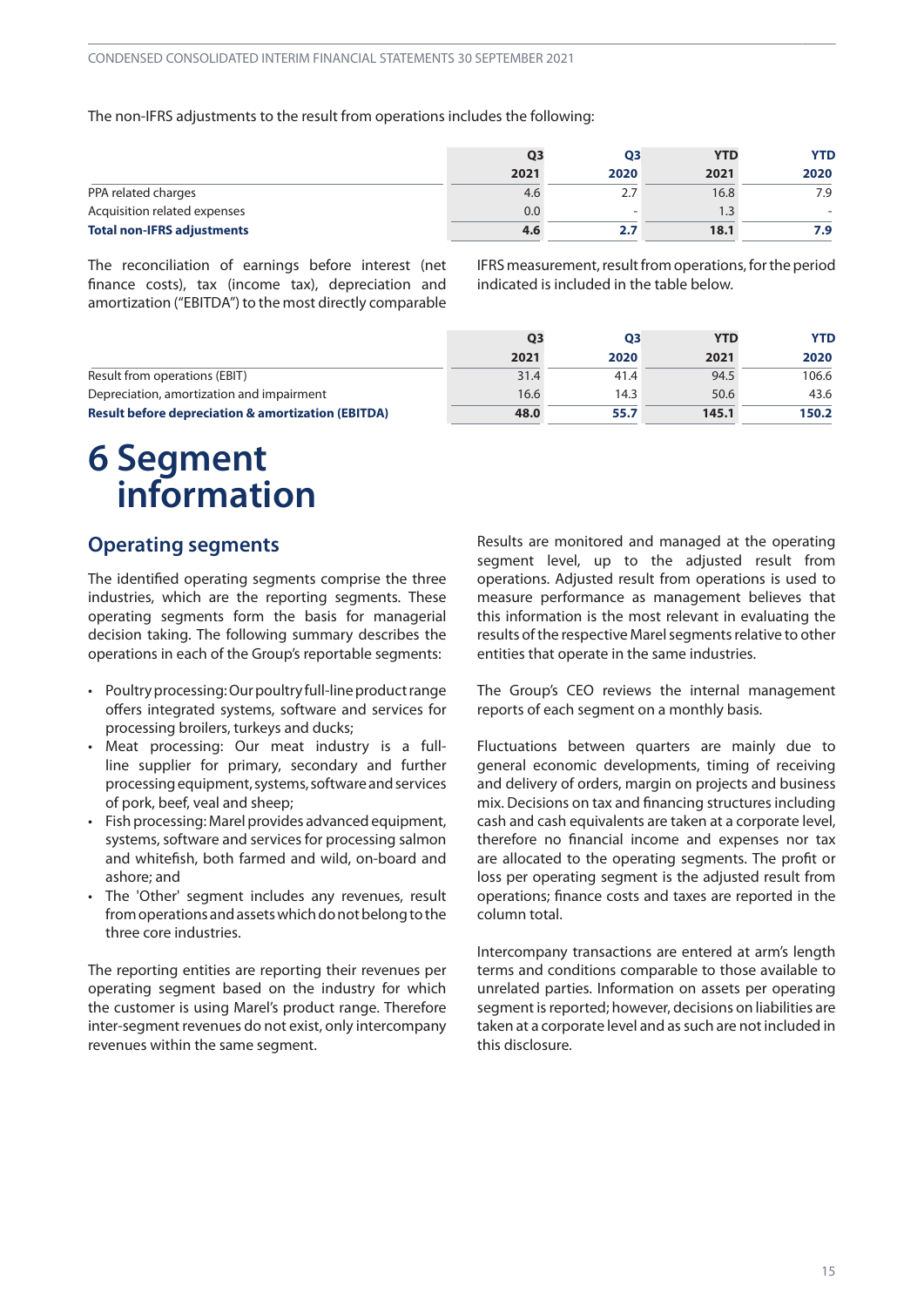| 30 September 2021                         | <b>Poultry</b>           | <b>Meat</b>              | <b>Fish</b> | <b>Other</b> | <b>Total</b> |
|-------------------------------------------|--------------------------|--------------------------|-------------|--------------|--------------|
| <b>Revenues</b>                           | 459.6                    | 385.1                    | 115.4       | 33.3         | 993.4        |
| <b>Adjusted result from operations</b>    | 64.8                     | 37.5                     | 7.0         | 3.3          | 112.6        |
| PPA related charges                       | (0.3)                    | (13.6)                   | (1.4)       | (1.5)        | (16.8)       |
| Acquisition related expenses <sup>1</sup> | $\overline{\phantom{a}}$ | $\overline{\phantom{a}}$ |             | (1.3)        | (1.3)        |
| <b>Result from operations</b>             | 64.5                     | 23.9                     | 5.6         | 0.5          | 94.5         |
| Net finance costs                         |                          |                          |             |              | (8.4)        |
| Share of result of associates             |                          |                          |             |              | (0.5)        |
| <b>Result before income tax</b>           |                          |                          |             |              | 85.6         |
| Income tax                                |                          |                          |             |              | (17.9)       |
| Net result for the period                 |                          |                          |             |              | 67.7         |
| <b>Assets</b>                             | 829.2                    | 751.7                    | 190.1       | 117.6        | 1,888.6      |
| Capital expenditures                      | 23.3                     | 19.5                     | 5.8         | 1.7          | 50.3         |
| Depreciation and amortization             | (19.1)                   | (24.6)                   | (5.1)       | (1.8)        | (50.6)       |

1 Acquisition related expenses are adjusted for as of Q4 2020.

| 30 September 2020                      | <b>Poultry</b> | <b>Meat</b> | <b>Fish</b> | <b>Other</b>             | <b>Total</b> |
|----------------------------------------|----------------|-------------|-------------|--------------------------|--------------|
| <b>Revenues</b>                        | 470.3          | 291.1       | 113.4       | 19.7                     | 894.5        |
| <b>Adjusted result from operations</b> | 83.5           | 20.8        | 8.1         | 2.1                      | 114.5        |
| PPA related charges                    |                | (7.9)       | ٠           | $\overline{\phantom{a}}$ | (7.9)        |
| <b>Result from operations</b>          | 83.5           | 12.9        | 8.1         | 2.1                      | 106.6        |
| Net finance costs                      |                |             |             |                          | (13.5)       |
| Share of result of associates          |                |             |             |                          | 0.0          |
| <b>Result before income tax</b>        |                |             |             |                          | 93.1         |
| Income tax                             |                |             |             |                          | (19.6)       |
| Net result for the period              |                |             |             |                          | 73.5         |
| <b>Assets</b>                          | 703.9          | 666.5       | 142.6       | 98.2                     | 1,611.2      |
| Capital expenditures                   | 24.4           | 15.2        | 5.9         | 1.0                      | 46.5         |
| Depreciation and amortization          | (18.2)         | (19.2)      | (4.9)       | (0.7)                    | (43.0)       |
| Impairment                             |                |             | (0.6)       |                          | (0.6)        |

### **Geographical information**

The Group's operating segments operate in three main geographical areas, although they are managed on a global basis. The Group is domiciled in Iceland.

| <b>Assets excluding cash and</b>            | 30/09   | 31/12   |
|---------------------------------------------|---------|---------|
| cash equivalents                            | 2021    | 2020    |
| Europe, Middle East and Africa <sup>1</sup> | 1,576.1 | 1,501.4 |
| Americas                                    | 213.9   | 213.3   |
| Asia and Oceania                            | 32.4    | 21.6    |
| <b>Total</b>                                | 1,822.4 | 1,736.3 |

1 Iceland accounts for EUR 219.0 million (31 December 2020: EUR 149.0 million).

Total assets exclude the Group's cash pool which the Group manages at a corporate level. Capital expenditures include investments in property, plant and equipment, right of use assets and intangible assets (including capitalized technology and development costs, refer to note [15\)](#page-22-0).

|                                             | <b>YTD</b> | YTD  |
|---------------------------------------------|------------|------|
| <b>Capital expenditure</b>                  | 2021       | 2020 |
| Europe, Middle East and Africa <sup>1</sup> | 37.0       | 42.1 |
| Americas                                    | 10.7       | 3.8  |
| Asia and Oceania                            | 2.6        | 0.6  |
| <b>Total</b>                                | 50.3       | 46.5 |

1 Iceland accounts for EUR 12.9 million (2020: EUR 10.8 million).

Cash capital expenditures are made up of capital expenditures excluding the investments in right of use assets. Cash capital expenditures for the ninemonth period ended 30 September 2021 amount to EUR 40.0 million (2020: EUR 34.6 million).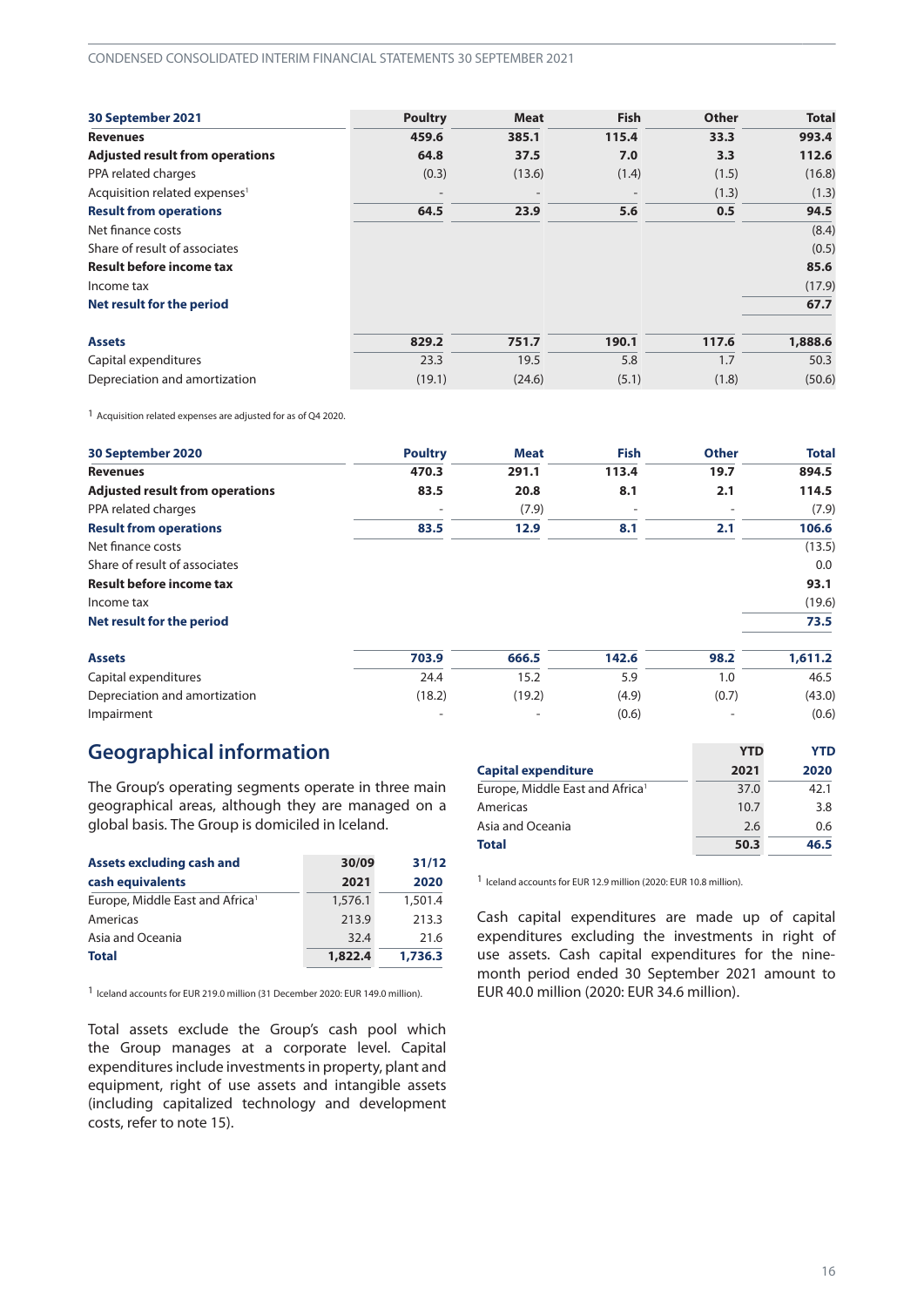## <span id="page-16-0"></span>**7 Revenues**

### **Revenues**

The Group's revenue is derived from contracts with customers. Within the segments and within the operating companies, Marel is not relying on any individual major customers.

### **Disaggregation of revenue**

In the following table, revenue is disaggregated by primary geographical markets (revenue is allocated based on the country were the customer is located):

| Revenue by geographical                     | <b>YTD</b> | YTD   |
|---------------------------------------------|------------|-------|
| markets                                     | 2021       | 2020  |
| Europe, Middle East and Africa <sup>1</sup> | 500.0      | 502.6 |
| Americas                                    | 351.6      | 293.2 |
| Asia and Oceania                            | 141.8      | 98.7  |
| <b>Total</b>                                | 993.4      | 894.5 |

1 Iceland accounts for EUR 8.1 million (2020: EUR 17.5 million).

In the following table revenue is disaggregated by equipment revenue (comprised of revenue from greenfield and large projects, standard equipment and modernization equipment) and aftermarket revenue (comprised of maintenance, service and spare parts).

|                                | <b>YTD</b> | YTD   |
|--------------------------------|------------|-------|
| <b>Revenue by business mix</b> | 2021       | 2020  |
| Equipment revenue              | 596.2      | 533.8 |
| Aftermarket revenue            | 397.2      | 360.7 |
| <b>Total</b>                   | 993.4      | 894.5 |

### **Trade receivables and contract balances**

The following table provides information about receivables, contract assets and contract liabilities from contracts with customers.

| <b>Trade receivables and contract</b> | 30/09   | 31/12   |
|---------------------------------------|---------|---------|
| <b>balances</b>                       | 2021    | 2020    |
| Trade receivables                     | 153.8   | 151.3   |
| Contract assets                       | 57.8    | 46.1    |
| Contract liabilities                  | (286.8) | (236.6) |

The contract assets (cost exceed billing) primarily relate to the Group's rights to consideration for work completed but not billed at the reporting date. The contract assets are transferred to receivables when the rights become unconditional. This usually occurs when the Group issues an invoice to the customer.

The contract liabilities (billing exceed cost) primarily relate to the advance consideration received from customers for standard equipment for which revenue is recognized at a point in time and for the sale of complete solutions or systems for which revenue is recognized over time.

No information is provided about remaining performance obligations at 30 September 2021 that have an original expected duration of one year or less, as allowed by IFRS 15.

## **8 Expenses by nature**

|                                   | <b>YTD</b> | YTD   |
|-----------------------------------|------------|-------|
| <b>Expenses by nature</b>         | 2021       | 2020  |
| Cost of goods sold                | 354.2      | 307.1 |
| <b>Employee benefits</b>          | 385.2      | 345.8 |
| Depreciation, amortization        |            |       |
| and impairment                    | 50.6       | 43.6  |
| Maintenance and rent of buildings |            |       |
| and equipment                     | 12.0       | 10.9  |
| Other                             | 96.9       | 80.5  |
| <b>Total</b>                      | 898.9      | 787.9 |

## **9 Net finance costs**

|                                         | <b>YTD</b> | <b>YTD</b> |
|-----------------------------------------|------------|------------|
| <b>Net finance costs</b>                | 2021       | 2020       |
| Finance costs:                          |            |            |
| Interest on borrowings                  | (4.0)      | (4.1)      |
| Interest on leases                      | (0.6)      | (0.7)      |
| Other finance expenses                  | (0.8)      | (4.0)      |
| Net foreign exchange transaction losses | (3.3)      | (4.9)      |
| <b>Subtotal finance costs</b>           | (8.7)      | (13.7)     |
| Finance income:                         |            |            |
| Interest income                         | 0.3        | 0.2        |
| <b>Subtotal finance income</b>          | 0.3        | 0.2        |
| <b>Total</b>                            | (8.4)      | (13.5)     |

### **10 Income tax**

| Income tax recognized in the            | <b>YTD</b> | YTD    |
|-----------------------------------------|------------|--------|
| <b>Consolidated Statement of Income</b> | 2021       | 2020   |
| Current tax                             | (23.8)     | (17.9) |
| Deferred tax                            | 5.9        | (1.7)  |
| <b>Total</b>                            | (17.9)     | (19.6) |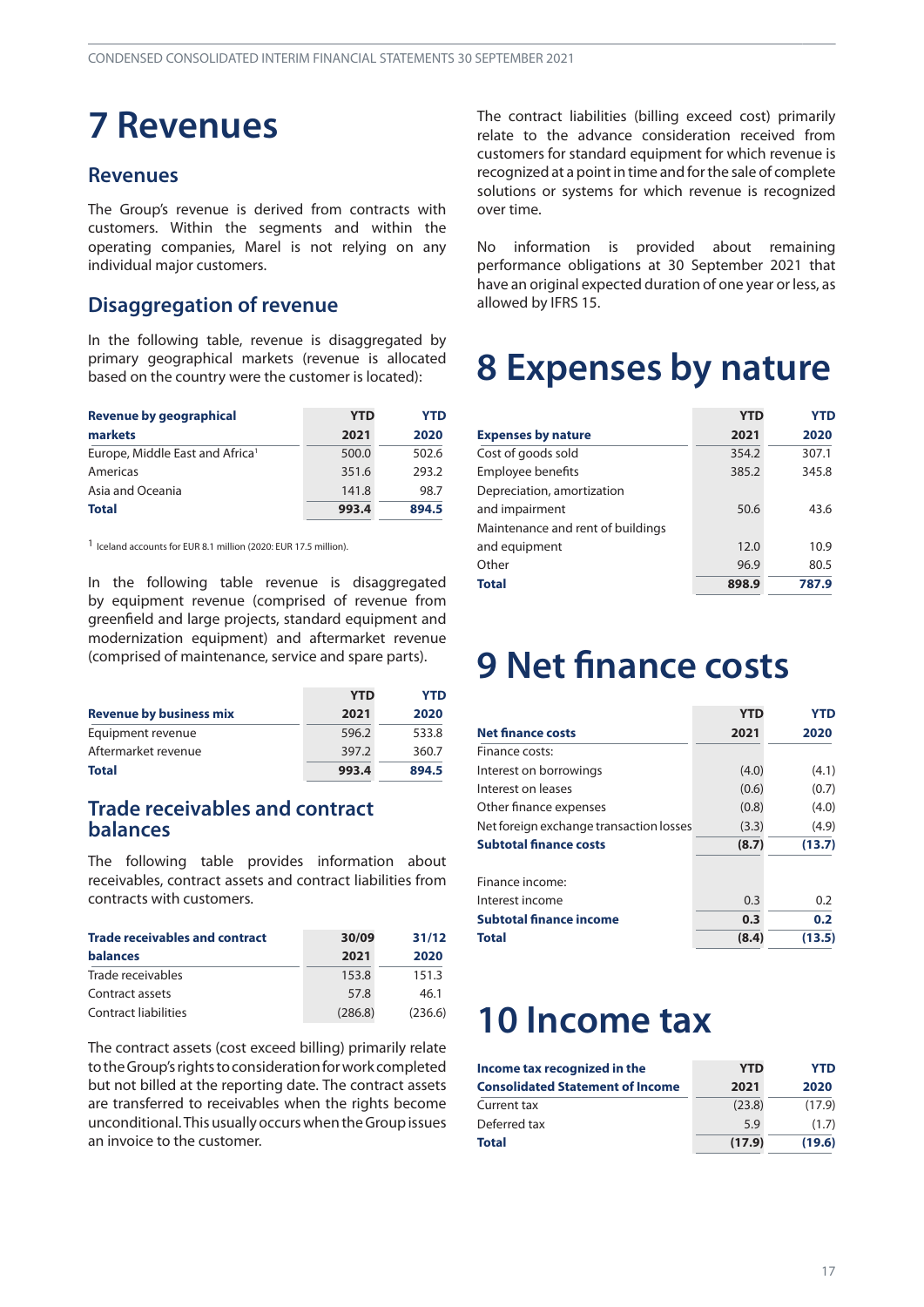<span id="page-17-0"></span>Income tax expense is recognized at an amount determined by multiplying the profit (loss) before tax for the interim reporting period by management's best estimate of the weighted average annual income tax rate expected for the full financial year, adjusted for the tax effect of certain items recognized in the interim period. As such, the effective tax rate in the Condensed Consolidated Interim Financial Statements may differ from the effective tax rate for the Annual Consolidated Financial Statements.

The Group believes that its accruals for tax liabilities are adequate for all open tax years based on its assessment ofmany factors, including interpretations oftax laws and prior experience.

In December 2020, a new corporate tax law was enacted in the Netherlands. Consequently, the reduction in the corporate tax rate from 25.0% to 21.7% as approved by the Dutch Government in 2019 is reversed and the Dutch income tax rate remains at 25.0%.

The tax on the Group's profit before tax differs from the theoretical amount that would arise using the weighted average tax rate applicable to profits of the consolidated companies as shown in the next table.

|                                                             | <b>YTD</b> |               | <b>YTD</b> |       |
|-------------------------------------------------------------|------------|---------------|------------|-------|
| <b>Reconciliation of effective income tax</b>               | 2021       | $\frac{0}{0}$ | 2020       | %     |
| Result before income tax                                    | 85.6       |               | 93.1       |       |
| Income tax using Icelandic rate                             | (17.1)     | 20.0          | (18.6)     | 20.0  |
| Effect of tax rates in other jurisdictions                  | (3.2)      | 3.7           | (2.9)      | 3.1   |
| Weighted average applicable tax                             | (20.3)     | 23.7          | (21.5)     | 23.1  |
| Foreign exchange effect Iceland                             | 0.7        | (0.8)         | (1.5)      | 1.6   |
| Research and development tax incentives                     | 3.1        | (3.6)         | 4.5        | (4.8) |
| Permanent differences                                       | (1.1)      | 1.3           | (1.0)      | 1.1   |
| Effect of changes in tax rates                              | 0.0        | 0.0           | 0.5        | (0.5) |
| <b>Others</b>                                               | (0.3)      | 0.3           | (0.6)      | 0.6   |
| Tax charge included in the Consolidated Statement of Income | (17.9)     | 20.9          | (19.6)     | 21.1  |

## **11 Earnings per share**

Basic earnings per share is calculated by dividing the net profit attributable to Shareholders by the weighted average number of ordinary shares in issue during the period, excluding ordinary shares purchased by the Company and held as treasury shares.

| <b>Basic earnings per share</b>           | <b>YTD</b> | YTD   |
|-------------------------------------------|------------|-------|
| (EUR cent per share)                      | 2021       | 2020  |
| Net result attributable to Shareholders   |            |       |
| (EUR millions)                            | 68.2       | 73.4  |
| Weighted average number of                |            |       |
| outstanding shares issued (millions)      | 753.2      | 753.0 |
| <b>Basic earnings per share (EUR cent</b> |            |       |
| per share)                                | 9.05       | 9.75  |

The diluted earnings per share is calculated by adjusting the weighted average number of ordinary shares outstanding to assume conversion of all dilutive potential ordinary shares.

The Company has one category of dilutive potential ordinary shares: stock options. For the stock options a calculation is done to determine the number of shares that could have been acquired at fair value (determined

as the average annual market share price of the Company's shares) based on the monetary value of the subscription rights attached to outstanding stock options. The number of shares calculated as above is compared with the number of shares that would have been issued assuming the exercise of the stock options.

| <b>Diluted earnings per share</b>           | <b>YTD</b> | YTD   |
|---------------------------------------------|------------|-------|
| (EUR cent per share)                        | 2021       | 2020  |
| Net result attributable to Shareholders     |            |       |
| (EUR millions)                              | 68.2       | 73.4  |
| Weighted average number of                  |            |       |
| outstanding shares issued (millions)        | 753.2      | 753.0 |
| Adjustments for stock options (millions)    | 7.1        | 5.2   |
| Weighted average number of                  |            |       |
| outstanding shares for diluted              |            |       |
| earnings per share (millions)               | 760.3      | 758.2 |
| <b>Diluted earnings per share (EUR cent</b> |            |       |
| per share)                                  | 8.97       | 9.68  |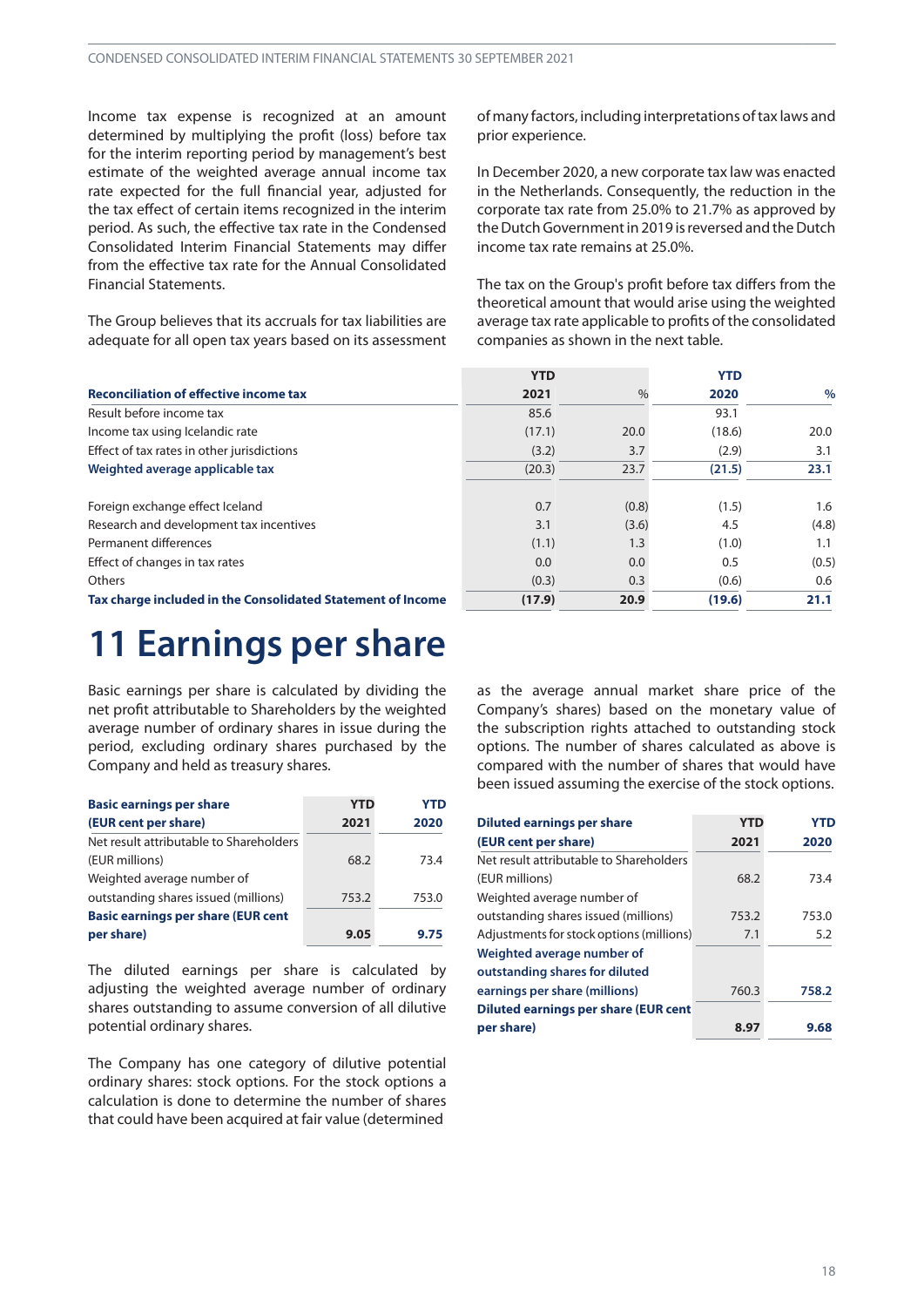## <span id="page-18-0"></span>**12 Property, plant and equipment**

|                                       | Land &           | <b>Plant &amp;</b> | <b>Vehicles &amp;</b> | <b>Under con-</b>        |              |
|---------------------------------------|------------------|--------------------|-----------------------|--------------------------|--------------|
|                                       | <b>buildings</b> | machinery          | equipment             | struction                | <b>Total</b> |
| 1 January 2021                        |                  |                    |                       |                          |              |
| Cost                                  | 204.4            | 91.6               | 56.9                  | 4.5                      | 357.4        |
| Accumulated depreciation              | (58.1)           | (58.3)             | (44.3)                |                          | (160.7)      |
| <b>Net book value</b>                 | 146.3            | 33.3               | 12.6                  | 4.5                      | 196.7        |
| Nine months ended 30 September 2021   |                  |                    |                       |                          |              |
| Opening net book value                | 146.3            | 33.3               | 12.6                  | 4.5                      | 196.7        |
| <b>Divestments</b>                    | (0.1)            | (0.5)              | (0.2)                 |                          | (0.8)        |
| Effect of movements in exchange rates | 0.7              | 0.3                |                       | $\overline{\phantom{a}}$ | 1.0          |
| <b>Additions</b>                      | 4.9              | 4.1                | 2.0                   | 11.6                     | 22.6         |
| Business combinations, note 4         | 0.1              | 2.0                | 0.3                   |                          | 2.4          |
| Transfer between categories           | 0.6              | 3.0                | 0.5                   | (4.1)                    |              |
| Depreciation charge                   | (4.5)            | (5.6)              | (3.0)                 |                          | (13.1)       |
| <b>Closing net book value</b>         | 148.0            | 36.6               | 12.2                  | 12.0                     | 208.8        |
| At 30 September 2021                  |                  |                    |                       |                          |              |
| Cost                                  | 219.2            | 99.7               | 59.5                  | 12.0                     | 390.4        |
| Accumulated depreciation              | (71.2)           | (63.1)             | (47.3)                |                          | (181.6)      |
| <b>Net book value</b>                 | 148.0            | 36.6               | 12.2                  | 12.0                     | 208.8        |

|                                       | Land &           | Plant &   | <b>Vehicles &amp;</b> | <b>Under con-</b> |              |
|---------------------------------------|------------------|-----------|-----------------------|-------------------|--------------|
|                                       | <b>buildings</b> | machinery | equipment             | struction         | <b>Total</b> |
| At 1 January 2020                     |                  |           |                       |                   |              |
| Cost                                  | 190.9            | 83.3      | 62.3                  | 4.2               | 340.7        |
| Accumulated depreciation              | (54.8)           | (56.1)    | (48.4)                |                   | (159.3)      |
| <b>Net book value</b>                 | 136.1            | 27.2      | 13.9                  | 4.2               | 181.4        |
| Year ended 31 December 2020           |                  |           |                       |                   |              |
| Opening net book value                | 136.1            | 27.2      | 13.9                  | 4.2               | 181.4        |
| <b>Divestments</b>                    | (0.6)            | (0.5)     | (0.6)                 |                   | (1.7)        |
| Effect of movements in exchange rates | (3.1)            | (0.9)     | (0.7)                 | 0.0               | (4.7)        |
| <b>Additions</b>                      | 10.8             | 4.8       | 4.5                   | 7.4               | 27.5         |
| Held for sale                         | (1.8)            |           |                       |                   | (1.8)        |
| Business combinations, note 4         | 8.5              | 2.7       | 1.7                   |                   | 12.9         |
| Reclassifications between categories  | 0.1              | (0.1)     |                       |                   |              |
| Transfer between categories           | 2.7              | 7.0       | (2.6)                 | (7.1)             |              |
| Impairment charge                     | (0.6)            | (0.2)     |                       |                   | (0.8)        |
| Depreciation charge                   | (5.8)            | (6.7)     | (3.6)                 |                   | (16.1)       |
| <b>Closing net book value</b>         | 146.3            | 33.3      | 12.6                  | 4.5               | 196.7        |
| At 31 December 2020                   |                  |           |                       |                   |              |
| Cost                                  | 204.4            | 91.6      | 56.9                  | 4.5               | 357.4        |
| Accumulated depreciation              | (58.1)           | (58.3)    | (44.3)                |                   | (160.7)      |
| <b>Net book value</b>                 | 146.3            | 33.3      | 12.6                  | 4.5               | 196.7        |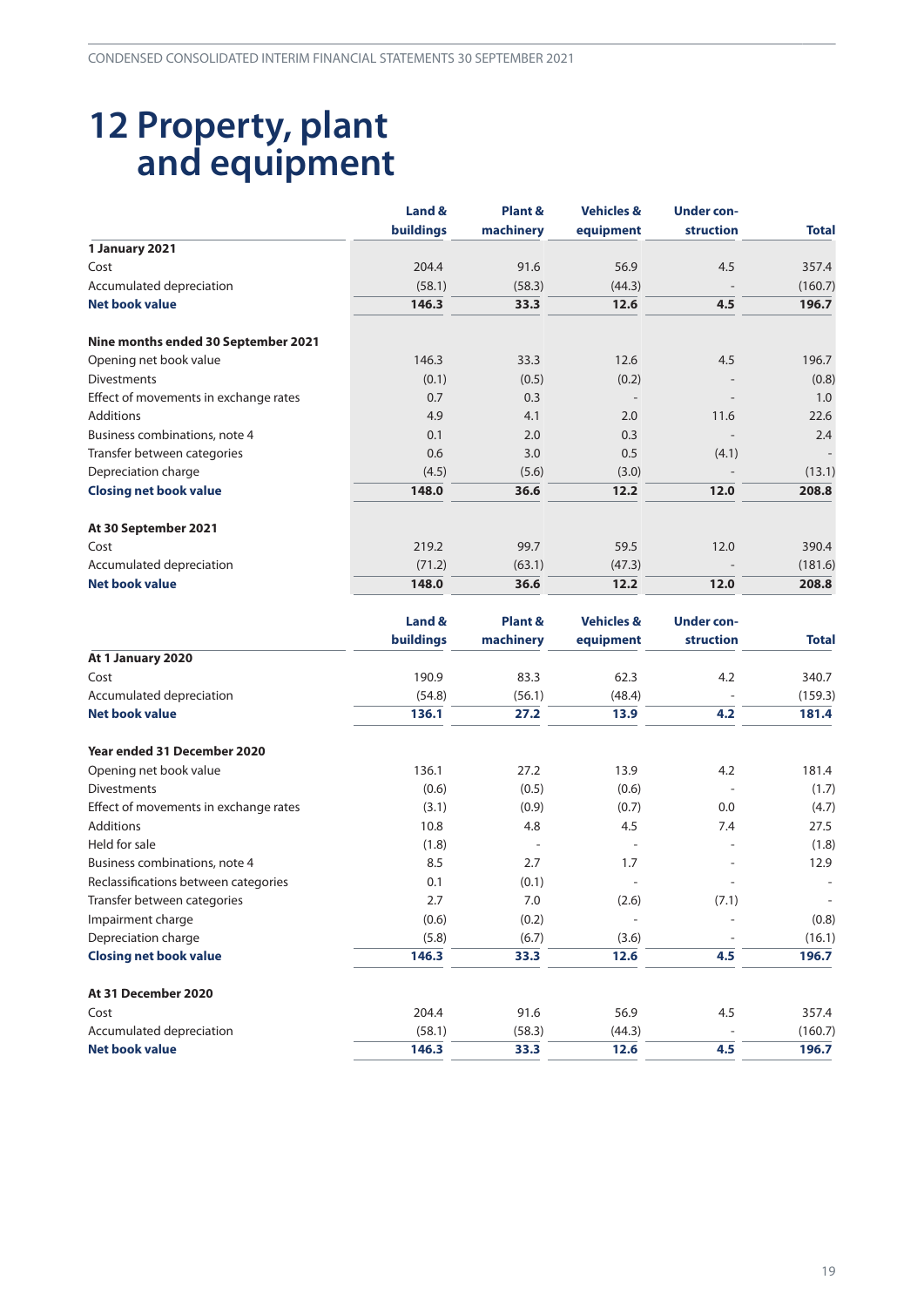Depreciation of property, plant and equipment analyzes as follows in the Consolidated Statement of Income:

| <b>Depreciation of property, plant</b> | <b>YTD</b> | <b>YTD</b> |
|----------------------------------------|------------|------------|
| and equipment                          | 2021       | 2020       |
| Cost of sales                          | 5.6        | 5.3        |
| Selling and marketing expenses         | 0.4        | 0.4        |
| General and administrative expenses    | 7.0        | 5.6        |
| Research and development expenses      | 0.1        | 0.1        |
| <b>Total</b>                           | 13.1       | 11.4       |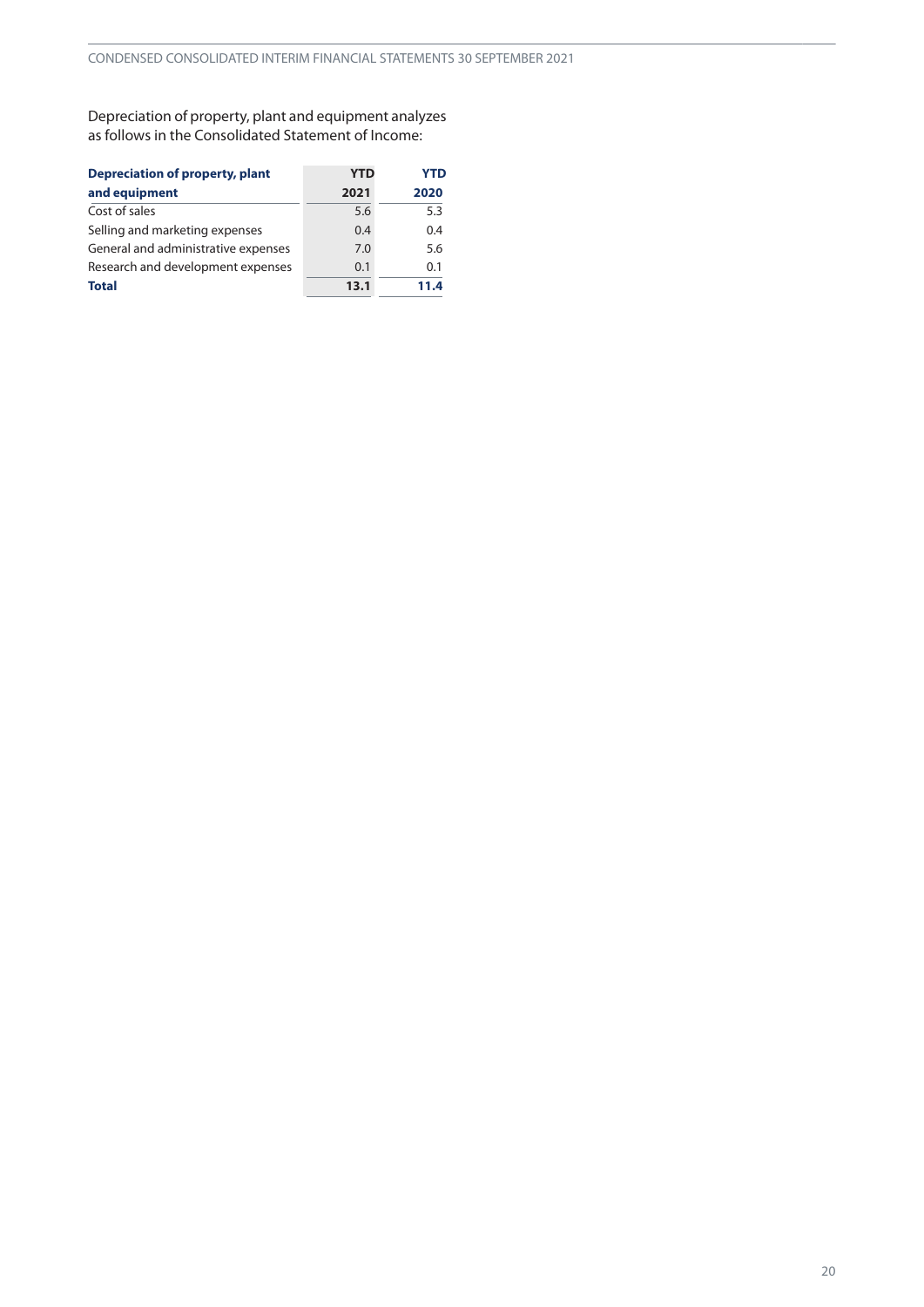## <span id="page-20-0"></span>**13 Right of use assets**

|                                       | Land &           | Plant &   | <b>Vehicles &amp;</b> |              |
|---------------------------------------|------------------|-----------|-----------------------|--------------|
|                                       | <b>buildings</b> | machinery | equipment             | <b>Total</b> |
| At 1 January 2021                     |                  |           |                       |              |
| Cost                                  | 38.8             | 1.2       | 24.4                  | 64.4         |
| Accumulated depreciation              | (9.3)            | (0.7)     | (11.7)                | (21.7)       |
| <b>Net book value</b>                 | 29.5             | 0.5       | 12.7                  | 42.7         |
| Nine months ended 30 September 2021   |                  |           |                       |              |
| Opening net book value                | 29.5             | 0.5       | 12.7                  | 42.7         |
| <b>Divestments</b>                    | (0.2)            | (0.1)     | (0.2)                 | (0.5)        |
| Effect of movements in exchange rates | 0.4              |           | 0.3                   | 0.7          |
| Business combinations, note 4         | 2.2              |           | 0.1                   | 2.3          |
| <b>Additions</b>                      | 5.7              |           | 4.6                   | 10.3         |
| Depreciation charge                   | (3.7)            | (0.1)     | (4.5)                 | (8.3)        |
| <b>Closing net book value</b>         | 33.9             | 0.3       | 13.0                  | 47.2         |
| At 30 September 2021                  |                  |           |                       |              |
| Cost                                  | 48.4             | 1.1       | 26.0                  | 75.5         |
| Accumulated depreciation              | (14.5)           | (0.8)     | (13.0)                | (28.3)       |
| <b>Net book value</b>                 | 33.9             | 0.3       | 13.0                  | 47.2         |

|                                       | Land &           | Plant &                  | <b>Vehicles &amp;</b> |              |
|---------------------------------------|------------------|--------------------------|-----------------------|--------------|
|                                       | <b>buildings</b> | machinery                | equipment             | <b>Total</b> |
| At 1 January 2020                     |                  |                          |                       |              |
| Cost                                  | 32.0             | 1.2                      | 19.3                  | 52.5         |
| Accumulated depreciation              | (7.4)            | (0.5)                    | (8.2)                 | (16.1)       |
| <b>Net book value</b>                 | 24.6             | 0.7                      | 11.1                  | 36.4         |
| Year ended 31 December 2020           |                  |                          |                       |              |
| Opening net book value                | 24.6             | 0.7                      | 11.1                  | 36.4         |
| <b>Divestments</b>                    | (3.9)            | $\overline{\phantom{a}}$ |                       | (3.9)        |
| Effect of movements in exchange rates | (0.6)            |                          | 0.0                   | (0.6)        |
| Business combinations, note 4         | 2.9              | ٠                        | 2.0                   | 4.9          |
| Reclassifications between categories  |                  | 0.1                      | (0.1)                 |              |
| <b>Additions</b>                      | 10.9             |                          | 5.6                   | 16.5         |
| Depreciation charge                   | (4.4)            | (0.3)                    | (5.9)                 | (10.6)       |
| <b>Closing net book value</b>         | 29.5             | 0.5                      | 12.7                  | 42.7         |
| At 31 December 2020                   |                  |                          |                       |              |
| Cost                                  | 38.8             | 1.2                      | 24.4                  | 64.4         |
| Accumulated depreciation              | (9.3)            | (0.7)                    | (11.7)                | (21.7)       |
| <b>Net book value</b>                 | 29.5             | 0.5                      | 12.7                  | 42.7         |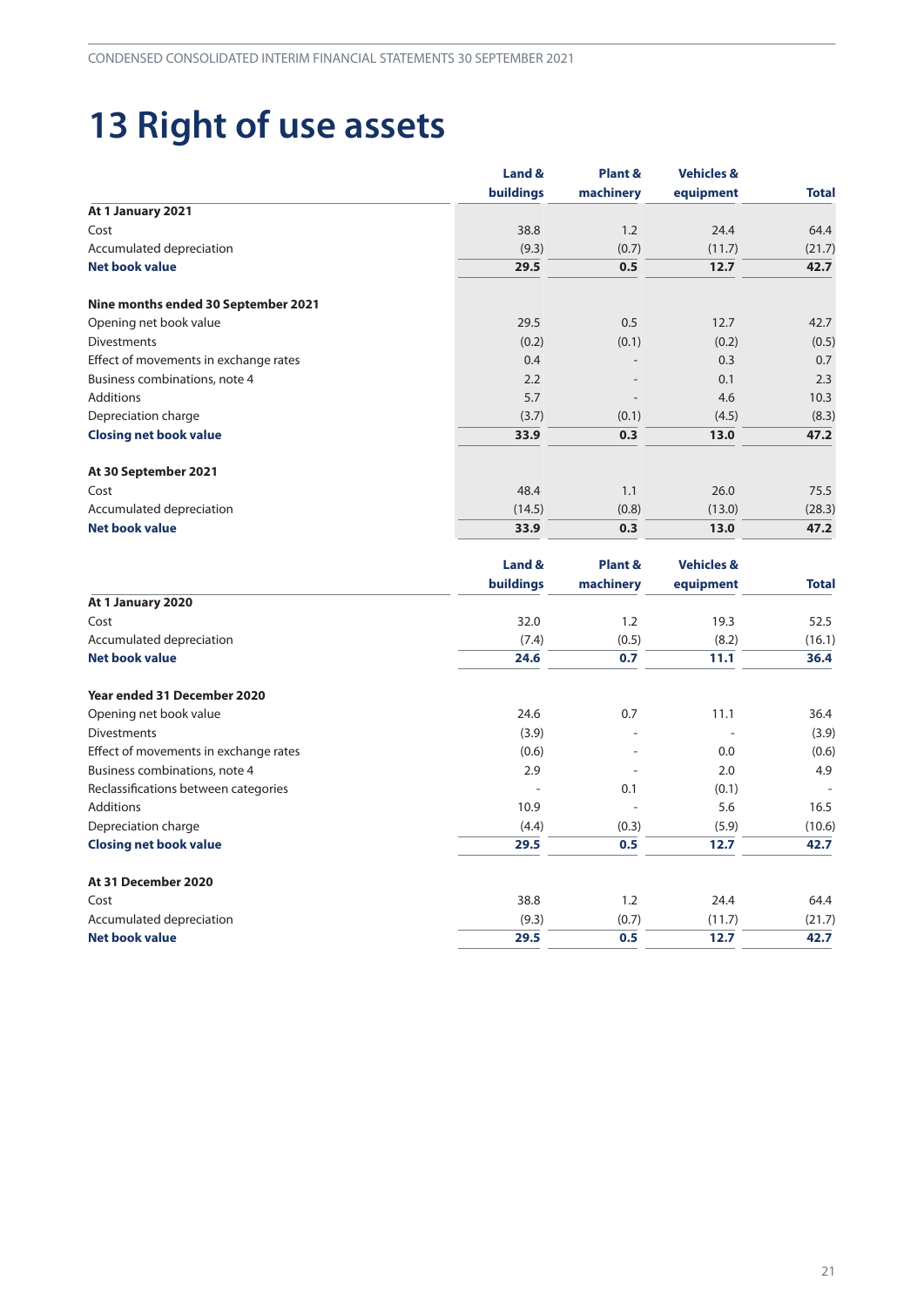<span id="page-21-0"></span>For the annual maturity of the lease liabilities, refer to note [21](#page-26-0).

Depreciation of right of use assets analyzes as follows in the Consolidated Statement of Income:

|                                            | <b>YTD</b> | YTD  |
|--------------------------------------------|------------|------|
| <b>Depreciation of right of use assets</b> | 2021       | 2020 |
| Cost of sales                              | 2.5        | 2.2  |
| Selling and marketing expenses             | 1.6        | 1.5  |
| General and administrative expenses        | 4.0        | 4.1  |
| Research and development expenses          | 0.2        | 0.2  |
| <b>Total</b>                               | 8.3        | 8.0  |

### **14 Goodwill**

|                               | 30/09 | 31/12 |
|-------------------------------|-------|-------|
|                               | 2021  | 2020  |
| At 1 January                  |       |       |
| Cost                          | 678.8 | 645.8 |
| <b>Net book value</b>         | 678.8 | 645.8 |
| Period ended 30 September /   |       |       |
| <b>31 December</b>            |       |       |
| Opening net book value        | 678.8 | 645.8 |
| Business combinations, note 4 | 8.4   | 36.9  |
| Exchange differences          | (0.2) | (3.9) |
| <b>Closing net book value</b> | 687.0 | 678.8 |
| At 30 September / 31 December |       |       |
| Cost                          | 687.0 | 678.8 |
| Net book value                | 687.0 | 678.8 |

Business combinations for 2021 relate to the acquisition of PMJ (increase in provisional goodwill of EUR 6.7 million), Curio (increase in provisional goodwill of EUR 3.7 million) and TREIF (decrease in goodwill of EUR 2.0 million due to finalization of the PPA).

For 2020 business combinations relate to the acquisition of TREIF (increase in provisional goodwill of EUR 36.7 million) and Cedar Creek (increase in goodwill of EUR 0.2 million due to the finalization of the PPA). Further information on the acquisitions is disclosed in note [4](#page-11-0) of the Condensed Consolidated Interim Financial Statements.

### **Impairment testing**

The Group tested at the end of 2020 whether goodwill had suffered any impairment. The conclusion was there were no triggers indicating that impairment was necessary.

The impact of COVID-19 on the estimates and underlying assumptions used in the annual impairment test did not materially change in 2021 and as such, there is no reason to deviate from the conclusions taken at year end 2020.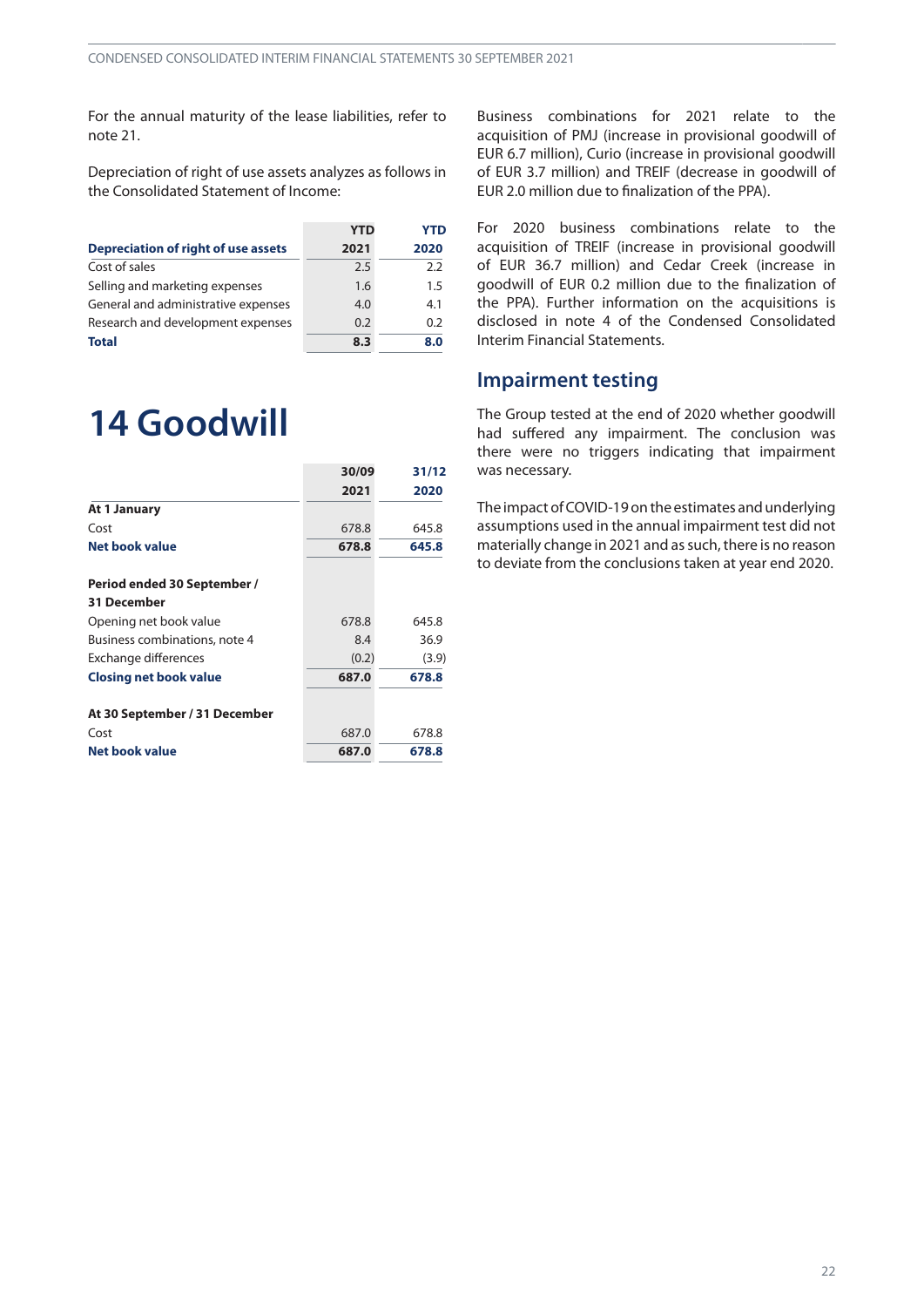## <span id="page-22-0"></span>**15 Intangible assets**

|                                     |                         | <b>Customer</b> |                    |              |
|-------------------------------------|-------------------------|-----------------|--------------------|--------------|
|                                     | <b>Technology &amp;</b> | relations,      |                    |              |
|                                     | development             | patents &       | <b>Other</b>       |              |
|                                     | costs                   | trademarks      | <b>intangibles</b> | <b>Total</b> |
| At 1 January 2021                   |                         |                 |                    |              |
| Cost                                | 313.3                   | 233.5           | 89.7               | 636.5        |
| Accumulated amortization            | (166.5)                 | (72.1)          | (66.9)             | (305.5)      |
| <b>Net book value</b>               | 146.8                   | 161.4           | 22.8               | 331.0        |
| Nine months ended 30 September 2021 |                         |                 |                    |              |
| Opening net book value              | 146.8                   | 161.4           | 22.8               | 331.0        |
| Business combinations, note 4       | 7.4                     | 10.6            |                    | 18.0         |
| Exchange differences                | 0.4                     | 0.4             | 0.1                | 0.9          |
| <b>Additions</b>                    | 13.6                    |                 | 3.8                | 17.4         |
| Amortization charge                 | (14.1)                  | (9.2)           | (5.9)              | (29.2)       |
| <b>Closing net book value</b>       | 154.1                   | 163.2           | 20.8               | 338.1        |
| At 30 September 2021                |                         |                 |                    |              |
| Cost                                | 335.9                   | 245.9           | 93.6               | 675.4        |
| Accumulated amortization            | (181.8)                 | (82.7)          | (72.8)             | (337.3)      |
| <b>Net book value</b>               | 154.1                   | 163.2           | 20.8               | 338.1        |

|                               |                         | <b>Customer</b> |              |              |
|-------------------------------|-------------------------|-----------------|--------------|--------------|
|                               | <b>Technology &amp;</b> | relations,      |              |              |
|                               | development             | patents &       | <b>Other</b> |              |
|                               | costs                   | trademarks      | intangibles  | <b>Total</b> |
| At 1 January 2020             |                         |                 |              |              |
| Cost                          | 267.5                   | 177.8           | 81.9         | 527.2        |
| Accumulated amortization      | (152.2)                 | (64.5)          | (58.1)       | (274.8)      |
| <b>Net book value</b>         | 115.3                   | 113.3           | 23.8         | 252.4        |
| Year ended 31 December 2020   |                         |                 |              |              |
| Opening net book value        | 115.3                   | 113.3           | 23.8         | 252.4        |
| <b>Divestments</b>            | (0.8)                   |                 | (0.1)        | (0.9)        |
| Business combinations, note 4 | 30.4                    | 58.6            | 0.4          | 89.4         |
| Exchange differences          | (0.5)                   | (1.1)           | (0.1)        | (1.7)        |
| <b>Additions</b>              | 19.2                    | 0.5             | 7.4          | 27.1         |
| Impairment charge             | (1.1)                   |                 | (0.9)        | (2.0)        |
| Amortization charge           | (15.7)                  | (9.9)           | (7.7)        | (33.3)       |
| <b>Closing net book value</b> | 146.8                   | 161.4           | 22.8         | 331.0        |
| At 31 December 2020           |                         |                 |              |              |
| Cost                          | 313.3                   | 233.5           | 89.7         | 636.5        |
| Accumulated amortization      | (166.5)                 | (72.1)          | (66.9)       | (305.5)      |
| <b>Net book value</b>         | 146.8                   | 161.4           | 22.8         | 331.0        |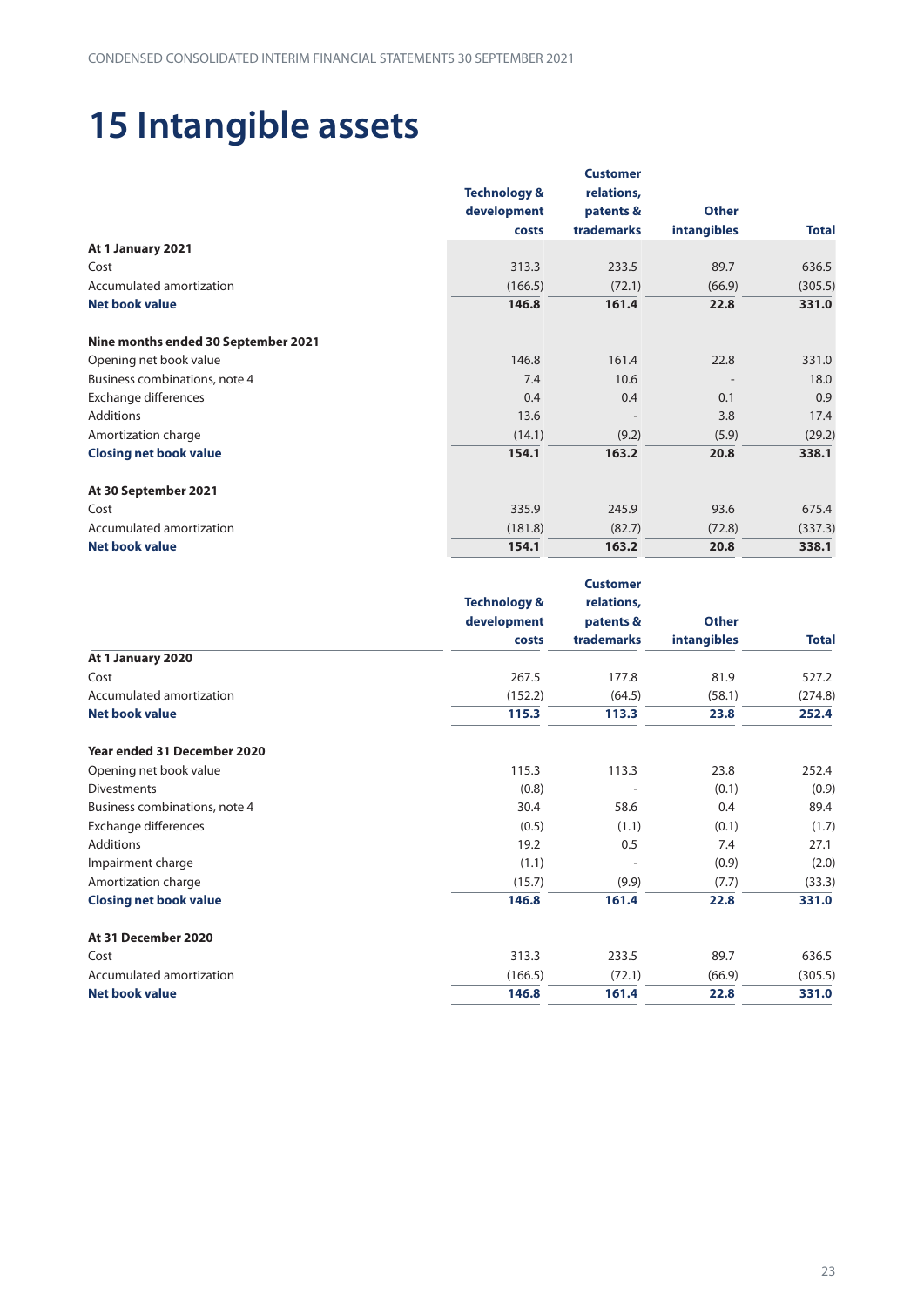<span id="page-23-0"></span>Business combinations for 2021 relate to the acquisition of PMJ and Curio. For 2020, business combinationsrelate to the acquisition of TREIF. Further information on the acquisitions is disclosed in note [4](#page-11-0) of the Condensed Consolidated Financial Statements.

The additions for 2021 predominantly comprise internally generated assets of EUR 17.4 million (31 December 2020: EUR 27.1 million) for product development and for development of software products.

The impairment charge in intangible assets analyzes as follows in the Consolidated Statement of Income:

|                                        | <b>YTD</b> | YTD  |
|----------------------------------------|------------|------|
| <b>Impairment of intangible assets</b> | 2021       | 2020 |
| Research and development expenses      |            | 0.6  |
| <b>Total</b>                           |            | 0.6  |

Amortization of intangible assets analyzes as follows in the Consolidated Statement of Income:

|                                          | <b>YTD</b> | YTD  |
|------------------------------------------|------------|------|
| <b>Amortization of intangible assets</b> | 2021       | 2020 |
| Selling and marketing expenses           | 8.8        | 5.8  |
| General and administrative expenses      | 6.3        | 6.6  |
| Research and development expenses        | 14.1       | 11.2 |
| <b>Total</b>                             | 29.2       | 23.6 |

### **Impairment testing**

The Group tested at the end of 2020 whether indefinite intangible assets had suffered any impairment. The conclusion was there were no triggers indicating that impairment was necessary.

The impact of COVID-19 on the estimates and underlying assumptions used in the annual impairment test did not materially change in 2021 and as such, there is no reason to deviate from the conclusions taken at year end 2020.

## **16 Investments in associates**

The investments in associates relate to a 40.0% stake in Stranda, a Norwegian provider of salmon processing solutions and a 25.0% interest in the Canadian software company Worximity Technology ("Worximity").

On 29 January 2021, Marel acquired a 40.0% interest for an amount of EUR 8.6 million in Stranda.

On 19 June 2020, Marel invested an additional CAD 2.5 million (EUR1.7 million) in Worximity, bringing Marel's total ownership from 14.3% to 25.0%.

As of 4 January 2021, Marel has assessed that it has control of Curio as it holds 50.0% of the shares and is entitled to appoint a majority of Curio's Board of Directors, including the Chairman. From that date, Curio's results are consolidated into the Group's results as per 2021 and no longer reported as an investment in associates. For further information refer to note 4.

## **17 Trade receivables, other receivables and prepayments**

| <b>Trade receivables, other</b>             | 30/09 | 31/12 |
|---------------------------------------------|-------|-------|
| receivables and prepayments                 | 2021  | 2020  |
| Trade receivables                           | 155.1 | 153.1 |
| Less: write-down to net-realizable value    | (1.3) | (1.8) |
| Trade receivables - net                     | 153.8 | 151.3 |
| Prepayments                                 | 9.1   | 11.0  |
| Other receivables                           | 42.0  | 44.2  |
| <b>Other receivables and prepayments</b>    | 51.1  | 55.2  |
| Less non-current portion                    |       | (2.1) |
| <b>Current portion of other receivables</b> |       |       |
| and prepayments                             | 51.1  | 53.1  |

The carrying amounts of trade receivables and other receivables and prepayments approximate their fair value.

There were no material reversals of write-downs of trade receivables. Due to the insignificant amount of write-downs, these are not shown separately in the Consolidated Statement of Income. The individually impaired receivables mainly relate to customers, which are in unexpectedly difficult economic situations. COVID-19 has not caused a material impact on collections of trade receivables.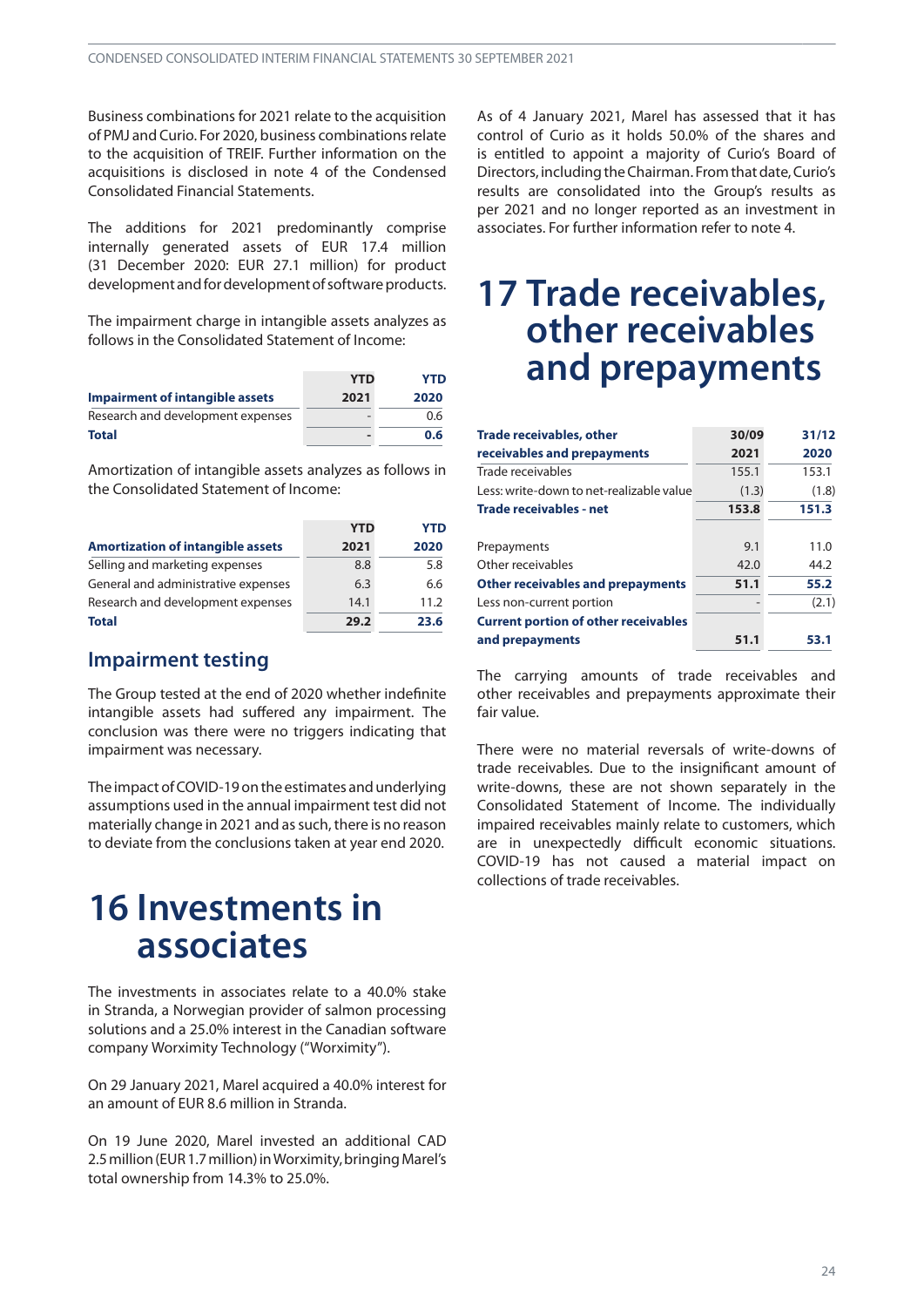## <span id="page-24-0"></span>**18 Deferred income tax**

Deferredincometaxes arecalculatedinfullontemporary differences under the liability method.

The gross movement on the deferred income tax account is as follows:

| <b>Deferred income taxes</b>            | 2021   | 2020   |
|-----------------------------------------|--------|--------|
| At 1 January                            | (71.6) | (43.6) |
| Exchange differences and changes        |        |        |
| within the Group                        | (0.2)  | 0.4    |
| <b>Consolidated Statement of Income</b> |        |        |
| charge (excluding tax rate change)      | 5.9    | 5.6    |
| Effect of changes in tax rates          | 0.0    | (5.2)  |
| Business combinations, note 4           | (4.5)  | (28.5) |
| Recognized in other                     |        |        |
| comprehensive income                    | 0.2    | (0.3)  |
| At 30 September / 31 December           | (70.2) | (71.6) |

Deferred income tax assets and liabilities are offset when there is a legally enforceable right to set off current tax assets against current tax liabilities and when the deferred income taxes relate to the same fiscal authority.

Deferred income taxes recognized in the Consolidated Statement of Financial Position are as follows:

|                                 | 30/09  | 31/12  |
|---------------------------------|--------|--------|
| <b>Deferred income taxes</b>    | 2021   | 2020   |
| Deferred income tax assets      | 14.8   | 13.3   |
| Deferred income tax liabilities | (85.0) | (84.9) |
| <b>Total</b>                    | (70.2) | (71.6) |

Deferred income tax assets are recognized for tax loss carry-forwards to the extent that the realization of the related tax benefit through future taxable profits is probable. The recoverability has been tested by the Group at the end of 2020. The impact of COVID-19 on the estimates and underlying assumptions used in these tests did not materially change in 2021 and as such, there is no reason to deviate from the conclusions taken at year end 2020.

## **19 Inventories**

|                                   | 30/09  | 31/12  |
|-----------------------------------|--------|--------|
| <b>Inventories</b>                | 2021   | 2020   |
| Raw materials                     | 44.5   | 31.4   |
| Semi-finished goods               | 178.8  | 136.4  |
| Finished goods                    | 59.9   | 58.7   |
| <b>Gross inventories</b>          | 283.2  | 226.5  |
| Allowance for obsolescence and/or |        |        |
| lower market value                | (31.4) | (26.6) |
| <b>Net inventories</b>            | 251.8  | 199.9  |

There were no material reversals of write-downs to net realizable value. The write-downs recognized following a recoverability analysis are included in cost of sales.

## **20 Equity**

|                                    |                 |                                     | <b>Outstanding</b> |
|------------------------------------|-----------------|-------------------------------------|--------------------|
|                                    | <b>Ordinary</b> | <b>Treasury</b>                     | number of          |
|                                    | shares          | shares                              | shares             |
| <b>Share capital</b>               |                 | (thousands) (thousands) (thousands) |                    |
| At 1 January 2021                  | 771,008         | (18, 768)                           | 752,240            |
| Treasury shares - sold             |                 | 1,749                               | 1,749              |
| At 30 September 2021               | 771,008         | (17, 019)                           | 753,989            |
|                                    | 100.00%         | 2.21%                               | 97.79%             |
| At 1 January 2020                  | 771,008         | (10, 774)                           | 760,234            |
| Treasury shares                    |                 |                                     |                    |
| - purchased                        |                 | (14, 332)                           | (14, 332)          |
| Treasury shares - sold             |                 | 6,338                               | 6,338              |
| At 31 December 2020                | 771,008         | (18, 768)                           | 752,240            |
|                                    | 100.00%         | 2.43%                               | 97.57%             |
|                                    |                 | 30/09                               | 31/12              |
| <b>Class of share capital</b>      |                 | 2021                                | 2020               |
| Nominal value                      |                 | 6.7                                 | 6.7                |
| Share premium reserve              |                 | 433.1                               | 437.3              |
| Reserve for share based payments   |                 | 6.3                                 | 5.5                |
| <b>Total share premium reserve</b> |                 | 439.4                               | 442.8              |
|                                    |                 |                                     |                    |

### **Share capital**

The total authorized number of ordinary shares on the Nasdaq and Euronext exchanges is 771.0 million (31 December 2020: 771.0 million) with a par value of ISK 1 per share. All issued shares are fully paid.

Holders of ordinary shares are entitled to dividends as declared from time to time and are entitled to one vote per share at shareholders meetings of the Company. Shareholders who hold shares in Marel on Nasdaq and Euronext have identical voting rights and the same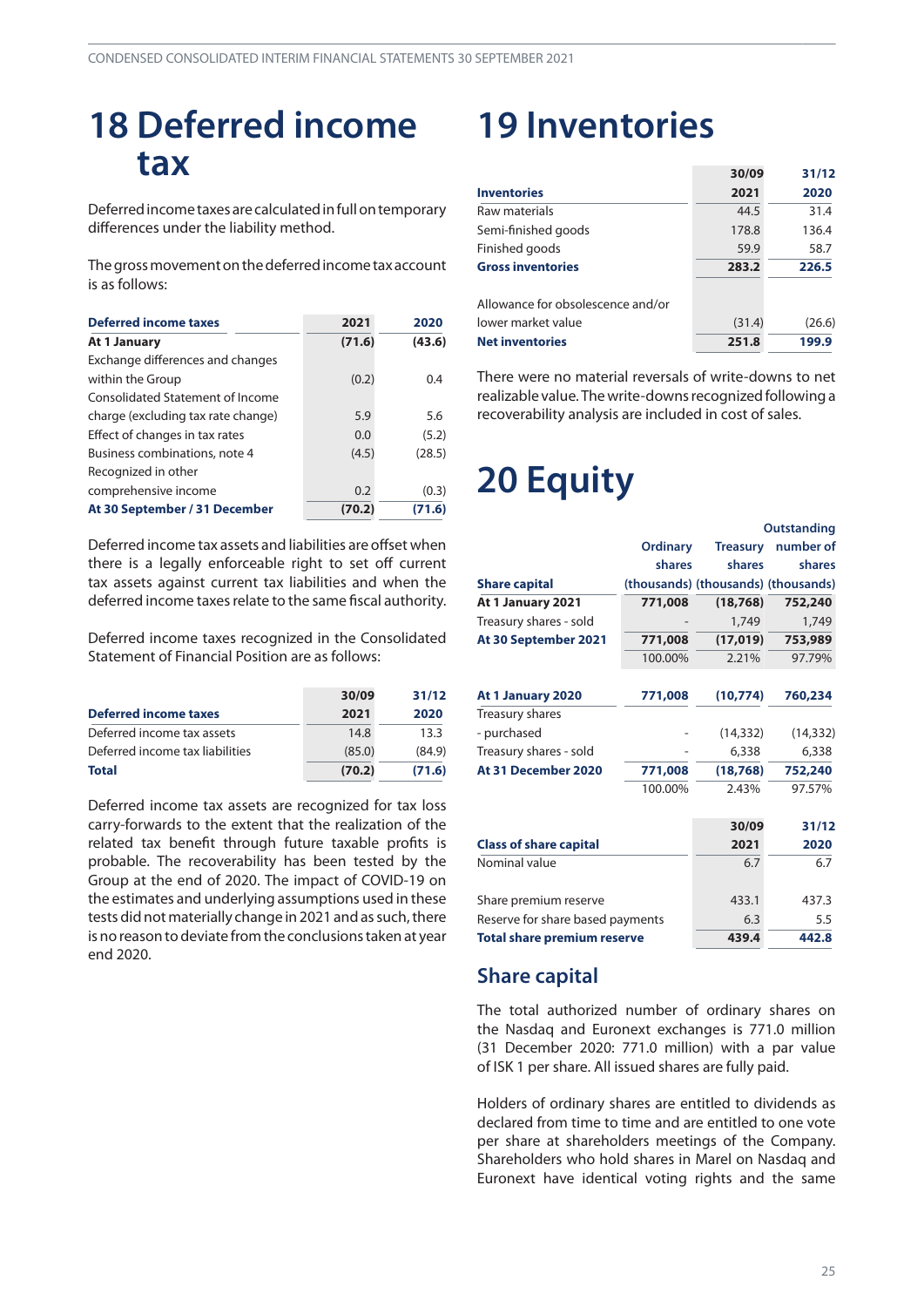rights to dividends. All rights attached to the Company's treasury shares are suspended until those shares are sold again.

### **Dividends**

In March 2021 a dividend of EUR 41.0 million (EUR 5.45 cents per share) was declared for the operational year 2020. This corresponds to approximately 40% of net result for the operational year 2020. The dividend was fully paid in Q2 2021 (in 2020, a dividend of EUR 43.9 million (EUR 5.79 cents per share) was declared and paid for the operational year 2019).

### **Share premium reserve**

The share premium reserve is comprised of payments in excess of par value of ISK 1 per share that shareholders have paid for shares sold by the Company, less payments in excess of par value that the Company has paid for treasury shares. According to the Icelandic Companies Act, 25% of the nominal value share capital must be held in reserve which cannot be paid out as dividend to shareholders. Marel is compliant with this requirement.

### **Other reserves**

Other reserves in shareholder's equity include the following reserves:

- hedge reserve: comprises revaluations on derivatives, on which hedge accounting is applied. The value relates to derivatives for the Group, the interest rate swap contracts and the foreign exchange contracts; and
- translation reserve: comprises the translation results of the consolidation of subsidiaries reporting in foreign currencies, as well as a currency revaluation related to financing of subsidiaries.

|                       |         | <b>Hedge Translation Total other</b> |          |
|-----------------------|---------|--------------------------------------|----------|
| <b>Other reserves</b> | reserve | reserve                              | reserves |
| <b>Balance at</b>     |         |                                      |          |
| 1 January 2021        | 0.9     | (28.4)                               | (27.5)   |
| <b>Total other</b>    |         |                                      |          |
| comprehensive income  | (0.8)   | 3.6                                  | 2.8      |
| <b>Balance at</b>     |         |                                      |          |
| 30 September 2021     | 0.1     | (24.8)                               | (24.7)   |
|                       |         | <b>Hedge Translation Total other</b> |          |
| <b>Other reserves</b> | reserve | reserve                              | reserves |
| <b>Balance</b> at     |         |                                      |          |
| 1 January 2020        | (0.7)   | (10.2)                               | (10.9)   |
| <b>Total other</b>    |         |                                      |          |
| comprehensive income  | 1.6     | (18.2)                               | (16.6)   |
| <b>Balance at</b>     |         |                                      |          |
| 31 December 2020      | 0.9     | (28.4)                               | (27.5)   |

### **Other equity**

Other equity includes the impact of the option to acquire the remaining shares of non-controlling interests. Currency revaluation related to this option is posted through other comprehensive income within other equity.

### **Limitation in the distribution of Shareholders' equity**

As at 30 September 2021, pursuant to Icelandic law, certain limitations exist relating to the distribution of shareholders' equity. Such limitations relate to legal reserves required by Icelandic law included under retained earnings for capitalized intangible assets related to product development projects and for legal reserves relating to any legal or economic restrictions to the ability of affiliated companies to transfer funds to the parent company in the form of dividends.

The legal reserve included under retained earnings for capitalized intangible assets related to product development projects amounted to EUR 81.3 million as at 30 September 2021 (31 December 2020: EUR 76.5 million).

Since the profits retained in Marel hf.'s subsidiaries can be distributed and received in Iceland, no legal reserve for any legal or economic restrictions to the ability of affiliated companies to transfer funds to the parent company in the form of dividends is required.

The amount of the legal reserve for the share of profit of affiliates is reduced by dividends received from those companies and those dividends from them which can be claimed. Therefore Marel could, based on its control as the parent company, decide to let its subsidiaries pay dividends. The dividends would lower the amount of legal reserves within equity and therefore leave more room for Marel to make dividend payments to its shareholders. The provision of the Icelandic Financial Statement Act No. 3/2006 does not prevent Marel from making dividend payments to its shareholders in 2021 as the Company has sufficient retained earnings from previous years.

The legal reserves as required by Icelandic law are required as of effective date 1 January 2016.

### **Non-controlling Interests**

Non-controlling interests relate to minority shares held by third parties in consolidated Group companies. The net result attributable to NCI amounted to a loss of EUR 0.5 million for the nine-month period in 2021 (30 September 2020: income of EUR 0.1 million).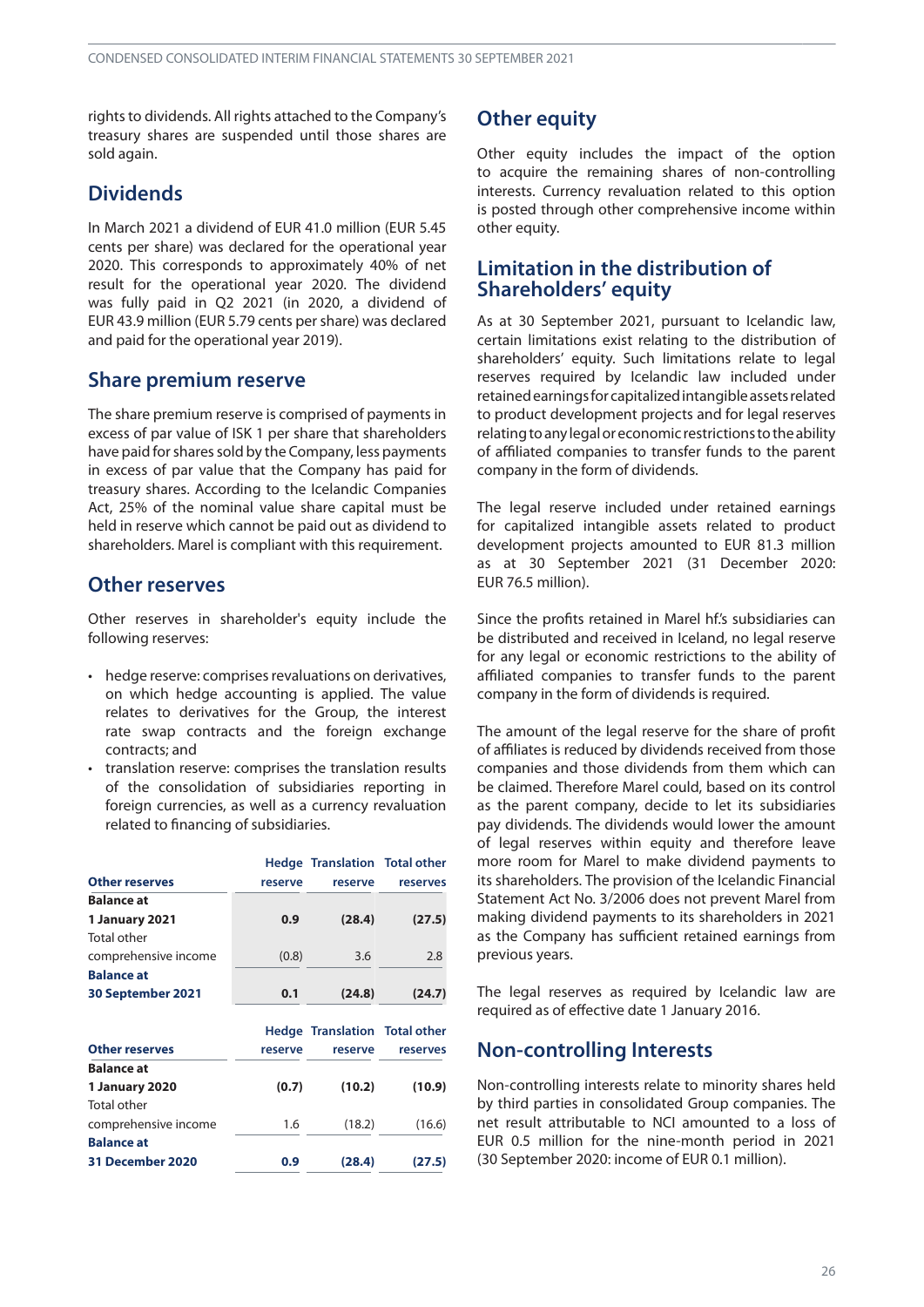<span id="page-26-0"></span>The NCI relates to Curio ehf., Iceland, in which Gullmolar ehf. holds an ownership percentage of 50.0% and to MPS France S.A.R.L., France, inwhich themanaging director of MPS France holds an ownership percentage of 24.0%.

## **21 Borrowings and lease liabilities**

|                                         | 30/09 | 31/12 |
|-----------------------------------------|-------|-------|
| <b>Borrowings and lease liabilities</b> | 2021  | 2020  |
| <b>Borrowings</b>                       | 204.8 | 240.2 |
| Lease liabilities                       | 37.7  | 33.6  |
| <b>Non-current</b>                      | 242.5 | 273.8 |
| <b>Borrowings</b>                       | 0.0   | 0.0   |
| Lease liabilities                       | 10.3  | 10.0  |
| Current                                 | 10.3  | 10.0  |
| <b>Total</b>                            | 252.8 | 283.8 |
| <b>Borrowings</b>                       | 204.8 | 240.2 |
| Lease liabilities                       | 48.0  | 43.6  |
| <b>Total</b>                            | 252.8 | 283.8 |

The Group loan agreements contain restrictive covenants, relating to interest cover and leverage. At 30 September 2021 and 31 December 2020 the Group complies with all restrictive covenants. COVID-19 has not impacted Marel's ability to comply with restrictive covenants in place.

The Group has the following headroom in committed facilities:

|                           | 30/09 | 31/12 |
|---------------------------|-------|-------|
| <b>Available headroom</b> | 2021  | 2020  |
| Expiring within one year  |       |       |
| Expiring beyond one year  | 608.1 | 567.8 |
| <b>Total</b>              | 608.1 | 567.8 |

| Liabilities in currency recorded in EUR at | <b>Capitalized</b> |
|--------------------------------------------|--------------------|
|--------------------------------------------|--------------------|

| 30 September 2021               |       | Borrowings finance charges Lease liabilities |        | <b>Total</b> |
|---------------------------------|-------|----------------------------------------------|--------|--------------|
| Liabilities in EUR              | 206.5 | (1.4)                                        | 22.0   | 227.1        |
| Liabilities in USD              |       | (0.3)                                        | 9.5    | 9.2          |
| Liabilities in other currencies |       |                                              | 16.5   | 16.5         |
| <b>Total</b>                    | 206.5 | (1.7)                                        | 48.0   | 252.8        |
| Current maturities              | (0.7) | 0.7                                          | (10.3) | (10.3)       |
| <b>Non-current maturities</b>   | 205.8 | (1.0)                                        | 37.7   | 242.5        |
|                                 |       |                                              |        |              |

| Liabilities in currency recorded in EUR at |       | <b>Capitalized</b>                           |        |              |
|--------------------------------------------|-------|----------------------------------------------|--------|--------------|
| 31 December 2020                           |       | Borrowings finance charges Lease liabilities |        | <b>Total</b> |
| Liabilities in EUR                         | 241.8 | (1.8)                                        | 22.7   | 262.7        |
| Liabilities in USD                         |       | (0.4)                                        | 8.4    | 8.0          |
| Liabilities in other currencies            | 0.6   | -                                            | 12.5   | 13.1         |
| <b>Total</b>                               | 242.4 | (2.2)                                        | 43.6   | 283.8        |
| <b>Current maturities</b>                  | (0.7) | 0.7                                          | (10.0) | (10.0)       |
| <b>Non-current maturities</b>              | 241.7 | (1.5)                                        | 33.6   | 273.8        |
|                                            |       |                                              |        |              |

| Annual maturity of non-current borrowings at |       | <b>Capitalized</b>                           |      |              |
|----------------------------------------------|-------|----------------------------------------------|------|--------------|
| 30 September 2021                            |       | Borrowings finance charges Lease liabilities |      | <b>Total</b> |
| Between 1 and 2 years                        |       | (0.7)                                        | 11.3 | 10.6         |
| Between 2 and 3 years                        | 120.9 | (0.3)                                        | 8.5  | 129.1        |
| Between 3 and 4 years                        | 65.0  | $\overline{\phantom{0}}$                     | 6.3  | 71.3         |
| Between 4 and 5 years                        | 18.7  | $\overline{\phantom{0}}$                     | 5.5  | 24.2         |
| After 5 years                                | 1.2   | $\overline{\phantom{0}}$                     | 6.1  | 7.3          |
| <b>Total</b>                                 | 205.8 | (1.0)                                        | 37.7 | 242.5        |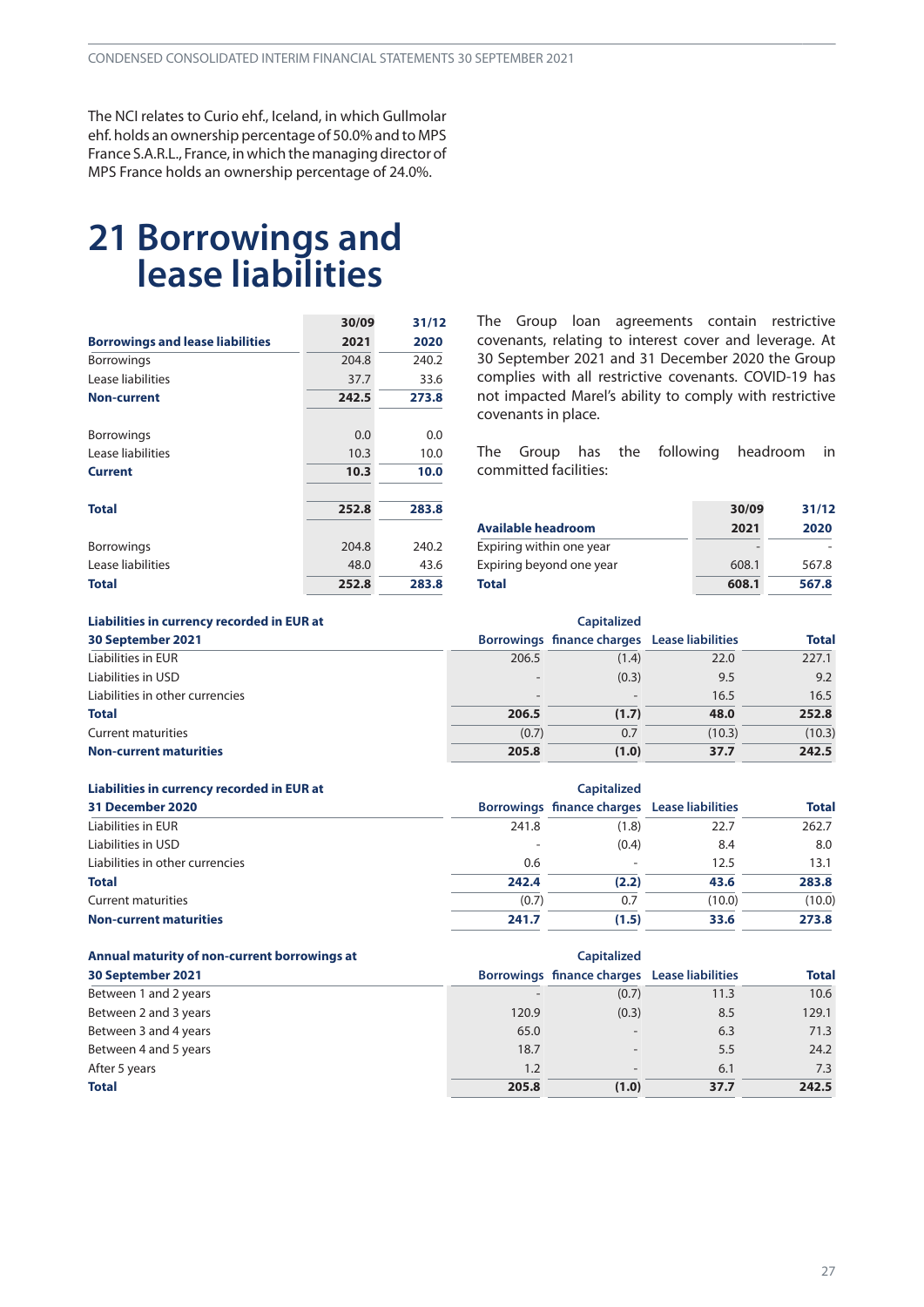<span id="page-27-0"></span>

| Annual maturity of non-current borrowings at |       | <b>Capitalized</b>                           |      |              |
|----------------------------------------------|-------|----------------------------------------------|------|--------------|
| 31 December 2020                             |       | Borrowings finance charges Lease liabilities |      | <b>Total</b> |
| Between 1 and 2 years                        |       | (0.7)                                        | 11.7 | 11.0         |
| Between 2 and 3 years                        | 120.7 | (0.7)                                        | 7.4  | 127.4        |
| Between 3 and 4 years                        |       | (0.1)                                        | 5.0  | 4.9          |
| Between 4 and 5 years                        | 118.7 | $\overline{\phantom{a}}$                     | 5.0  | 123.7        |
| After 5 years                                | 2.3   |                                              | 4.5  | 6.8          |
| <b>Total</b>                                 | 241.7 | (1.5)                                        | 33.6 | 273.8        |

## **22 Provisions**

|                                     | Guarantee<br>commitments | <b>Pension</b><br>commitments | <b>Other</b><br>provisions | <b>Total</b> |
|-------------------------------------|--------------------------|-------------------------------|----------------------------|--------------|
|                                     |                          |                               |                            |              |
| <b>Balance at 1 January 2021</b>    | 6.1                      | 3.9                           | 4.6                        | 14.6         |
| <b>Additions</b>                    | 1.4                      | 0.2                           | 5.2                        | 6.8          |
| Business combinations, note 4       |                          | $\overline{\phantom{a}}$      | 0.5                        | 0.5          |
| Exchange differences                | 0.1                      | 0.1                           | 0.1                        | 0.3          |
| Used                                | (0.6)                    | (0.3)                         | (6.6)                      | (7.5)        |
| Release                             | (0.6)                    | (0.2)                         | (0.3)                      | (1.1)        |
| <b>Balance at 30 September 2021</b> | 6.4                      | 3.7                           | 3.5                        | 13.6         |

|                                    | <b>Guarantee</b><br>commitments commitments | <b>Pension</b> | <b>Other</b><br>provisions | <b>Total</b> |
|------------------------------------|---------------------------------------------|----------------|----------------------------|--------------|
|                                    |                                             |                |                            |              |
| <b>Balance at 1 January 2020</b>   | 7.2                                         | 11.0           | 0.6                        | 18.8         |
| <b>Additions</b>                   | 1.0                                         | 2.0            | 5.9                        | 8.9          |
| Business combinations, note 4      | 0.3                                         | 0.2            | -                          | 0.5          |
| Exchange differences               | (0.2)                                       | (0.3)          | (0.2)                      | (0.7)        |
| Used                               | (1.4)                                       | (6.0)          | (1.4)                      | (8.8)        |
| Release                            | (0.8)                                       | (3.0)          | (0.3)                      | (4.1)        |
| <b>Balance at 31 December 2020</b> | 6.1                                         | 3.9            | 4.6                        | 14.6         |

|                               | 30/09 | 31/12 |
|-------------------------------|-------|-------|
| <b>Analysis of provisions</b> | 2021  | 2020  |
| Non-current                   | 4.1   | 4.1   |
| Current                       | 9.5   | 10.5  |
| <b>Total</b>                  | 13.6  | 14.6  |

## **23 Trade and other payables**

|                                     | 30/09  | 31/12 |
|-------------------------------------|--------|-------|
| <b>Trade and other payables</b>     | 2021   | 2020  |
| Trade payables                      | 87.6   | 81.8  |
| Accruals                            | 10.6   | 5.4   |
| Personnel payables                  | 66.9   | 66.3  |
| Other payables                      | 89.6   | 70.3  |
| <b>Total</b>                        | 254.7  | 223.8 |
| Less non-current portion            | (16.2) | (1.1) |
| <b>Current portion of trade and</b> |        |       |
| other payables                      | 238.5  | 222.7 |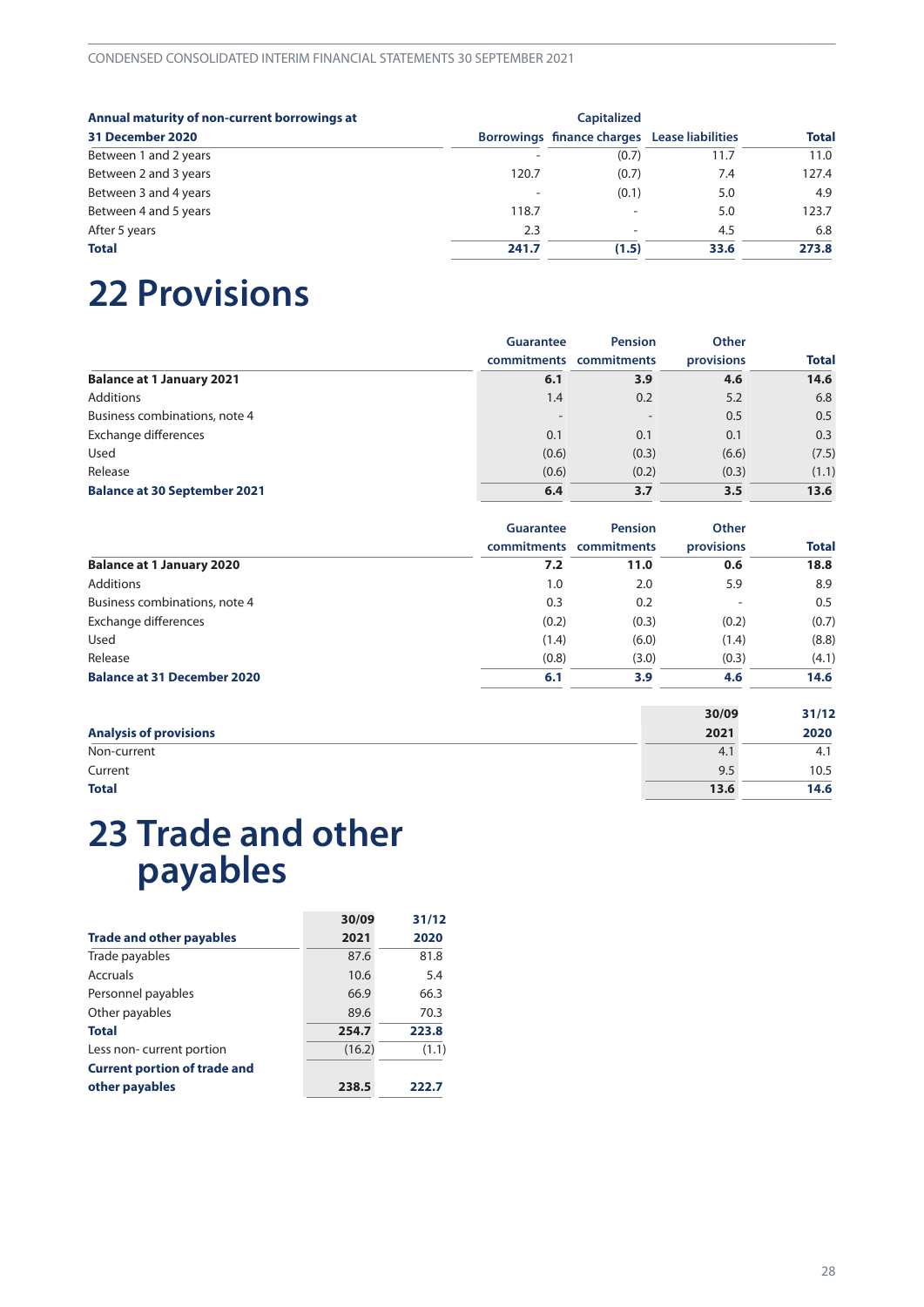## <span id="page-28-0"></span>**24 Financial instruments and risks**

### **Risk management framework**

The main financial risks faced by Marel relate to market risk and liquidity risk. Risk management is carried out by a central treasury department (Group Treasury) under policies and with instruments approved by the Board of Directors. Group Treasury identifies, evaluates and hedges financial risks in close cooperation with the Group's operating units. The Group's overall risk management program focuses on the unpredictability of financial markets and seeks to minimize potential adverse effects on the Group's financial performance. The Group uses derivative financial instruments to hedge certain risk exposures and does not enter into financial contracts for speculative purposes.

The Group Audit Committee oversees how management monitors compliance with the Group's risk management policies and procedures, and reviews the adequacy of the risk management framework in relation to the risks faced by the Group. The Group Audit Committee is assisted in its oversight role by Internal Audit. Internal Audit undertakes both regular and ad hoc reviews of riskmanagement controls and procedures, the results of which are reported to the Audit Committee.

### **Market risk**

Market risk is the risk that changes in market prices will affect the Group's income or the value of its holdings of financial instruments. Market risk comprises (a) foreign exchange risk, (b) interest rate risk and (c) credit risk. The objective of market risk management is to manage and control market risk exposures within acceptable parameters, while optimizing the return.

### **(a) Foreign exchange risk**

The Group operates internationally and is exposed to currency risk arising from mainly the USD, GBP, ISK and BRL, primarily with respect to the EUR, as the EUR is the Group's reporting currency. Financial exposure is hedged in accordance with theGroup's general policy and within set limits. The Group monitors foreign exchange risk arising from commercial transactions, recognized assets and liabilities (transaction risk) that are determined in a currency other than the entity's functional currency. Derivative hedging is applied if the exposure is outside of the risk tolerance band on a consolidated basis. Generally Marel maintains a good natural hedge in its operations with a good match between revenues and costs in

most currencies although less than 1% of revenues are denominated in ISK, while around 7% of costs are in ISK. In line with Marel's risk management policy beginning in Q4 2020, the Group hedges up to 80% of its estimated foreign currency exposure in ISK relating to forecasted transactions over the following 12 months. No other currency exposure is hedged.

### **(b) Interest rate risk**

The Group is exposed to interest rate risk on borrowings. Borrowings issued at variable rates expose the Group to cash flow interest rate risk. Borrowings issued at fixed rates expose the Group to fair value interest rate risk. The risk is managed by maintaining a mix between fixed and floating interest rates on borrowings.

Generally the Group raises long term borrowings and pays a floating interest rate. To hedge the resulting cash flow interest rate risk the Group uses interest rate swaps, where it pays a fixed interest rate and receives a floating interest rate. The floating rates are fixed on a quarterly or semi-annual basis. The Group adopts a policy of ensuring that between 50 – 70% of its exposure to changes in interest rates on core debt is hedged with an interest rate swap with a maximum maturity of 5 years.

### **(c) Credit risk**

Credit risk is the risk of financial loss to the Group if a customer or counterparty fails to meet its contractual obligations. The credit quality of the customer is assessed, taking into account its financial position, past experience and other factors. Each customer has a set credit limit and the utilization of the credit limit is regularly monitored.

The Group has no significant concentrations of credit risk. The Group has policies in place to ensure that sales of products and services are made to customers with an appropriate credit history and products are not delivered until payments are secured. The Group establishes an allowance for impairment that represents its estimate of incurred losses in respect of trade and other receivables. No significant credit limits were exceeded during the reporting period, and management does not expect any losses from non-performance by its customers. COVID-19 has not caused a material impact on collections of trade receivables.

### **Liquidity risk**

Liquidity risk is the risk that the Group will encounter difficulty in meeting the obligations associated with its financial liabilities that are settled by delivering cash or another financial asset. Prudent liquidity risk management implies maintaining sufficient cash and committed credit facilities to give reasonable operating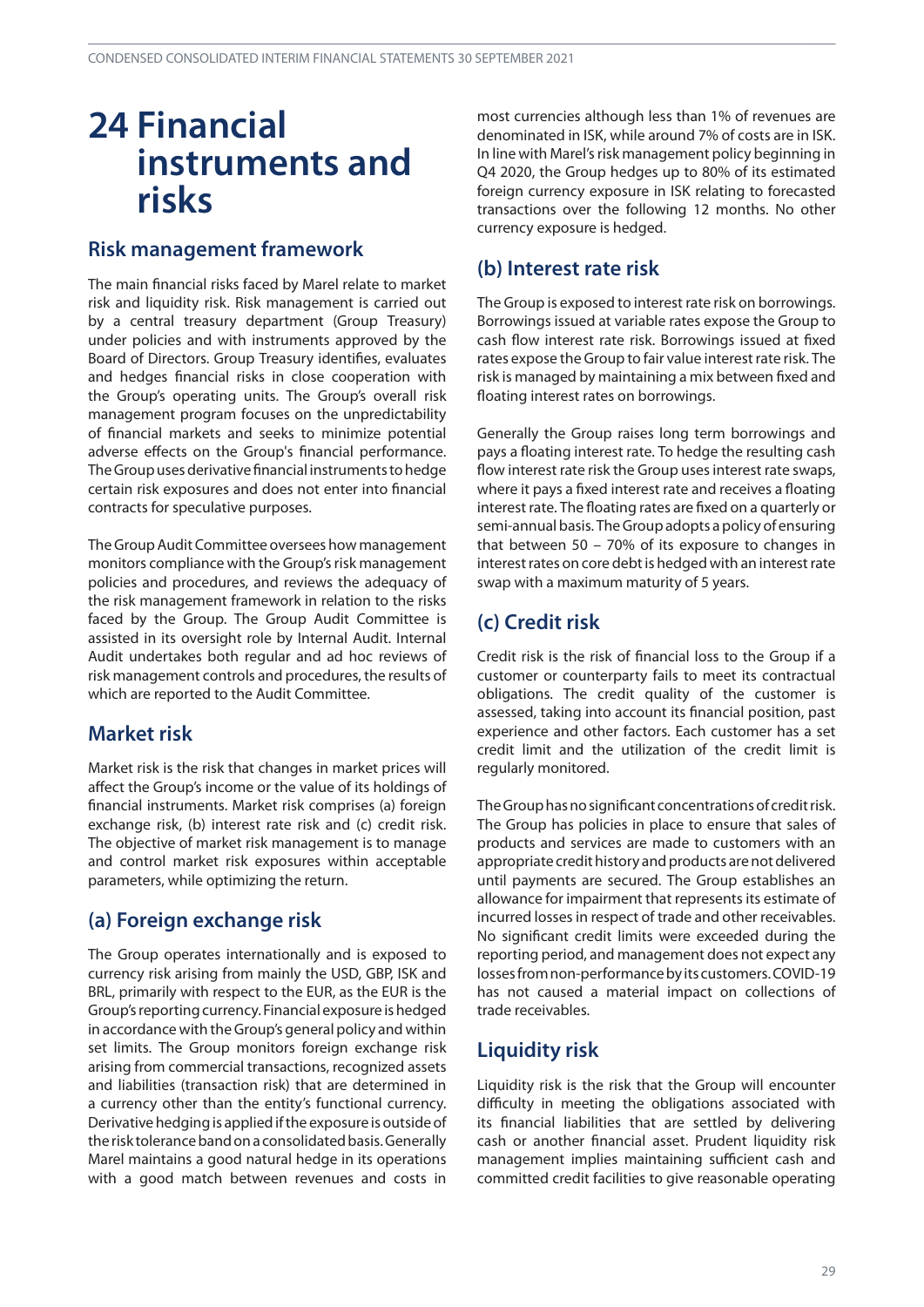<span id="page-29-0"></span>headroom. Due to the dynamic nature of the underlying businesses, the Group aims to maintain flexibility in funding by maintaining availability under committed credit lines.

The Group has EUR 700.0 million of committed facilities, which can be used both as a revolver and to issue guarantees for down payments. As per 30 September 2021, the Group had drawn EUR 65.0 million on the syndicated revolving credit facility (31 December 2020: EUR 100.0 million), and issued guarantees for EUR 26.9 million (31 December 2020: EUR 32.2 million), therefore the total usage is EUR 91.9 million (31 December 2020: EUR 132.2 million), leaving a headroom of EUR 608.1 million (31 December 2020: EUR 567.8 million). All facilities are subject to operational and Consolidated Statement of Financial Position covenants (interest cover and leverage). At 30 September 2021 there is sufficient headroom.

At 30 September 2021, net cash and cash equivalents were EUR 66.2 million (31 December 2020: EUR 78.6 million).

Marel has a strong cash position and sufficient headroom in its committed facilities and therefore, does not foresee additional liquidity risks despite the challenging environment due to COVID-19.

## **25 Contingencies**

### **Contingent liabilities**

At 30 September 2021 the Group had contingent liabilities in respect of bank and other guarantees and other matters arising in the ordinary course of business from which it is anticipated that no material liabilities will arise. In the ordinary course of business the Group has given guarantees amounting to EUR 40.7 million (31 December 2020: EUR 48.3 million) to third parties.

### **Legal proceedings**

As part of doing business and acquisitions the Group is involved in claims and litigations, under such indemnities and guarantees. These claims are pending and all are contested. Provisions are recognized when an outflow of economic benefits for settlement is probable and the amount can be estimated reliably. It should be understood that, in light of possible future developments, such as (a) potential additional lawsuits, (b) possible future settlements, and (c) rulings or judgments in pending lawsuits, certain cases may result in additional liabilities and related costs.

At this point in time, we cannot estimate any additional amount of loss or range of loss in excess of the recorded amounts with sufficient certainty to allow such amount orrangeofamountstobemeaningful.Moreover,ifandto the extent that the contingent liabilities materialize, they are often resolved over a number of years and the timing of such payments cannot be predicted with confidence. While the outcome of said cases, claims and disputes cannot be predicted with certainty, we believe, based upon legal advice and information received, that the final outcome will not materially affect our consolidated financial position but could be material to our results of operations or cash flows in any one accounting period.

### **Environmental remediation**

The Company and its subsidiaries are subject to environmental laws and regulations. Under these laws, the Company and/or its subsidiaries may be required to remediate the effects of certain incidents on the environment.

## **26 Related party transactions**

At 30 September 2021 and 31 December 2020 there are noloanstothemembersoftheBoardofDirectorsandthe CEO. In addition, there were no transactions carried out (purchases of goods and services) between the Group and members of the Board of Directors nor the CEO in the nine-month period ended 30 September 2021 and the year 2020.

### **27 Subsequent events**

No significant events have taken place since the reporting date, 30 September 2021.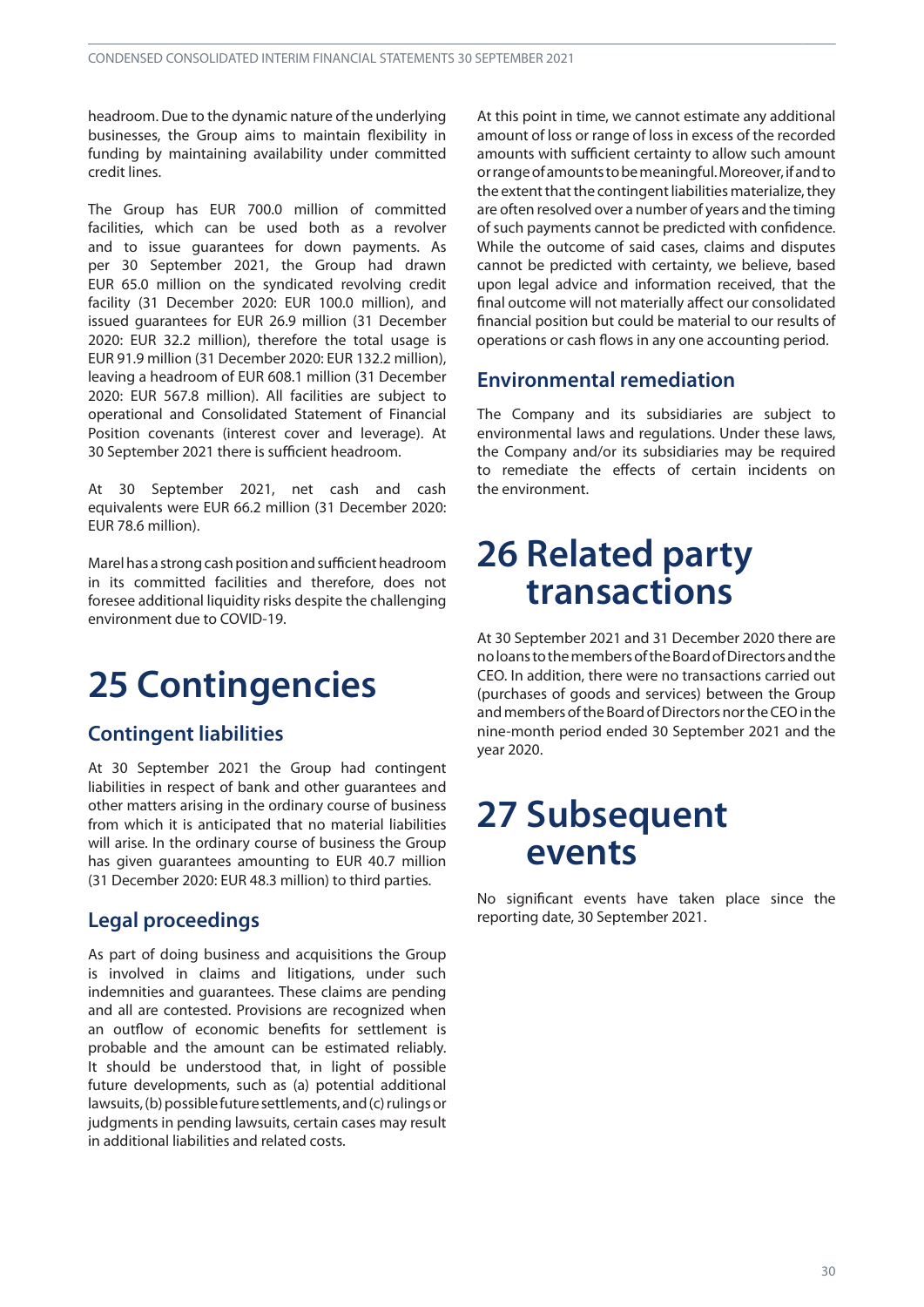## <span id="page-30-0"></span>**Appendices 1 Quarterly results**

|                                         | 2021           | 2021           | 2021           | 2020    | 2020           |
|-----------------------------------------|----------------|----------------|----------------|---------|----------------|
|                                         | Q <sub>3</sub> | Q <sub>2</sub> | Q <sub>1</sub> | Q4      | Q <sub>3</sub> |
| Revenues                                | 331.9          | 327.5          | 334.0          | 343.3   | 287.2          |
| Cost of sales                           | (209.0)        | (210.0)        | (212.2)        | (217.9) | (174.7)        |
| <b>Gross profit</b>                     | 122.9          | 117.5          | 121.8          | 125.4   | 112.5          |
| Selling and marketing expenses          | (47.2)         | (42.3)         | (42.6)         | (39.2)  | (32.8)         |
| General and administrative expenses     | (22.9)         | (20.4)         | (26.9)         | (23.7)  | (21.4)         |
| Research and development expenses       | (21.4)         | (21.8)         | (22.2)         | (19.4)  | (16.9)         |
| <b>Result from operations (EBIT)</b>    | 31.4           | 33.0           | 30.1           | 43.1    | 41.4           |
| Net finance costs                       | (2.1)          | (1.9)          | (4.4)          | (4.9)   | (3.2)          |
| Share of result of associates           | 0.0            | (0.4)          | (0.1)          | 0.3     | (0.1)          |
| <b>Result before income tax</b>         | 29.3           | 30.7           | 25.6           | 38.5    | 38.1           |
| Income tax                              | (6.1)          | (7.4)          | (4.4)          | (9.4)   | (8.7)          |
| Net result for the period               | 23.2           | 23.3           | 21.2           | 29.1    | 29.4           |
| <b>Result before depreciation &amp;</b> |                |                |                |         |                |
| amortization (EBITDA)                   | 48.0           | 49.8           | 47.3           | 62.3    | 55.7           |

The below tables provides an overview of the quarterly adjusted result from operations, which management believes to be a relevant Non-IFRS measurement, as mentioned in note [5.](#page-13-0)

|                                              | 2021           | 2021           | 2021           | 2020    | 2020           |
|----------------------------------------------|----------------|----------------|----------------|---------|----------------|
|                                              | Q <sub>3</sub> | Q <sub>2</sub> | Q <sub>1</sub> | Q4      | Q <sub>3</sub> |
| Revenues                                     | 331.9          | 327.5          | 334.0          | 343.3   | 287.2          |
| Cost of sales                                | (208.7)        | (208.9)        | (209.6)        | (214.8) | (174.7)        |
| <b>Gross profit</b>                          | 123.2          | 118.6          | 124.4          | 128.5   | 112.5          |
| Selling and marketing expenses               | (44.6)         | (39.8)         | (40.0)         | (36.7)  | (31.1)         |
| General and administrative expenses          | (22.8)         | (20.2)         | (25.7)         | (21.7)  | (21.3)         |
| Research and development expenses            | (19.8)         | (20.0)         | (20.7)         | (17.8)  | (16.0)         |
| Adjusted result from operations <sup>1</sup> | 36.0           | 38.6           | 38.0           | 52.3    | 44.1           |
| Non-IFRS adjustments                         | (4.6)          | (5.6)          | (7.9)          | (9.2)   | (2.7)          |
| <b>Result from operations (EBIT)</b>         | 31.4           | 33.0           | 30.1           | 43.1    | 41.4           |

1 Result from operations is adjusted for PPA related costs, including depreciation and amortization, and as of Q4 2020, acquisition related expenses.